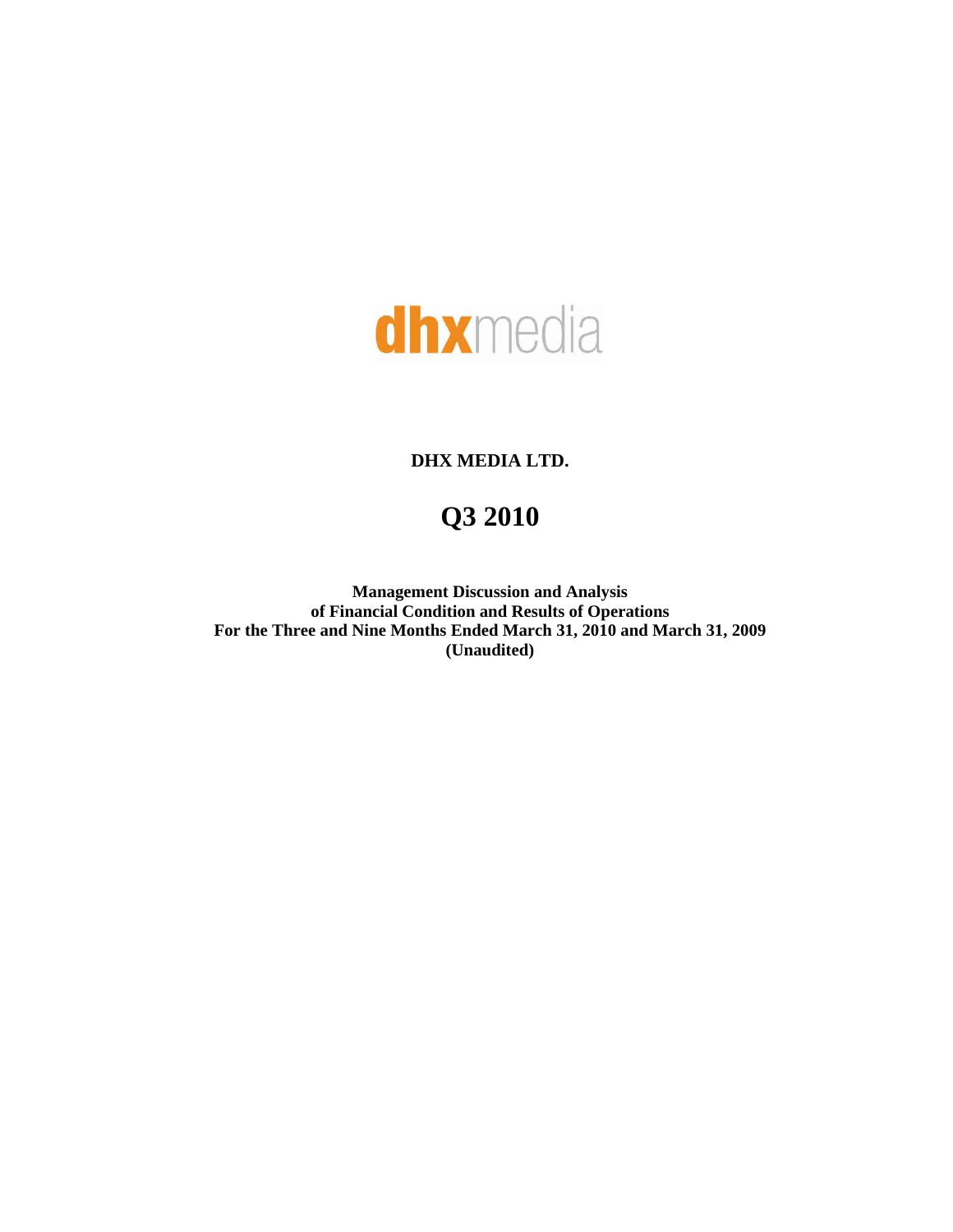#### **DHX MEDIA LTD.**

#### Q3 2010 (Periods ended March 31, 2010)

#### **MANAGEMENT DISCUSSION AND ANALYSIS**

*The following Management Discussion & Analysis ("MD&A") prepared as of May 14, 2010, should be read in conjunction with DHX Media Ltd.'s* (the "**Company**" or "**DHX**") *unaudited interim consolidated financial statements and accompanying*  notes for the three and nine months ended March 31, 2010 and 2009, as well as the Company's annual MD&A and audited *consolidated financial statements for the years ended June 30, 2009, and 2008. The unaudited interim consolidated financial statements and accompanying notes for the three and nine months ended March 31, 2010 and 2009 have been prepared in accordance with Canadian generally accepted accounting principles.* 

*The Company's auditors, PricewaterhouseCoopers LLP, have not reviewed the unaudited interim consolidated financial statements and accompanying notes for the three and nine months ended March 31, 2010 and 2009.* 

DHX is a public company incorporated under the Canadian Business Corporations Act whose common shares are traded on the Toronto Stock Exchange ("**TSX**") and AIM Exchanges admitted on May 19, 2006 (symbol DHX). Additional information relating to the Company can be found on its website at www.dhxmedia.com or on SEDAR at www.sedar.com. The Company delisted its shares from the AIM market of the London Stock Exchange effective October 1, 2009.

The Company prepares its financial statements in accordance with Canadian generally accepted accounting principles. Figures in this MD&A are shown as millions (for example, \$100,000 is shown as \$0.10 million) and are approximate and have been rounded to the nearest ten thousand.

This MD&A contains certain forward-looking statements, which reflect DHX management's ("**Management**") expectations regarding the Company's growth, results of operations, performance, and business prospects and opportunities.

Statements about the Company's future plans and intentions, results, levels of activity, performance, goals or achievements, or other future events constitute forward-looking statements. Wherever possible, words such as "may," "will," "should," "could," "expect," "plan," "intend," "anticipate," "believe," "estimate," "predict," or "potential" or the negative or other variations of these words, or other similar words or phrases, have been used to identify these forward-looking statements. These statements reflect Management's current beliefs and are based on information currently available to Management.

Forward-looking statements involve significant risk, uncertainties, and assumptions. Many factors could cause actual results, performance, or achievements to differ materially from the results discussed or implied in the forward-looking statements. These factors should be considered carefully and readers should not place undue reliance on the forward-looking statements. Although the forward-looking statements contained in this MD&A are based on what Management believes to be reasonable assumptions, the Company cannot assure readers that actual results will be consistent with these forward-looking statements. These forwardlooking statements are made as of the date of this MD&A, and the Company assumes no obligation to update or revise them to reflect new events or circumstances. Many factors could cause the actual results, performance, or achievements of the Company to be materially different from any future results, performance, or achievements that may be expressed or implied by such forward-looking statements, including: general economic and market segment conditions, competitor activity, product capability and acceptance, international risk and currency exchange rates, and technology changes. An assessment of the risks that could cause actual results to materially differ from current expectations is contained in the "Risk Assessment" section of this MD&A. For a more detailed assessment of the risks that could cause actual results to materially differ from current expectations see the "Risk Assessment" section of the annual MD&A for the years ended June 30, 2009 and 2008 posted on SEDAR at www.sedar.com.

The foregoing is not an exhaustive list and other risks are detailed from time to time in other continuous disclosure filings of the Company. Should one or more of these risks or uncertainties materialize, or should assumptions underlying the forwardlooking statements prove incorrect, actual results may vary materially from those described herein as anticipated, believed, estimated, or expected.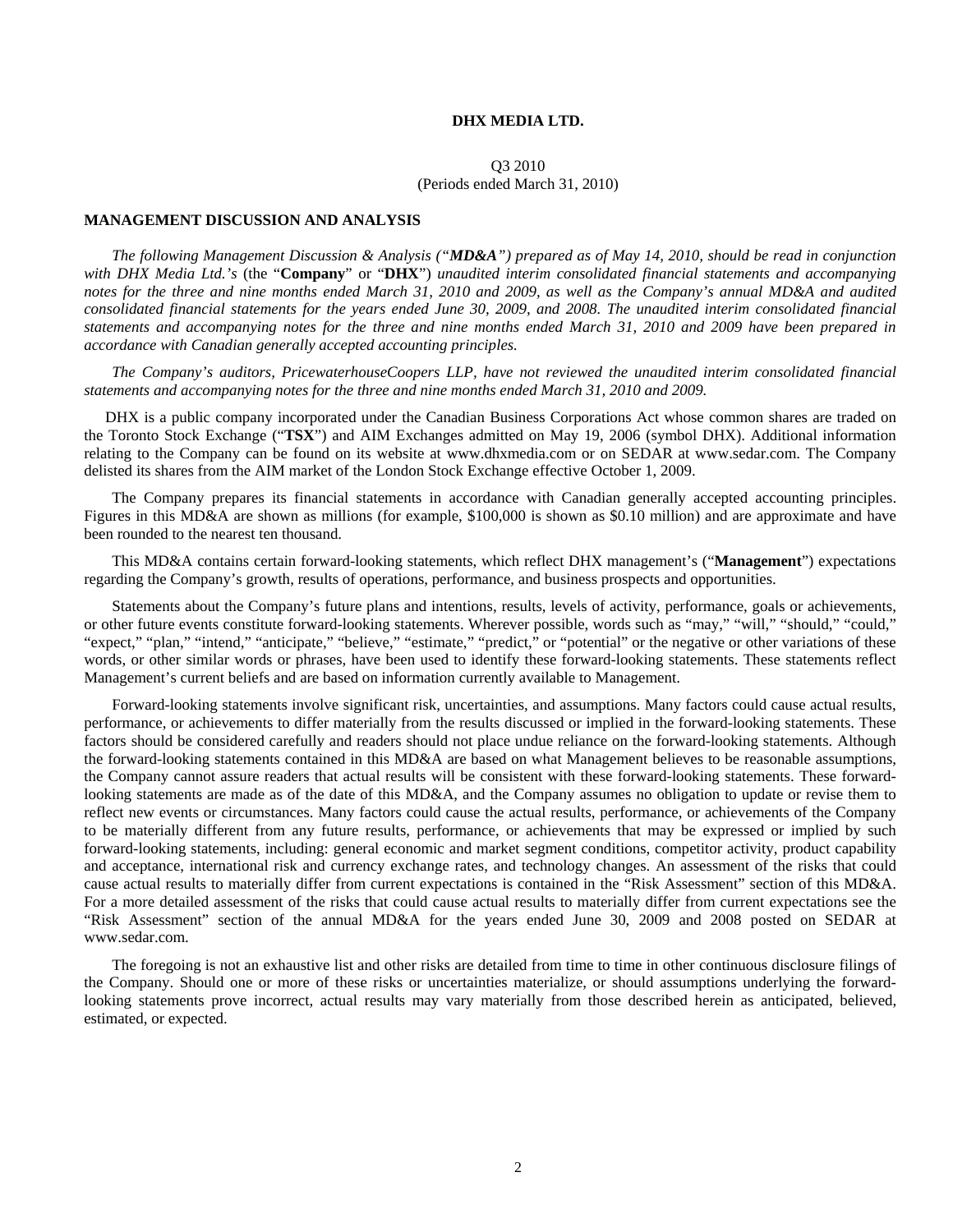#### **Business of the Company**

DHX is a leading independent supplier and distributor of television and film productions. The Company is the result of the combination of The Halifax Film Company Limited ("**Halifax Film**") and Decode Entertainment Inc. ("**Decode**") during Fiscal 2006 and on December 4, 2007, March 20, 2008, and July 20, 2008 DHX added another three companies, Studio B Productions ("**Studio B**"), Bulldog Interactive Fitness Inc. ("**Bulldog**") (subsequently abandoned operations in December 2008), and imX Communications Inc. ("**imX**") respectively (See "Acquisition" and "Acquisitions" sections of the annual MD&A for the years ended June 30, 2009 and 2008 posted on SEDAR at www.sedar.com).

The Company produces, distributes, and exploits the rights for television and film programming. DHX's primary focus is on children's, youth, and family (collectively "**Children's and Family**") productions because of the international sales potential and longer-term and multiple revenue streams that this genre of programming provides. Children's and Family programming travels across cultures more easily than other genres and can therefore be sold into numerous markets, typically has a longer lifespan than other genres, and can be leveraged for merchandising and licensing revenues.

DHX's content library includes over 2,350 half-hours of programming and over 60 individual titles produced. The Company has over 15 children's series currently in first window broadcast on multiple major cable and broadcast networks in North America and internationally, including, *The Mighty Jungle, Bo on the Go!, Franny's Feet, Chop Socky Chooks, Urban Vermin, Animal Mechanicals, Kid vs. Kat,* and *Martha Speaks*. The Company's prime-time production slate also includes notable achievements in the comedy genre, including the award-winning Canadian prime-time comedy series *This Hour Has 22 Minutes*, which is produced for the CBC and recently completed its 17th season with season 18 slated to begin in the fall. The Company operates from its offices and production facilities in Halifax, Toronto, and Vancouver, producing content for distribution in domestic and international markets which is marketed via its Toronto based sales group.

#### **Revenue Model**

The Company historically earns revenues primarily from four categories: 1) proprietary production, includes Canadian and other rights proprietary programs (which as of the Q2 2010 MD&A has been reclassified out of #3, producer and service fee revenue), 2) distribution of its proprietary productions, 3) producer and service fees, which includes production services for third parties and equity investments, and 4) other revenues which include rental of studios and office facilities, music and royalty revenue, and new media revenue. The Company is able to generate revenue from productions by licensing its initial broadcast rights and pre-licensing of territories for its programs. Production revenues include the initial broadcast license revenues and any pre-sales or distribution advances included in the initial financing of the production of a film and television program. Once a production is completed and delivered, the program is included in the Company's library of film and television programming. Further revenue from exploitation of the program is included in distribution revenue. The Company also generates revenue from programs in which it retains Canadian and other limited participation rights and, in certain instances, from production services for productions whose copyright is owned by third parties and equity investments.

#### *Production Revenue*

The Company derives proprietary production revenues, which as of the Q2 2010 MD&A includes Canadian and other rights proprietary programs, from the grant of initial broadcast rights for the initial showing of commissioned productions and prelicensing of territories. These fees are typically collected partially upon commissioning of a production, during production, and finally once a completed production is delivered for broadcast, and at some point in time after delivery as a holdback (See "Critical Accounting Policies and Estimates" section of this MD&A for details on revenue recognition).

#### *Distribution Revenue*

The Company is able to retain the ownership rights to its proprietary productions, which permits the Company to generate further revenues from the distribution of the Company's productions. In addition to generating revenues from the sale of initial broadcast rights, the Company is able to concurrently generate revenues from the sale of broadcast rights in other jurisdictions and on other platforms (such as DVD and video) for specified periods of time. Distribution revenue also includes theatrical and other revenues generated on its feature films.

#### *Producer and Service Fee Revenue*

As reclassified in the Q2 2010 MD&A, this category includes revenue accounted for using the percentage of completion method for revenues for service and corporate overhead fees earned for producing productions whose copyright is owned by third parties.

#### *Other Revenue*

Other revenue includes rental of studios, equipment, and office facilities, music and royalty (including merchandising and licensing (**"M&L"**), and new media revenue.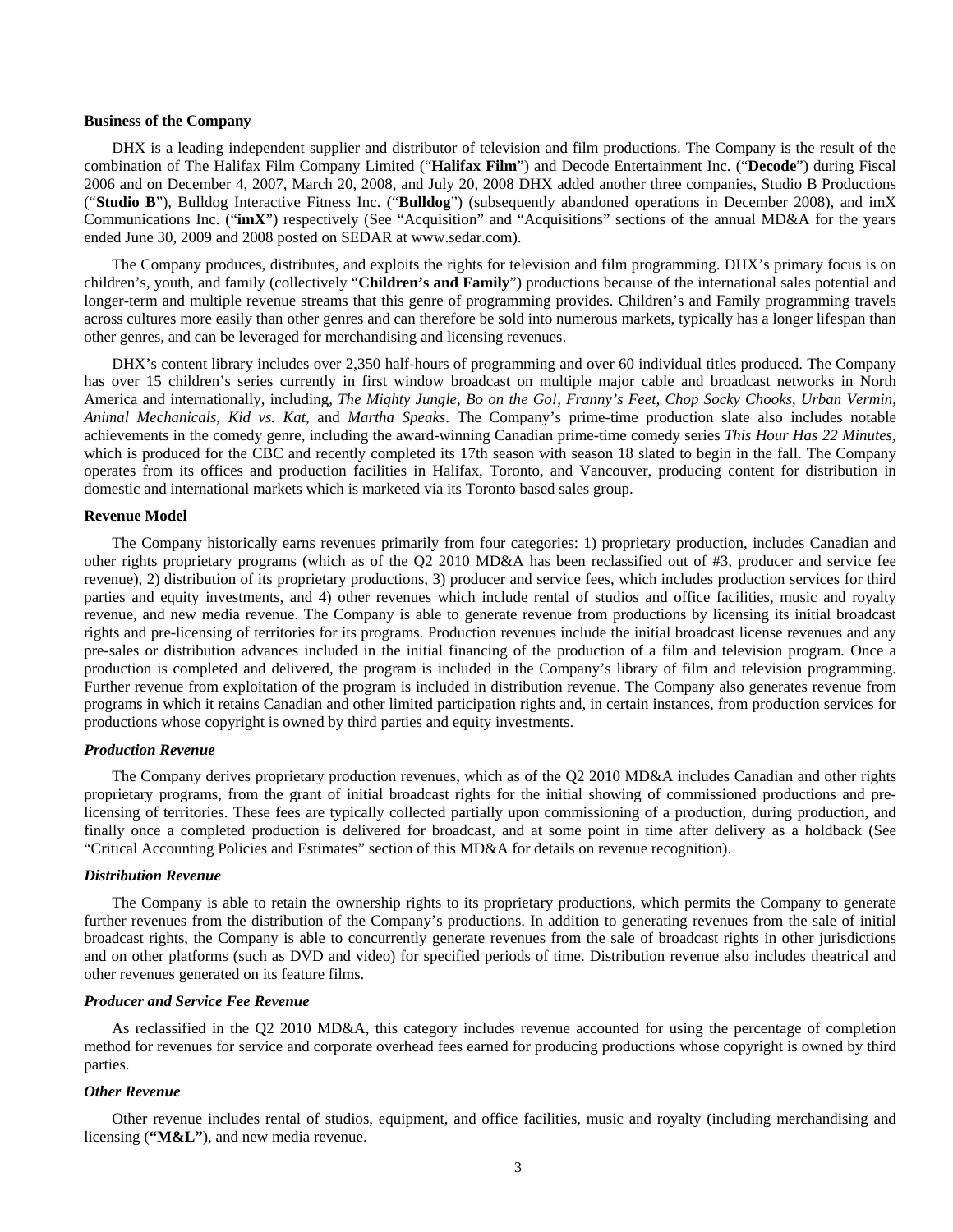## **SUMMARY CONSOLIDATED FINANCIAL INFORMATION**

The summary consolidated financial information set out below for the three and nine months ended March 31, 2010 and 2009 has been derived from the Company's unaudited interim consolidated financial statements and accompanying notes for the three and nine months ended March 31, 2010 and 2009, and from the audited consolidated financial statements for the years ended June 30, 2009 and can be found at www.sedar.com or DHX's website at www.dhxmedia.com. Each reader should read the **following information in conjunction with those statements and the related notes.** 

|                                                                                  | <b>Three Months Ended</b> | <b>Three Months Ended</b> | <b>Nine Months Ended</b> | <b>Nine Months Ended</b> |
|----------------------------------------------------------------------------------|---------------------------|---------------------------|--------------------------|--------------------------|
|                                                                                  | March 31, 2010            | March 31, 2009            | March 31, 2010           | March 31, 2009           |
|                                                                                  | $($ \$000 $)$             | $($ \$000 $)$             | $($ \$000 $)$            | $($ \$000 $)$            |
|                                                                                  | (except per share data)   | (except per share data)   | (except per share data)  | (except per share data)  |
| Consolidated Statements of Income (Loss) and Comprehensive Income (Loss) Data:   |                           |                           |                          |                          |
|                                                                                  | 9,015                     | 12,061                    | 31,390                   | 50,446                   |
| Direct production costs and amortization of film and television produced         | 5.876                     | 7,060                     | 19,761                   | 33,719                   |
|                                                                                  | 3,139                     | 5.001                     | 11.629                   | 16.727                   |
|                                                                                  | 2,923                     | 3,546                     | 9,655                    | 10,809                   |
| Impairment in value of certain investment in film and television programs        | 151                       |                           | 385                      |                          |
|                                                                                  | (119)                     | 1,323                     | 919                      | 5,552                    |
|                                                                                  | 1                         | (6)                       | (23)                     | (18)                     |
|                                                                                  |                           |                           |                          | (1,145)                  |
|                                                                                  | (548)                     | (666)                     | (1,646)                  | (1,924)                  |
|                                                                                  | (131)                     | 190                       | (15)                     | 780                      |
| Net income (loss) and comprehensive income (loss) before discontinued operations | (535)                     | 461                       | (735)                    | 1,685                    |
|                                                                                  |                           | (17)                      |                          | (1,039)                  |
|                                                                                  | (535)                     | 444                       | (735)                    | 646                      |
| Basic earnings (loss) before discontinued operations per common share            | (0.01)                    | 0.01                      | (0.02)                   | 0.04                     |
| Diluted earnings (loss) before discontinued operations per common share          | (0.01)                    | 0.01                      | (0.02)                   | 0.04                     |
|                                                                                  | (0.01)                    | 0.01                      | (0.02)                   | 0.02                     |
|                                                                                  | (0.01)                    | 0.01                      | (0.02)                   | 0.02                     |
| Weighted average common shares outstanding                                       |                           |                           |                          |                          |
|                                                                                  | 46,347                    | 42,846                    | 45,046                   | 42,820                   |
|                                                                                  | 47,161                    | 42,846                    | 45,649                   | 42,826                   |

|                                  | As at March 31.<br>2010 | As at June 30,<br>2009 |
|----------------------------------|-------------------------|------------------------|
|                                  | $($ \$000 $)$           | (5000)                 |
| Consolidated Balance Sheet Data: |                         |                        |
|                                  | 11.504                  | 11,086                 |
|                                  | 29,602                  | 35,827                 |
|                                  | 123,182                 | 148,803                |
|                                  | 60.979                  | 88.253                 |
|                                  | 62.203                  | 60.550                 |

<sup>1</sup>The financial information for the three and nine months ended March 31, 2010 and the three months ended March 31, 2009 in the table includes full quarterly results for Halifax Film, Decode, Studio B and imX. The nine months ended March 31, 2009 in the table includes full results for Halifax Film, Decode, and Studio B, but only 254 days of activity for imX (see–"Acquisition" section of the annual MD&A for the years ended June 30, 2009 and 2008 posted on SEDAR at www.sedar.com for further details on the imX acquisition).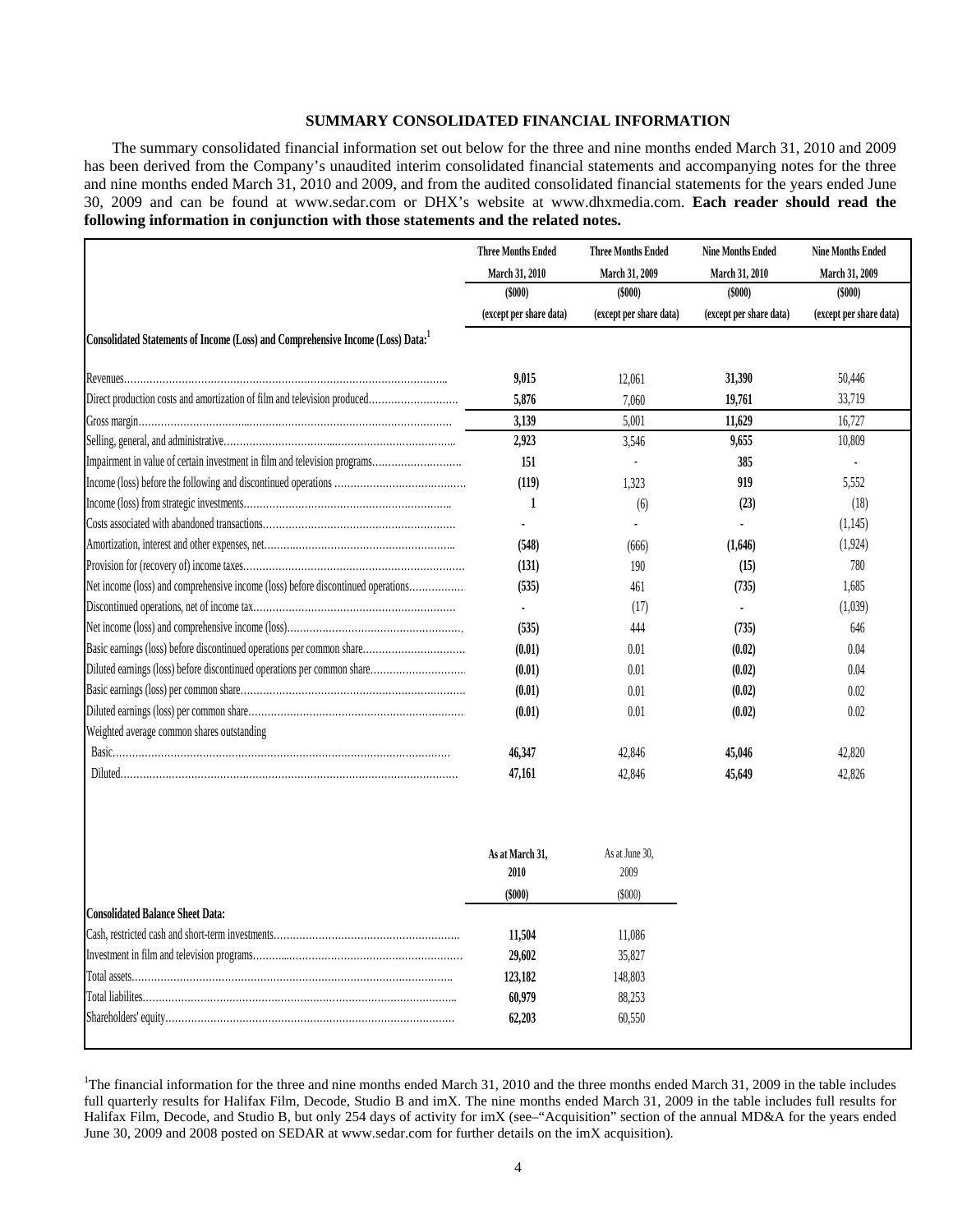#### **Results for the nine months ended March 31, 2010 ("Nine Months 2010") compared to the nine months ended March 31, 2009 ("Nine Months 2009")**

#### *Revenues*

Revenues for Nine Months 2010 were \$31.39 million, down 38% from \$50.44 million for Nine Months 2009. The decrease in Nine Months 2010 was generally due to lower deliveries of proprietary programs versus Nine Months 2009. Proprietary deliveries are somewhat seasonal and as reported in Q1 2010 MD&A, the continuing global recession and credit crunch has resulted in a slowdown in advertising dollars for some of our broadcast customers and therefore fewer orders and lower per halfhour license fee revenue. Broadcasters in calendar 2009 did not commit to as many new shows and renewals as they had in calendar 2008. Because of the 12-18 month lag between production and delivery this has resulted in fewer deliveries for Nine Months 2010.

*Proprietary production revenues*: Proprietary production revenues for Nine Months 2010 of \$16.08 million were down 60% compared to \$40.35 million for Nine Months 2009. The overall decrease was made up of a 72% decrease to \$5.29 million (Nine Months 2009-\$18.92 million) in proprietary production revenue for the Halifax Film division, a 37% decrease to \$9.71 million for Nine Months 2010 (Nine Months 2009-\$15.44 million) for the Decode division, and an 82% decrease to \$1.08 million for the Studio B division (Nine Months 2009-\$5.99 million). As noted above, Nine Months 2010 had fewer scheduled deliveries as compared to Nine Months 2009. Deliveries for Nine Months 2010 were in line with Management's expectations. The single largest difference in Nine Months 2010 is no deliveries for *The Guard* versus in total \$10.10 million (\$4.12 million and \$5.98 million for Seasons I and II respectively) for Nine Months 2009.

For Nine Months 2010 the Company accounted for 214.5 half-hours - \$16.08 million of proprietary film and television program production revenue, an 11% decrease versus the 240.5 half-hours for Nine Months 2009, where the programs have been delivered and the license periods have commenced for consolidated entities. Included in these totals for Nine Months 2010 are 87 half-hours (Nine Months 2009-40 half-hours) of productions where the Company has Canadian and other rights, which are being accounted for using the percentage of completion method.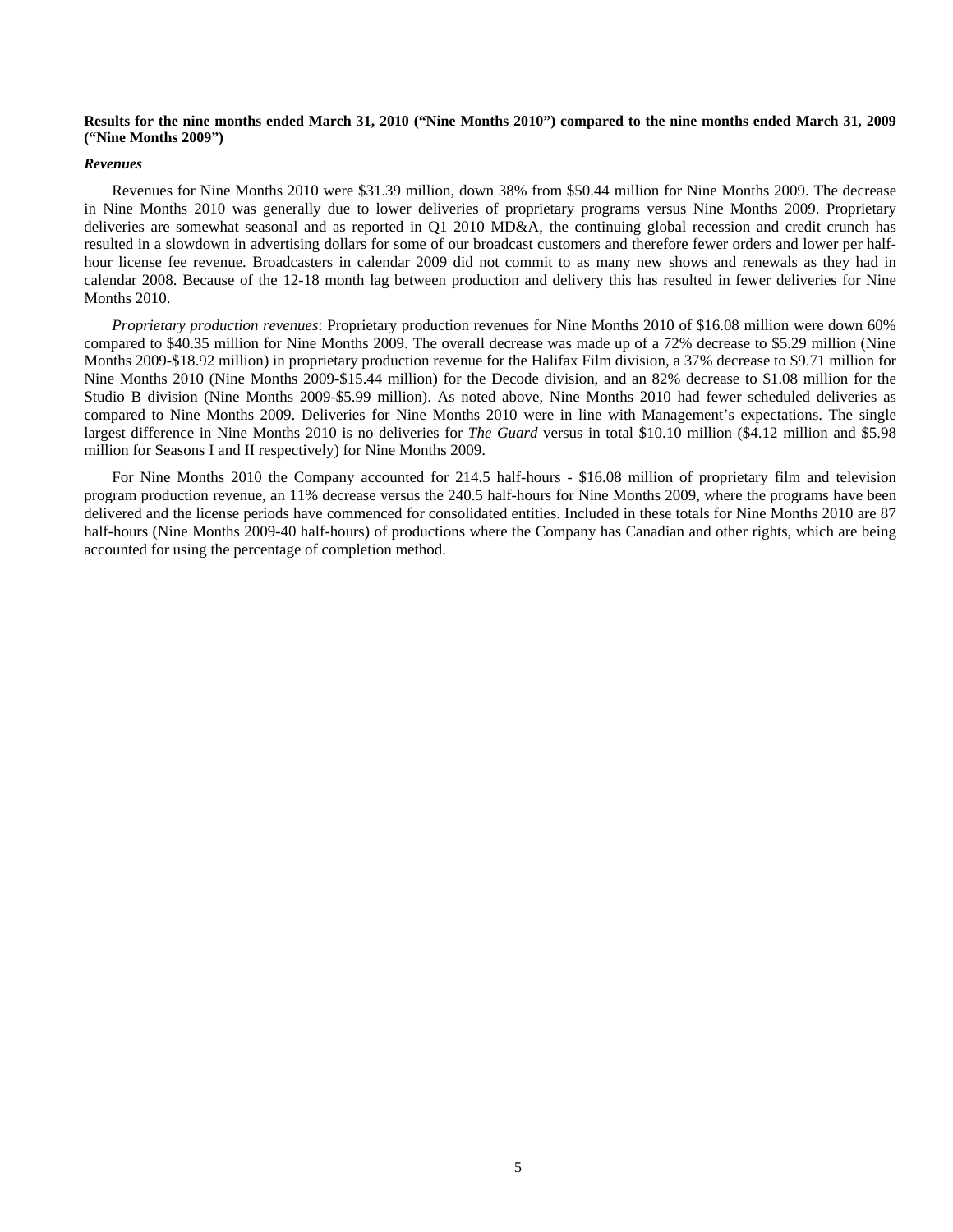|                                                    |                       |                      |            | Nine Months 2010      |                   |                       |      | Nine Months 2009       |                   |
|----------------------------------------------------|-----------------------|----------------------|------------|-----------------------|-------------------|-----------------------|------|------------------------|-------------------|
| <b>Title</b>                                       | <b>Season or Type</b> |                      |            | \$ Million            | <b>Half-hours</b> |                       |      | \$ Million             | <b>Half-hours</b> |
| <b>Consolidated Entities</b>                       |                       |                      |            |                       |                   |                       |      |                        |                   |
| <b>Decode:</b>                                     |                       |                      |            |                       |                   |                       |      |                        |                   |
| Chop Socky Chooks                                  | I                     |                      |            |                       |                   |                       |      |                        | 9.0               |
| Clang Invasion                                     | I                     |                      |            |                       |                   |                       |      |                        | 19.0              |
| Dirt Girl World                                    | $\bf{I}$              |                      |            |                       | 26.0              |                       |      |                        |                   |
| Franny's Feet                                      | Ш                     |                      |            |                       | 13.0              |                       |      |                        |                   |
| The Latest Buzz                                    | $\rm II$              |                      |            |                       | ÷.                |                       |      |                        | 26.0              |
| The Latest Buzz                                    | III                   |                      |            |                       | 26.0              |                       |      |                        | ×,                |
| Poppets Town                                       | $\bf{I}$              |                      |            |                       | 20.0              |                       |      |                        | 5.0               |
| Super Why (CBC)                                    | I                     |                      |            |                       | N/A               |                       |      |                        | N/A               |
| Super Why (PBS)                                    | $\mathbf I$           |                      |            |                       | N/A               |                       |      |                        | 24.0              |
| Subtotals                                          |                       |                      |            | 7.24<br><sup>\$</sup> | 85.0              |                       |      | 13.12<br>$\mathcal{S}$ | 83.0              |
| Studio B:                                          |                       |                      |            |                       |                   |                       |      |                        |                   |
| <b>Being</b> Ian                                   | IV                    |                      |            |                       |                   |                       |      |                        | 2.0               |
| Kid vs. Kat                                        | $\mathbf I$           |                      |            |                       |                   |                       |      |                        | 26.0              |
| Subtotals                                          |                       |                      |            | ÷.                    | ×,                |                       |      | 5.01                   | 28.0              |
| <b>Halifax Film:</b>                               |                       |                      |            |                       |                   |                       |      |                        |                   |
| Animal Mechanicals                                 | $\rm II$              |                      |            |                       |                   |                       |      |                        | 8.5               |
| Animal Mechanicals                                 | $\rm III$             |                      |            |                       | 2.5               |                       |      |                        |                   |
| Bo on the Go!                                      | $\mathbf{I}$          |                      |            |                       |                   |                       |      |                        | 8.0               |
| Bo on the Go!                                      | Ш                     |                      |            |                       | 5.0               |                       |      |                        | 2.0               |
| Canada's Super Speller                             | I                     |                      |            |                       | 10.0              |                       |      |                        |                   |
| The Guard                                          | $\bf{I}$              |                      |            |                       | N/A               |                       |      |                        | 12.0              |
| The Guard                                          | $\rm II$              |                      |            |                       |                   |                       |      |                        | 18.0              |
| The Making of Shake Hands with the Devil           | Documentary           |                      |            |                       |                   |                       |      |                        | N/A               |
| The Mighty Jungle                                  | Ш                     |                      |            |                       |                   |                       |      |                        | 6.0               |
| Nathan Fielder's 2008 Election Special             | Comedy Special        |                      |            |                       |                   |                       |      |                        | 2.0               |
| Pirates                                            | I                     |                      |            |                       | 5.0               |                       |      |                        |                   |
| Searching for Soul: Making of Keystone Choir       | Documentary           |                      |            |                       | 2.0               |                       |      |                        |                   |
| SOUL                                               | $\bf I$               |                      |            |                       |                   |                       |      |                        | 12.0              |
| This Hour Has 22 Minutes                           | XVI                   |                      |            |                       |                   |                       |      |                        | 21.0              |
| This Hour Has 22 Minutes                           | <b>XVII</b>           |                      |            |                       | 18.0              |                       |      |                        |                   |
| Subtotals                                          |                       |                      |            | 5.29                  | 42.5              |                       |      | 18.92                  | 89.5              |
| Shows with Canadian and Other Rights <sup>2</sup>  |                       |                      |            |                       |                   |                       |      |                        |                   |
| Decode:                                            |                       | \$ Million           | Half-hours |                       |                   | \$ Million Half-hours |      |                        |                   |
| Waybuloo (RDF Rights)-(40 half-hours to Treehouse) | Ι                     |                      |            |                       | 57.00             |                       |      |                        | N/A               |
| Subtotals                                          |                       | \$ 2.47              | 57.0       |                       |                   | \$2.32                | N/A  |                        |                   |
| Studio B:                                          |                       |                      |            |                       |                   |                       |      |                        |                   |
| Martha Speaks (TVO)                                | $\bf{I}$              |                      |            |                       | N/A               |                       |      |                        | 40.00             |
| Martha Speaks (TVO)                                | $\rm II$              |                      |            |                       | 30.00             |                       |      |                        | N/A               |
| Subtotals                                          |                       | 1.08<br>$\mathbb{S}$ | 30.0       |                       |                   | \$0.98                | 40.0 |                        |                   |
| Subtotals-Shows with Canadian and Other Rights     |                       |                      |            | 3.55                  | 87.00             |                       |      | 3.30                   | 40.00             |
| <b>Total Consolidated Entities</b>                 |                       |                      |            | 16.08                 | 214.5             |                       |      | 40.35                  | 240.5             |

The breakdown for proprietary deliveries and dollar value subtotals for divisions for consolidated entities for Nine Months 2010 and Nine Months 2009 was as follows:

<sup>*I</sup>N/A – Not applicable as deliveries of half-hours have either already been counted when title delivered in the first instance or in the case of the shows using</sup> percentage of completion method, are not yet delivered*.

*2 Effective Q2 2010 and onward, the Company has included shows with Canadian and other rights (accounted for using the percentage of completion method) in this proprietary television table and has adjusted accordingly for all prior quarters reported herein. MD&A's dated prior to Q2 2010 included these shows in Producer and Service Fee Revenues.* 

*3 Included in Poppets Town Season I are 3 half-hours which are a catch up for past deliveries not previously accounted for in delivery totals. As such, there are no revenues associated with these 3 half-hours recorded in Nine Months 2010.* 

*Producer and service fee revenues:* For Nine Months 2010 the Company earned \$3.76 million for producer and service fee revenues, an increase of 181% over the \$1.34 million for Nine Months 2009 (note for the Q2 2010 MD&A and onward, Canadian and other rights programs previously shown in this category have been included in proprietary production revenue). The breakdown for Nine Months 2010 was as follows: \$0.01 million for *The Señora Project* Season I, \$0.13 million for *Badly Drawn*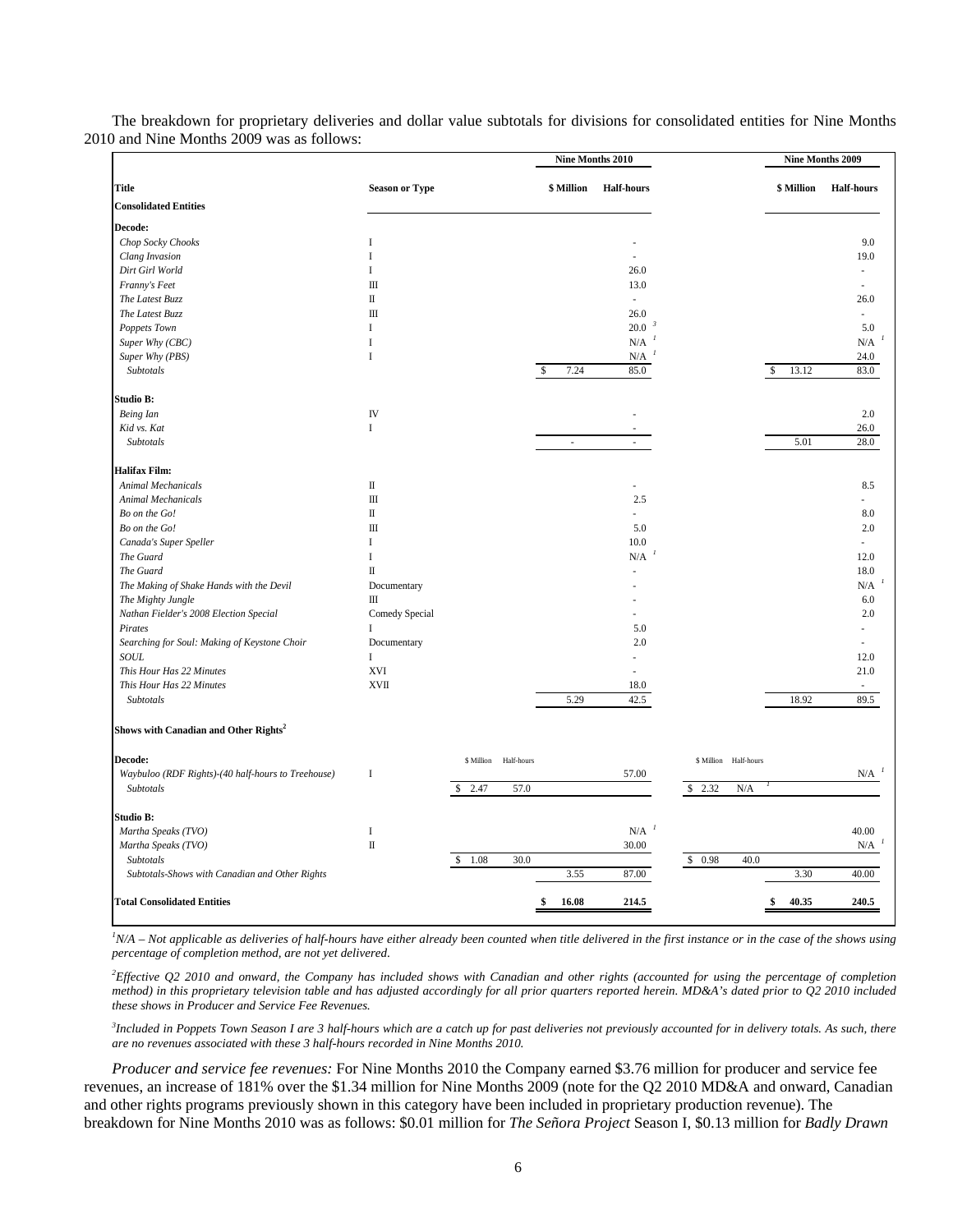*Roy* Season I, \$0.01 million for *Tilly and Her Friends* Season I, \$0.06 million for *Kung Fu Magoo* Season I, \$1.73 million for *My Little Pony* Season I, \$0.11 million for *The Math Show* Pilot, and \$1.71 million for *Trollope,* a feature length film. For Nine Months 2009 the breakdown for the \$1.34 million was: \$0.24 million for *Side Show Christmas* Season I, \$0.39 million for *Badly Drawn Roy* Season I, \$0.38 million for *Peanuts* Season I, \$0.13 million for *George of the Jungle* Season I, and \$0.20 million for *Pucca* Season II.

*Distribution revenues*: For Nine Months 2010 distribution revenues were up 19% to \$8.98 million from \$7.52 million for Nine Months 2009, in line with Management's expectations. For Nine Months 2010 the Company recognized revenue on several contracts throughout its existing library and delivered episodes of newer titles. Some of the more significant sales were on the following titles: *The Latest Buzz* Seasons I, II, and III, *Animal Mechanicals* Seasons I and II, *Franny's Feet* Seasons I, II, and III, *Super Why!* Season I, *Kid vs. Kat* Season I, *Poppets Town* Season I, *Waybuloo* Season I, *The Guard* Seasons I and II, and *Martha Speaks* Season I. Management was pleased with the Nine Months 2010 distribution revenues, given the state of the economy in calendar 2009, and sees it as a testament to the quality of the Company's programs.

*Music and royalty revenues*: For Nine Months 2010 music and royalty revenues increased 120% to \$1.43 million (Nine Months 2009-\$0.65 million). Music and royalty revenues are up as the Company's volume of production was up considerably in its most recent fiscal year ended 2009. Due to a lag in these streams, they tend to follow 12-18 months after production revenue. New media revenues increased in Nine Months 2010 to \$0.61 million (Nine Months 2009-\$0.07 million). New media revenues have increased as the Company has undertaken new activities to support several of its proprietary series for Nine Months 2010, specifically *That's So Weird, Animal Mechanicals*, and *This Hour Has 22 Minutes*, and are in line with Management's expectations.

*Rental revenues*: For Nine Months 2010 rental revenues were \$0.53 million, up slightly from Nine Months 2009 of \$0.51 million, as a result of continued rental of studio and office facilities to third parties of the Company's Halifax Film Children's Studio, rental of currently unused office space in the Company's headquarters in Halifax, Nova Scotia, and rental of office and equipment of the Company's Toronto, Ontario office.

#### *Gross Margin*

Gross margin for Nine Months 2010 was \$11.63 million, a decrease in absolute dollars of 30% compared to \$16.73 million for Nine Months 2009. For the Nine Months 2010 \$1.31 million of the decrease in absolute dollars (or 4% of revenue) was due to a \$0.54 million foreign exchange loss (\$0.21 million of which was unrealized) versus Nine Months 2009-\$0.77 million foreign exchange gain (\$0.66 million of which was unrealized) as both amounts are included in direct production costs and amortization of film and television produced for the respective periods.

Management was pleased with the overall margin at 37% of revenue for Nine Months 2010 which was at the high end of its expectations. This is up over the 33% for Nine Months 2009 as the Company continues to see integration efficiencies within its three main operating subsidiaries, particularly in funnelling Studio B and Halifax Film programs through the Decode distribution pipeline and the increase in new music, new media, and royalty opportunities.

For Nine Months 2010 the margins for each revenue category in absolute dollars and as a margin percentage are as follows: production revenue margin of \$5.43 million or 34%, net producer and service fee revenue margin of \$0.80 million or 21%, distribution revenue margin of \$3.63 million or 40% (\$3.02 million or 34% when \$0.61 million for the amortization of acquired libraries is removed), music and royalty revenue margin of \$1.20 million or 84%, new media revenue margin of \$0.19 million or 31%, and rental revenue margin of \$0.38 million or 72%. The production, distribution, producer service fee, music and royalty, and rental revenue streams were all significant contributors to the absolute dollar margin for Nine Months 2010.

In particular, production, producer and service fee revenue, and distribution in terms of absolute dollars contributed \$5.43 million, \$0.80 million, and \$3.63 million respectively or 85% of the total margin. Production margin at 34% was in line with Management's expectations based on product delivery mix. Producer and service fee margins can vary greatly from 25-55% and at 21% is slightly below Management's expectations. Distribution margin can fluctuate greatly from title-to-title and at 40% is in the mid range for Management's expectations. Music and royalty margin at 84% was in line with Management's expectations.

#### *Foreign Exchange Loss (Gain)*

Included in direct production costs and amortization of film and television produced for the Nine Months 2010 was a \$0.54 million foreign exchange loss (versus a \$0.77 million foreign exchange gain for Nine Months 2009) due to the strengthening of the Canadian dollar between 13-19% against the US dollar, British Pound and Euro since June 30, 2009. The balance for Nine Months 2010 was made up of \$0.33 million realized foreign exchange loss (Nine Months 2009-\$0.11 million foreign exchange gain) on revenue and expense items translated at average rates for the period and \$0.21 million in non-cash unrealized foreign exchange loss (Nine Months 2009-\$0.66 million unrealized foreign exchange gain) for balance sheet translations at the exchange rates in effect at each balance sheet date.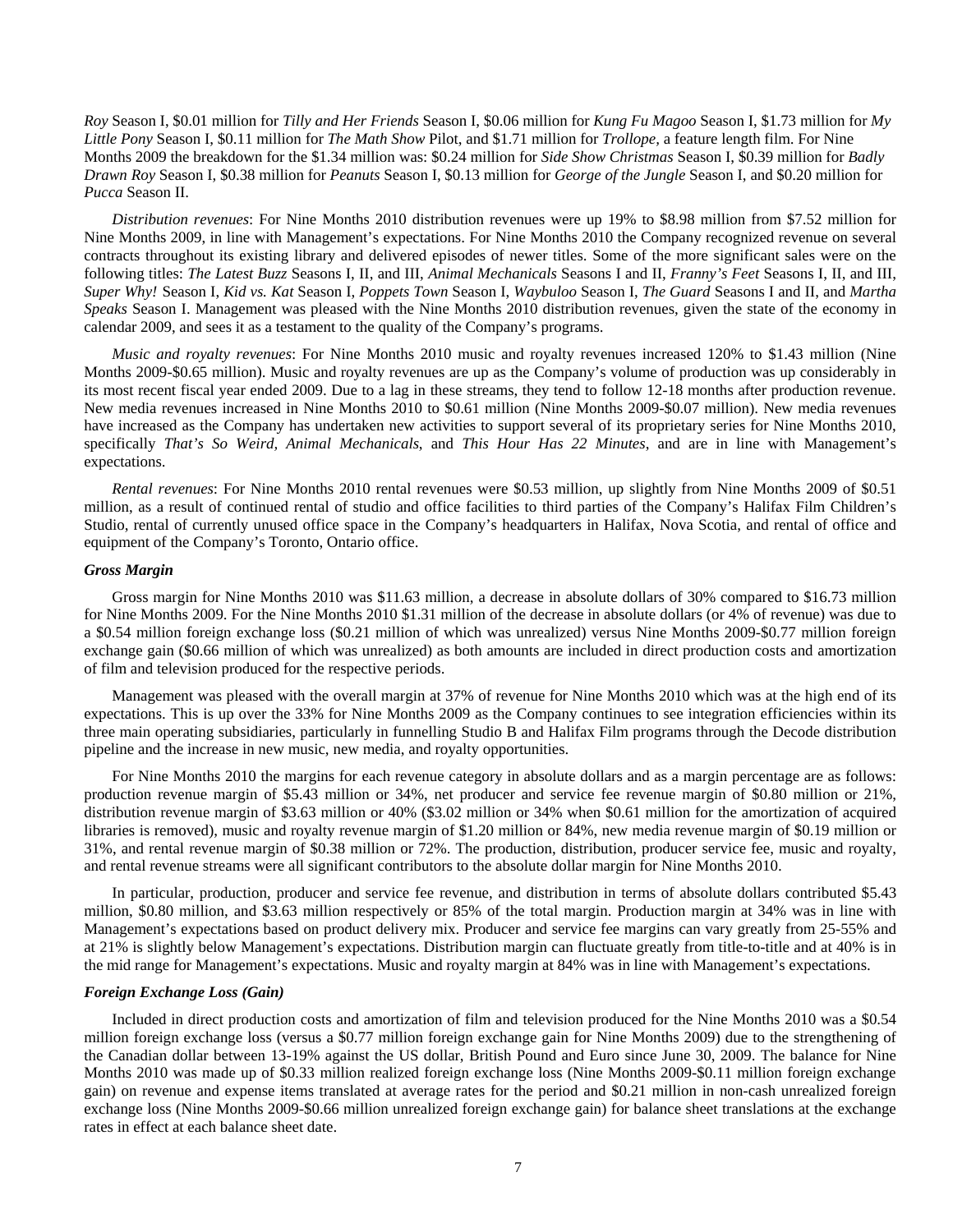#### *Operating Expenses*

Operating expenses for Nine Months 2010 were \$10.71 million compared to \$11.18 million for Nine Months 2009, a decrease of 4%. Selling, General, & Administrative (**"SG&A"**) costs for Nine Months 2010 excluding stock based compensation were down 12% at \$9.03 million compared to \$10.25 million for Nine Months 2009. Management was pleased with this decrease in SG&A as this was ahead of Managements' targeted reductions of 5%. The decrease in SG&A was offset by increases in the following categories: \$0.33 million increase in amortization of acquired library due to product mix, a \$0.38 million increase in impairment in value of certain investment in film and television programs, and a \$0.06 million increase in non-cash stock based compensation expense.

#### *Impairment in Value of Certain Investment in Film and Television Programs*

During Nine Months 2010 the Company recorded an impairment in value of certain investments in film and television programs of \$0.38 million (nil for Nine Months 2009).

#### *Loss (Income) from Strategic Investments*

For Nine Months 2010 a loss from strategic investment activities of \$0.02 million (Nine Months 2009-\$0.02 million loss) related to a realized capital loss of \$0.02 million, versus \$0.02 million for distributions of capital and \$0.08 million for a realized capital gain, offset by \$0.12 million related to an unrealized loss from short-term investments held for trading for Nine Months 2009. All investments were strategic in nature and were in the same or similar businesses as the business of the Company.

#### *EBITDA*

In Nine Months 2010 EBITDA was \$2.60 million, a 60% decrease as compared to \$6.49 million for Nine Months 2009. For Nine Months 2010 this was generally due to the decrease in gross margin dollars of \$5.10 million, offset by a \$1.15 million decrease in SG&A. The margin dollars difference of \$5.10 million is also as a result of the \$1.31 million foreign exchange difference for Nine Months 2010 versus Nine Months 2009 (See *Foreign Exchange Loss (Gain)* section of this MD&A for further details).

#### *Amortization*

For Nine Months 2010 amortization was \$2.07 million (Nine Months 2009-\$1.88 million). For Nine Months 2010 the amortization of acquired libraries was \$0.61 million (Nine Months 2009-\$0.28 million) which relates to the library titles that have a 20 year amortization policy, have minimal ongoing cash costs associated with selling, and are viewed as long-term assets. For Nine Months 2010 amortization of PP&E was \$0.65 million (Nine Months 2009-\$0.63 million). For Nine Months 2010 amortization of intangible assets was \$0.81 million (Nine Months 2009-\$0.97 million) which relates to the intangible assets acquired as part of the acquisitions of Decode and Studio B.

#### *Interest*

Interest was a net interest expense for Nine Months 2010 of \$0.19 million versus net interest expense of \$0.29 million for Nine Months 2009. Interest expense consists of \$0.09 million for interest expense on long-term debt and \$0.11 million for interest and bank charges (Nine Months 2009-\$0.14 million and \$0.17 million, respectively) and offset by \$0.01 million interest income (Nine Months 2009-\$0.02 million).

#### *Non-Controlling Interest*

For Nine Months 2010 the Company did not record an expense for non-controlling interest (Nine Months 2009-expense of \$0.03 million).

#### *Income Taxes*

Income tax recovery for Nine Months 2010 was \$0.01 million (Nine Months 2009-\$0.78 million expense) made up of \$0.05 million expense (Nine Months 2009-\$0.03 million) for large corporation taxes, \$0.07 million expense (Nine Months 2009-nil) for current income taxes, and future income tax recovery of \$0.13 million (Nine Months 2009-\$0.75 million expense).

#### *Net Income (Loss) and Comprehensive Income (Loss) Before Discontinued Operations*

Net income (loss) and comprehensive income (loss) before discontinued operations for Nine Months 2010 was a loss of \$0.74 million (Nine Months 2009-\$1.69 million income).

#### *Discontinued Operations*

The Company recorded no loss from discontinued operations for Nine Months 2010 (Nine Months 2009-\$1.04 million).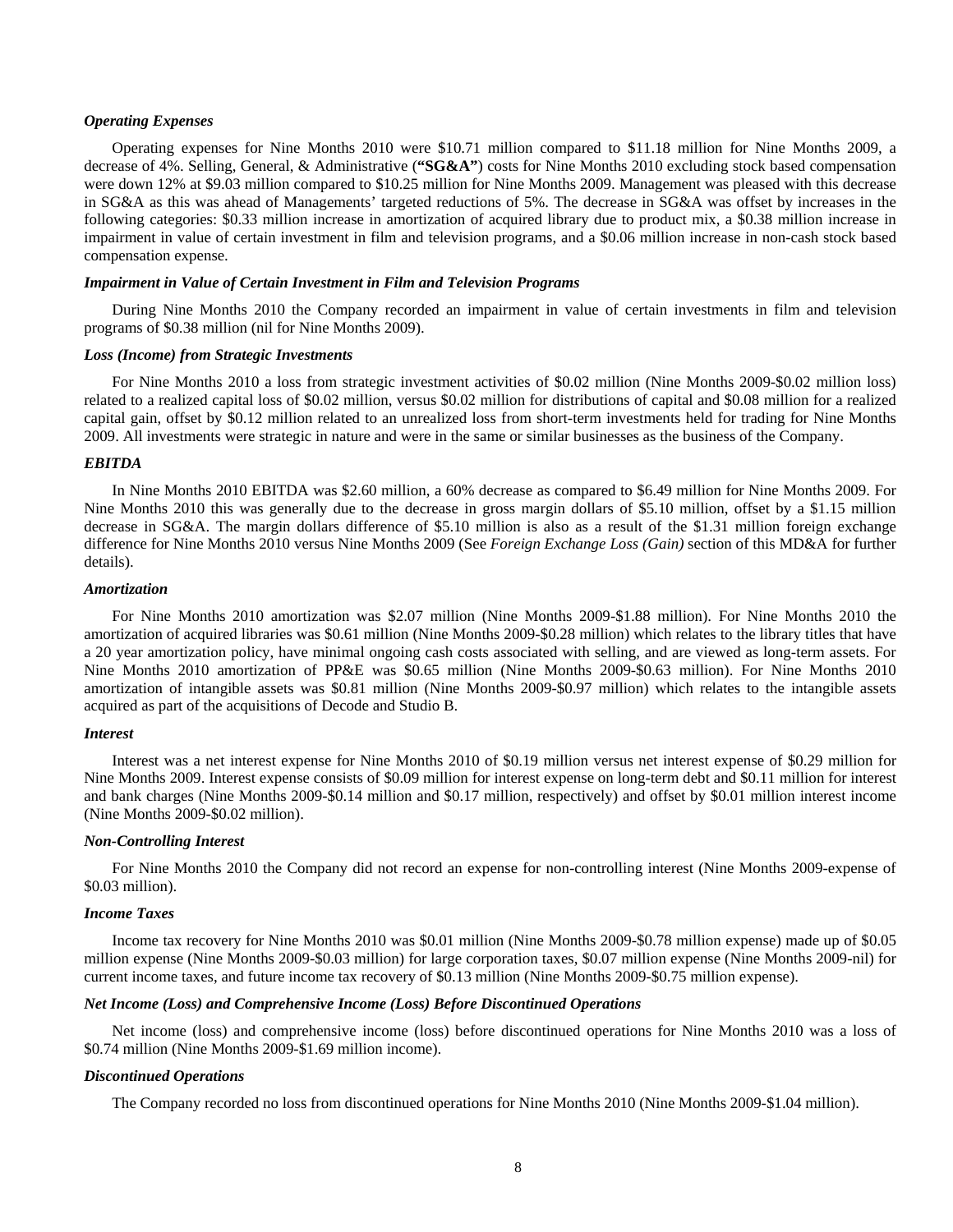#### *Net Income (Loss) and Comprehensive Income (Loss)*

Net income (loss) and comprehensive income (loss) for Nine Months 2010 was a loss of \$0.74 million, compared to an income of \$0.65 million for Nine Months 2009, or a decrease of \$1.39 million in absolute dollars or 214%. For Nine Months 2010 the overall decrease of \$1.39 million was due to changes over Nine Months 2009 of the following amounts: a gross margin decrease of \$5.10 million, offset by a \$0.79 million decrease in provision for income taxes, a decrease in operating expenses, net of income from strategic investments of \$0.47 million, and a \$2.45 million decrease in net interest and other expenses, which includes amortization, impairment in value of certain investment in film and television programs, costs associated with abandoned transactions, and loss for discontinued operations.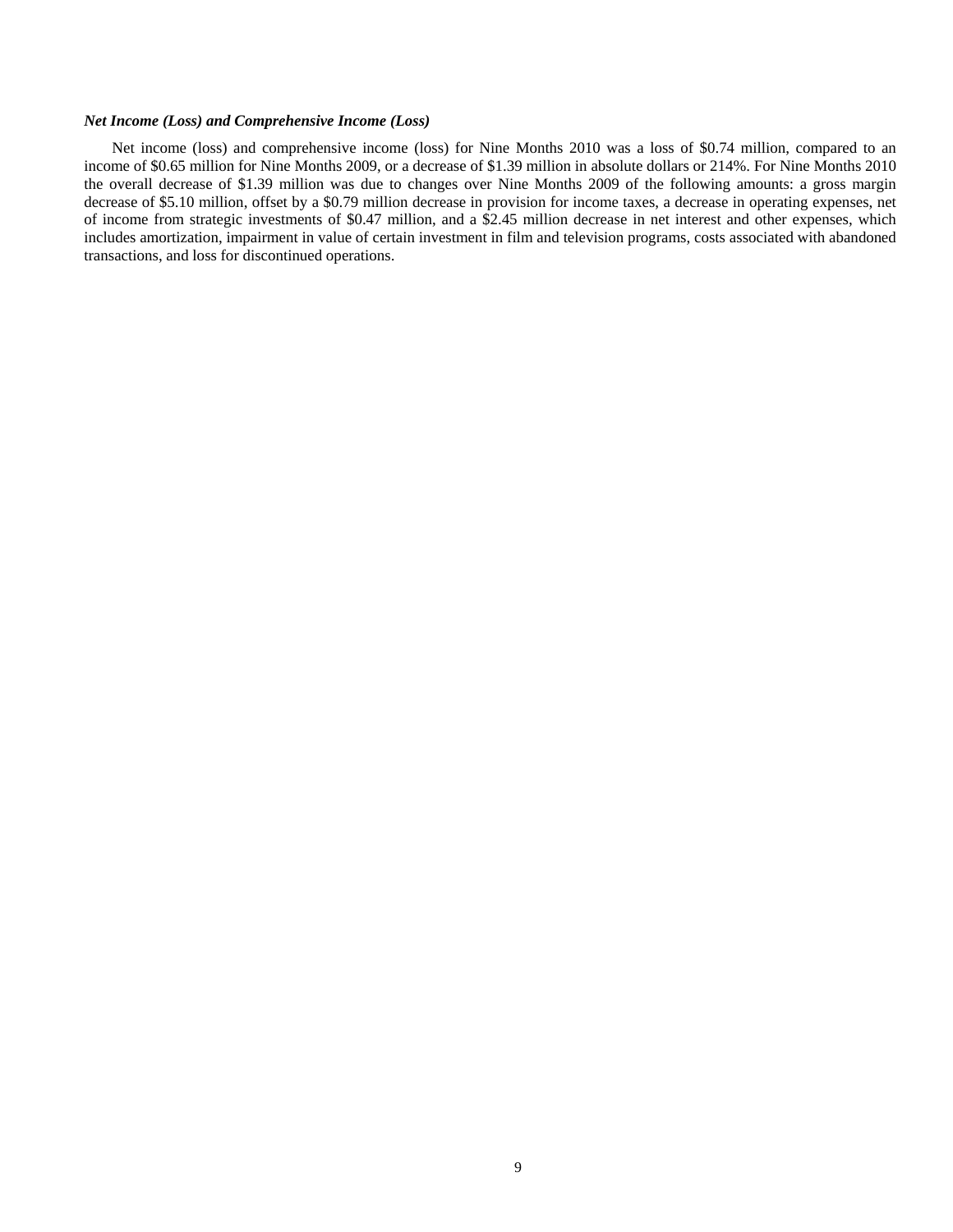#### **SELECTED CONSOLIDATED QUARTERLY FINANCIAL INFORMATION**

The following table sets out selected consolidated financial information for each of the last eight quarters with the last one being the most recent quarter ended March 31, 2010. In the opinion of Management, this information has been prepared on the same basis as the audited consolidated financial statements for the years ended June 30, 2009 and 2008 as filed on www.sedar.com or DHX's website at www.dhxmedia.com, and all necessary adjustments, consisting only of normal recurring adjustments, have been included in the amounts stated below to present fairly the unaudited quarterly results when read in conjunction with the audited consolidated financial statements and the notes to those statements. *The operating results for any quarter should not be relied upon as an indication of results for any future period.* 

|                                                                                     |                           | Fiscal $20101$         |                               |                            | Fiscal 2009 <sup>1</sup>       |                                |                            | Fiscal $20081$             |
|-------------------------------------------------------------------------------------|---------------------------|------------------------|-------------------------------|----------------------------|--------------------------------|--------------------------------|----------------------------|----------------------------|
| (All numbers are in thousands<br>except per share data)                             | $Q3^3$<br>$31$ -Mar<br>\$ | $Q2^3$<br>31-Dec<br>\$ | $Q1^3$<br><b>30-Sep</b><br>\$ | $Q4^3$<br>$30 - Jun$<br>\$ | Q <sub>3</sub><br>31-Mar<br>\$ | Q <sub>2</sub><br>31-Dec<br>\$ | $\mathbf{Q}$ 1<br>$30-Sep$ | $Q4^3$<br>$30 - Jun$<br>\$ |
| Revenue                                                                             | 9,015                     | 9,427                  | 12,948                        | 11,523                     | 12,061                         | 21,514                         | 16,871                     | 13,582                     |
| Gross Margin <sup>2</sup>                                                           | 3,139                     | 3,829                  | 4,661                         | 6,075                      | 5,001                          | 6,733                          | 4,993                      | 4,619                      |
| <b>EBITDA</b> and<br>Adjusted $EBITDA2$ & 3                                         | 377                       | 711                    | 1,510                         | 3,316                      | 1,624                          | 3,013                          | 1,845                      | 1,200                      |
| Net Income (Loss) and Comprehensive Income<br>(Loss) before Discontinued Operations | (535)                     | (209)                  | 9                             | 157                        | 461                            | 615                            | 610                        | (2,283)                    |
| Net Income (Loss) and Comprehensive Income<br>(Loss)                                | (535)                     | (209)                  | 9                             | (271)                      | 444                            | (328)                          | 530                        | (2, 417)                   |
| Basic Earnings (Loss) Before Discontinued<br>Operations Per Common Share            | (0.01)                    | (0.01)                 | 0.00                          | 0.00                       | 0.01                           | 0.01                           | 0.02                       | (0.05)                     |
| Diluted Earnings (Loss) Before Discontinued<br>Operations Per Common Share          | (0.01)                    | (0.01)                 | 0.00                          | 0.00                       | 0.01                           | 0.01                           | 0.02                       | (0.05)                     |
| Basic Earnings (Loss) Per Common Share                                              | (0.01)                    | (0.01)                 | 0.00                          | 0.00                       | 0.01                           | (0.01)                         | 0.01                       | (0.06)                     |
| Diluted Earnings (Loss) Per Common Share                                            | (0.01)                    | (0.01)                 | 0.00                          | 0.00                       | 0.01                           | (0.01)                         | 0.01                       | (0.06)                     |

<sup>1</sup>The financial information for Q3, Q2 and Q1 2010 and Q4, Q3, and Q2 2009 includes full quarterly results for the Company's four divisions (Halifax Film, Decode, Studio B, and imX). Q1 2009 includes full quarterly results for three divisions (Halifax Film, Decode, and Studio B) and 72 days for imX. Q4 2008 includes full quarterly results for three divisions (Halifax Film, Decode, and Studio B) and no amounts for imX.

<sup>2</sup>Certain of the comparative Non-GAAP Financial Measures ("NGFM") are adjusted for all necessary adjustments, consisting of normal recurring adjustments and any changes in the current definition of NGFM (see "Use of Non-GAAP Financial Measures" section of this MD&A for further details).

<sup>3</sup>The Adjusted EBITDA figure shown for Q3 2010, Q2 2010, Q1 2010, Q4 2009 and Q4 2008 were adjusted for \$0.19 million, \$0.07 million, \$0.16 million, \$0.49 million, and \$2.78 million respectively for the impairment in value of certain investments in film and television programs as management believes this to be a more meaningful indicator of operating performance (see "Reconciliation of Historical Results to EBITDA and Adjusted EBITDA" of this MD&A).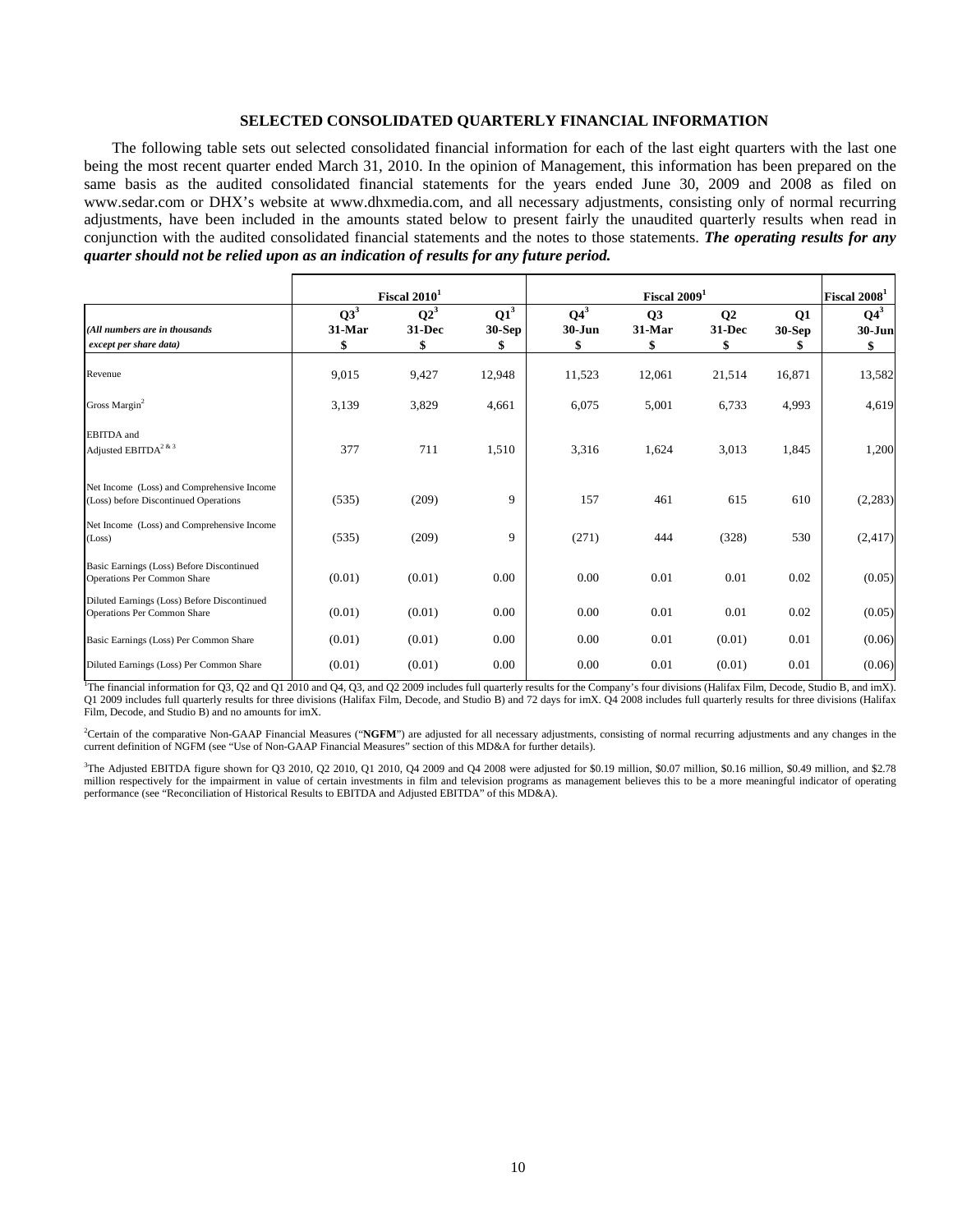#### **Results for the three months ended March 31, 2010 ("Q3 2010") compared to the three months ended March 31, 2009 ("Q3 2009")**

#### *Revenues*

Revenues for Q3 2010 were \$9.02 million, down 25% from \$12.06 million for Q3 2009. The decrease in Q3 2010 was mainly due to a lower per half-hour license fee revenue as a result of variations in the product delivery mix and the effects of the continuing global recession and credit crunch on some of our broadcast customers.

*Proprietary production revenues*: Proprietary production revenues for Q3 2010 of \$5.36 million were down 20% compared to \$6.71 million for Q3 2009. The overall decrease was made up of a 49% decrease to \$1.88 million (Q3 2009-\$3.66 million) in proprietary production revenue for the Halifax Film division, an 84% increase to \$3.44 million for Q3 2010 (Q3 2009-\$1.87 million) for the Decode division, and a 97% decrease to \$0.04 million for the Studio B division (Q3 2009-\$1.18 million). As noted above, Q3 2010 had lower half-hour license fee revenue as compared to Q3 2009. Deliveries and half-hour license fee revenue were generally in line with Management's expectations.

For Q3 2010 the Company accounted for 62.0 half-hours - \$5.36 million of proprietary film and television program production revenue, a 51% increase versus the 41.0 half-hours for Q3 2009, where the programs have been delivered and the license periods have commenced for consolidated entities. Included in these totals for Q3 2010 are 16.0 half-hours (Q3 2009-no half-hours) for productions where the Company has Canadian rights and other rights, which are being accounted for using the percentage of completion method.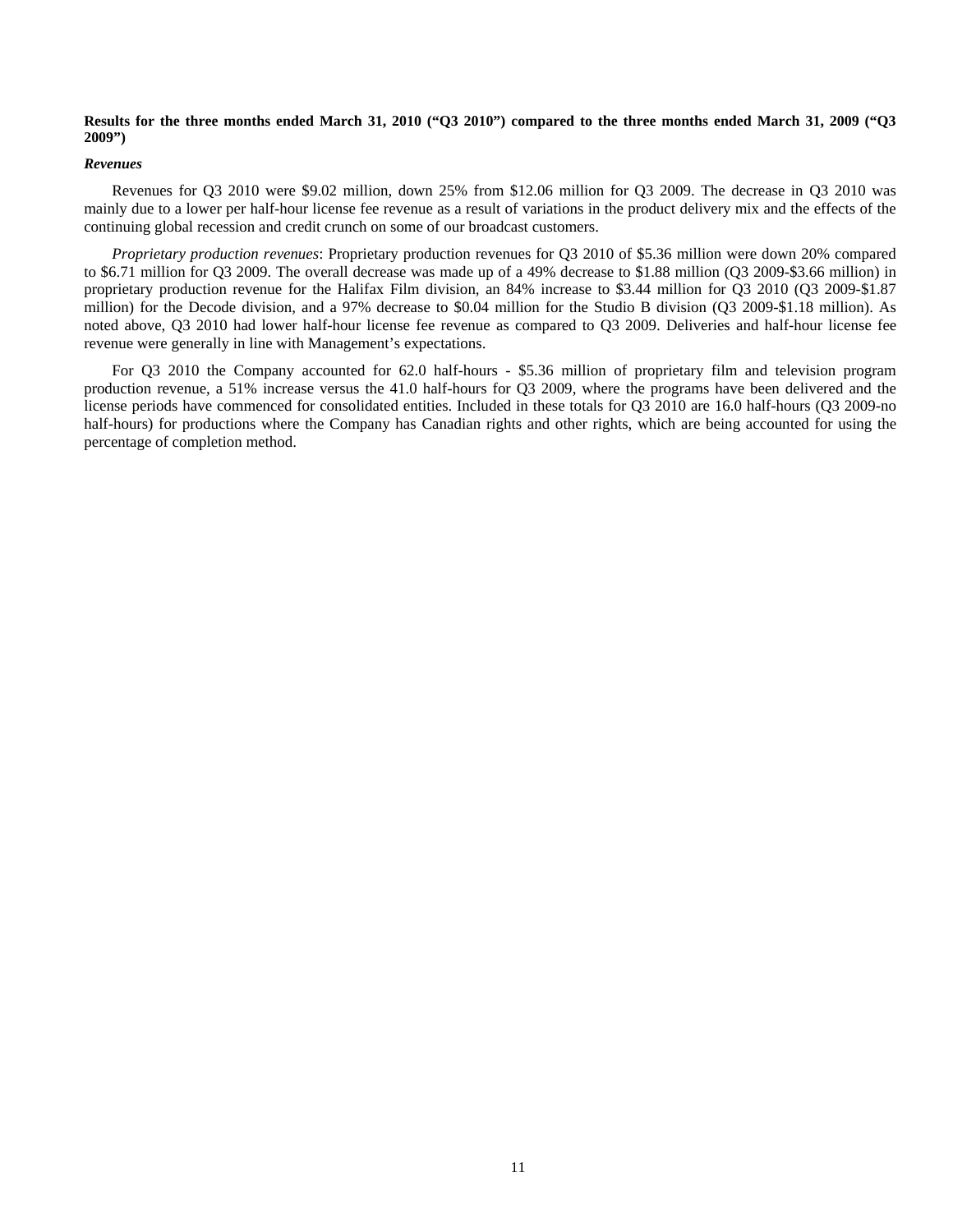The breakdown for proprietary deliveries and dollar value subtotals for divisions for consolidated entities for Q3 2010 and Q3 2009 was as follows:

|                                                   |                       |                          | Q3 2010             |                   |        |                       | Q3 2009               |                                 |
|---------------------------------------------------|-----------------------|--------------------------|---------------------|-------------------|--------|-----------------------|-----------------------|---------------------------------|
| <b>Title</b>                                      | <b>Season or Type</b> |                          | \$ Million          | <b>Half-hours</b> |        |                       | \$ Million            | <b>Half-hours</b>               |
| <b>Consolidated Entities</b>                      |                       |                          |                     |                   |        |                       |                       |                                 |
| Decode:                                           |                       |                          |                     |                   |        |                       |                       |                                 |
| Clang Invasion                                    | $\bf I$               |                          |                     | ×.                |        |                       |                       | 9.0                             |
| Dirt Girl World                                   | $\mathbf I$           |                          |                     | 11.0              |        |                       |                       |                                 |
| Franny's Feet                                     | $\rm III$             |                          |                     | 4.0 $3$           |        |                       |                       |                                 |
| The Latest Buzz                                   | $\rm III$             |                          |                     | 13.0              |        |                       |                       |                                 |
| Poppets Town                                      | $\mathbf I$           |                          |                     | 3.0 <sup>3</sup>  |        |                       |                       | 5.0                             |
| Super Why (PBS)                                   | $\mathbf I$           |                          |                     | N/A               |        |                       |                       | 4.0                             |
| Super Why (CBC)<br>Subtotals                      | $\mathbf I$           |                          | 2.58<br>$\mathbf S$ | N/A<br>31.0       |        |                       | 1.71<br>$\mathcal{S}$ | N/A<br>18.0                     |
| Studio B:                                         |                       |                          |                     |                   |        |                       |                       |                                 |
| Kid vs. Kat                                       | $\bf{I}$              |                          |                     |                   |        |                       |                       | 4.0                             |
| Subtotals                                         |                       |                          | $\sim$              |                   |        |                       | 0.73                  | 4.0                             |
| <b>Halifax Film:</b>                              |                       |                          |                     |                   |        |                       |                       |                                 |
| Animal Mechanicals                                | Ш                     |                          |                     | 1.0               |        |                       |                       |                                 |
| Bo on the Go!                                     | $\rm II$              |                          |                     |                   |        |                       |                       | $\mathcal{I}$<br>N/A            |
| Bo on the Go!                                     | Ш                     |                          |                     |                   |        |                       |                       | 2.0                             |
| The Guard                                         | $\bf{I}$              |                          |                     |                   |        |                       |                       | $N/A$ <sup><math>I</math></sup> |
| The Guard                                         | $\rm II$              |                          |                     |                   |        |                       |                       | N/A                             |
| The Mighty Jungle                                 | $\rm III$             |                          |                     |                   |        |                       |                       | 6.0                             |
| Pirates                                           | $\mathbf{I}$          |                          |                     | 5.0               |        |                       |                       | ×,                              |
| This Hour Has 22 Minutes                          | XVI                   |                          |                     |                   |        |                       |                       | 11.0                            |
| This Hour Has 22 Minutes<br>Subtotals             | XVII                  |                          | 1.88                | 9.0<br>15.0       |        |                       | 3.66                  | ٠<br>19.0                       |
| Shows with Canadian and Other Rights <sup>2</sup> |                       |                          |                     |                   |        |                       |                       |                                 |
| Decode:                                           |                       | \$ Million<br>Half-hours |                     |                   |        | \$ Million Half-hours |                       |                                 |
| Waybuloo (RDF Rights)                             | $\rm I$               |                          |                     | 16.00             |        |                       |                       | N/A                             |
| Subtotals                                         |                       | \$<br>0.86<br>16.0       |                     |                   | \$0.16 | N/A                   |                       |                                 |
| Studio B:                                         |                       |                          |                     |                   |        |                       |                       |                                 |
| Martha Speaks (TVO)                               | $\rm I$               |                          |                     | N/A               |        |                       |                       | $N/A$ <sup><math>1</math></sup> |
| Martha Speaks (TVO)                               | $\rm II$              |                          |                     | $\rm N/A$         |        |                       |                       | N/A                             |
| Subtotals                                         |                       | \$0.04<br>N/A            |                     |                   | \$0.45 | N/A                   |                       |                                 |
| Subtotals-Shows with Canadian and Other Rights    |                       |                          | 0.90                | 16.00             |        |                       | 0.61                  | $\omega$                        |
| <b>Total Consolidated Entities</b>                |                       |                          | 5.36<br>\$          | 62.0              |        |                       | 6.71<br>\$            | 41.0                            |

<sup>*I</sup>N/A – Not applicable as deliveries of half-hours have either already been counted when title delivered in the first instance or in the case of the shows using</sup> percentage of completion method, are not yet delivered*.

*2 Effective Q2 2010 and onward, the Company has included shows with Canadian and other rights (accounted for using the percentage of completion method) in this proprietary television table and has adjusted accordingly for all prior quarters reported herein. MD&A's dated prior to Q2 2010 included these shows in Producer and Service Fee Revenues.* 

*3 The 4 half-hours for Franny's Feet Season III and the 3 half-hours for Poppets Town Season I are catch ups for past deliveries not previously accounted for*  in delivery totals. As such, there are no revenues associated with these half-hours in Q3 2010.

*Producer and service fee revenues:* For Q3 2010 the Company earned \$1.30 million for producer and service fee revenues, an increase of 81% over the \$0.72 million for Q3 2009 (note for the Q2 2010 MD&A and onward, Canadian and other rights programs previously shown in this category have been included in proprietary production revenue). For Q3 2010 the Company earned \$1.30 million for *My Little Pony* Season I. For Q3 2009 the breakdown for the \$0.72 million was: \$0.21 million for *Pucca*  Season II, \$0.17 million for *George of the Jungle* Season I, and \$0.34 million for *Badly Drawn Roy* Season I.

*Distribution revenues*: For Q3 2010 distribution revenues were down 58% to \$1.68 million from \$3.96 million for Q3 2009, generally due to timing of license periods for existing contracts on hand and generally in line with Management's expectations. For Q3 2010 the Company recognized revenue on several contracts throughout its existing library and delivered episodes of newer titles. Some of the more significant sales were on the following titles: *The Latest Buzz* Seasons I, II, and III, *Animal*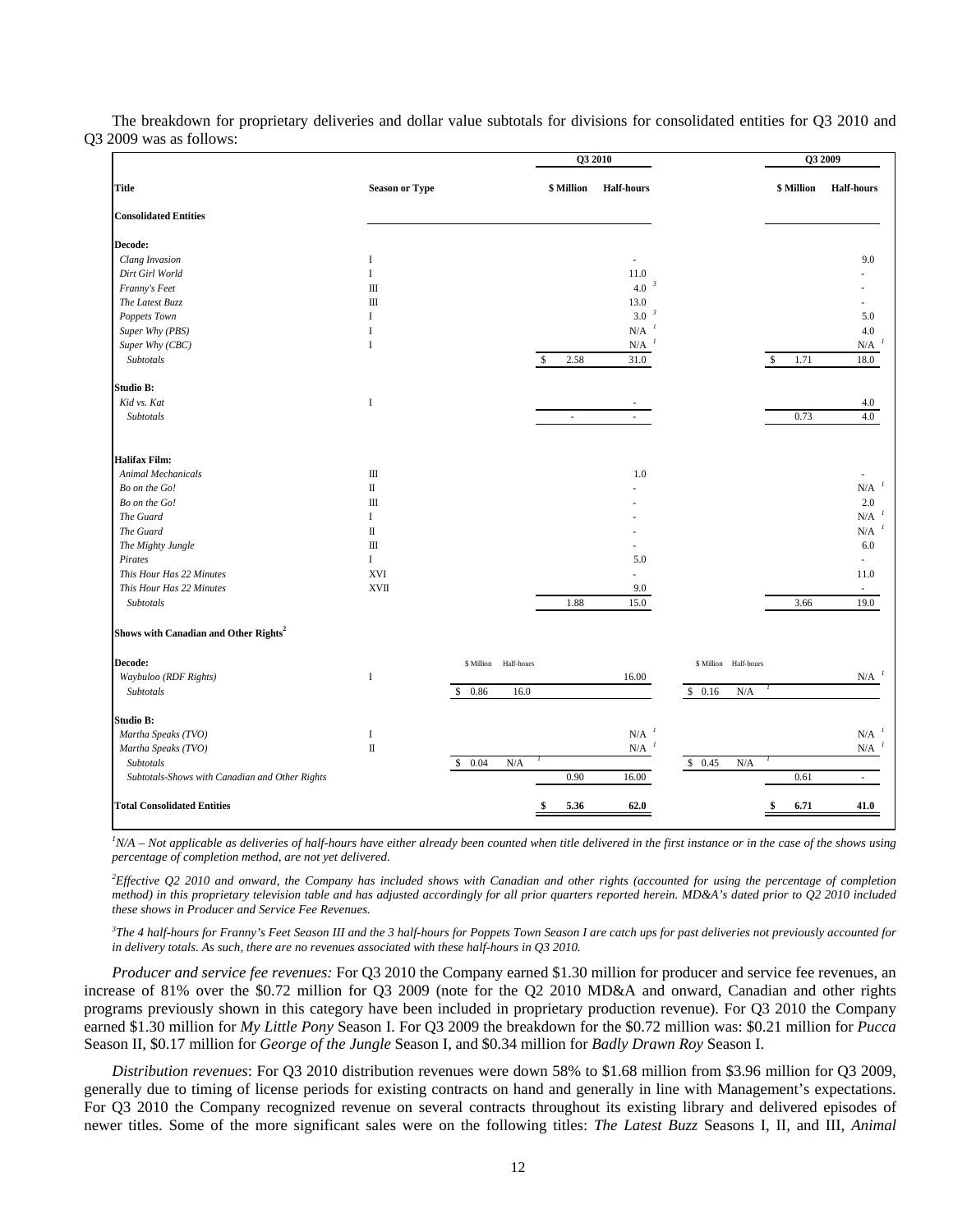*Mechanicals* Seasons I and II, *Franny's Feet* Seasons I, II, and III, *Super Why!* Season I, *Kid vs. Kat* Season I, *Poppets Town* Season I, *The Guard* Seasons I and II, and *Martha Speaks* Season I.

*Music and royalty revenues*: For Q3 2010 music and royalty revenues increased 92% to \$0.50 million (Q3 2009-\$0.26 million). Music and royalty revenues are up as the Company's volume of production was up considerably in its most recent fiscal year ended 2009. Due to a lag in these streams, they tend to follow on 12-18 months after production revenue. New media revenues were nil in Q3 2010 (Q3 2009-\$0.01 million revenue).

*Rental revenues*: For Q3 2010 rental revenues were \$0.18 million, down from Q3 2009 of \$0.40 million, as a result of continued rental of studio and office facilities to third parties of the Company's Halifax Film Children's Studio, rental of currently unused office space in the Company's headquarters in Halifax, Nova Scotia, and rental of office and equipment of the Company's Toronto, Ontario office. Q3 2009 was also higher as it had \$0.33 million in one-time rental revenue from an outside production.

#### *Gross Margin*

Gross margin for Q3 2010 was \$3.14 million, a decrease in absolute dollars of 37% compared to \$5.00 million for Q3 2009. For Q3 2010 \$0.58 million of the decrease in absolute dollars (or 6% of revenue) was due to a \$0.10 million foreign exchange loss (\$0.08 million of which was unrealized) versus Q3 2009-\$0.48 million foreign exchange gain (\$0.43 million of which was unrealized) as both amounts are included in direct production costs and amortization of film and television produced for the respective periods.

 Management was pleased with the overall margin at 35% of revenue for Q3 2010 which was in line with Management's expectations.

For Q3 2010 the margins for each revenue category in absolute dollars and as a margin percentage are as follows: production revenue margin of \$1.81 million or 34%, net producer and service fee revenue margin of \$0.19 million or 15%, distribution revenue margin of \$0.71 million or 42% (\$0.56 million or 33% when \$0.15 million for the amortization of acquired libraries is removed), music and royalty revenue margin of \$0.35 million or 70%, new media margin of \$0.05 million, and rental revenue margin of \$0.03 million or 17%. The production, distribution, producer service fee, and rental revenue streams were all significant contributors to the absolute dollar margin for Q3 2010.

In particular, production, producer and service fee revenue, and distribution in terms of absolute dollars contributed \$1.81 million, \$0.19 million, and \$0.71 million respectively or 86% of the total margin. Production margin at 34% was in line with Management's expectations based on product delivery mix. Producer and service fee margins can vary greatly and at 15% is below Management's expectations. Distribution margin can fluctuate greatly from title-to-title and at 42% is in the mid range of Management's expectations. Music and royalty margin at 70% was in line with Management's expectations.

#### *Foreign Exchange Loss (Gain)*

Included in direct production costs and amortization of film and television produced for Q3 2010 was a \$0.10 million foreign exchange loss (versus a \$0.48 million foreign exchange gain for Q3 2009) due to the strengthening of the Canadian dollar against the US dollar, British Pound and Euro since December 31, 2009. The balance for Q3 2010 was made up of \$0.02 million realized foreign exchange loss (Q3 2009-\$0.05 million foreign exchange gain) on revenue and expense items translated at average rates for the period and \$0.08 million in non-cash unrealized foreign exchange loss (Q3 2009-\$0.43 million unrealized foreign exchange gain) for balance sheet translations at the exchange rates in effect at each balance sheet date.

#### *Operating Expenses*

Operating expenses for Q3 2010 were \$3.26 million compared to \$3.68 million for Q3 2009, a decrease of 11%. SG&A costs for Q3 2010 excluding stock based compensation were down 18% at \$2.76 million compared to \$3.38 million for Q3 2009. Management was pleased with this decrease in SG&A as this was ahead of Managements' targeted reductions of 5%. The decrease in SG&A was offset by changes in the following categories: \$0.06 million increase in amortization of acquired library due to product mix, a \$0.15 million increase in impairment in value of certain investment in film and television programs, and a \$0.01 million decrease in non-cash stock based compensation expense.

#### *Impairment in Value of Certain Investment in Film and Television Programs*

During Q3 2010 the Company recorded an impairment in value of certain investments in film and television programs of \$0.15 million (Q3 2009-nil).

#### *Income (Loss) from Strategic Investments*

For Q3 2010 income from strategic investments activities of nil, versus a \$0.01 million loss for Q3 2009, related to an unrealized loss from short-term investments held for trading of \$0.02 million, offset by \$0.01 million for capital distributions.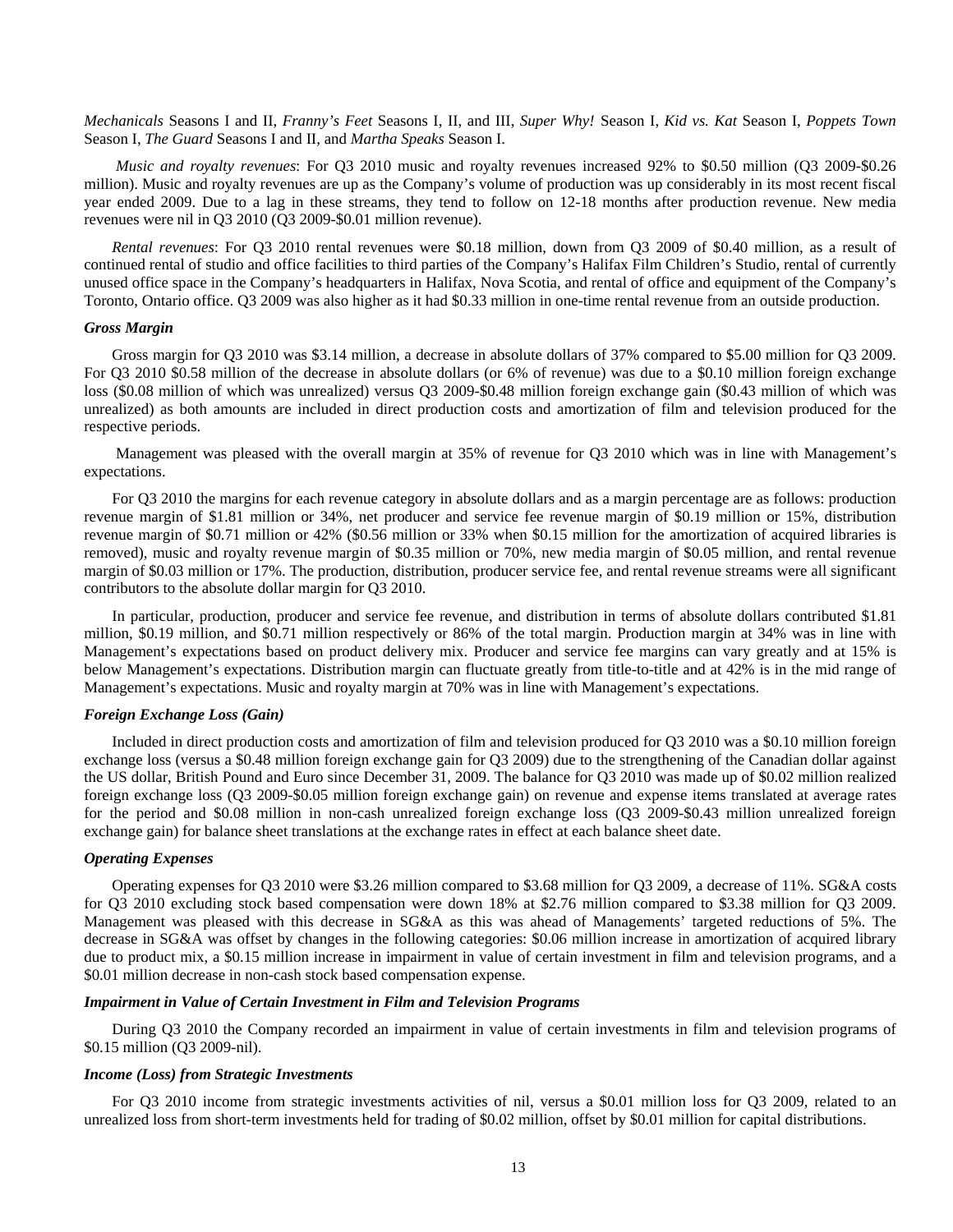#### *EBITDA*

In Q3 2010 EBITDA was \$0.38 million, a 77% decrease as compared to \$1.62 million for Q3 2009. For Q3 2010 this was generally due to the decrease in gross margin dollars of \$1.86 million, offset by a \$0.62 million decrease in SG&A. The margin dollars difference of \$1.86 million is also as a result of the \$0.58 million foreign exchange difference for Q3 2010 versus Q3 2009 (See *Foreign Exchange Loss (Gain)* section of this MD&A for further details).

#### *Amortization*

For Q3 2010 amortization was \$0.62 million (Q3 2009-\$0.65 million). For Q3 2010 the amortization of acquired libraries was \$0.15 million (Q3 2009-\$0.09 million) which relates to the library titles that have a 20 year amortization policy, have minimal ongoing cash costs associated with selling, and are viewed as long-term assets. For Q3 2010 amortization of PP&E was \$0.20 million (Q3 2009-\$0.24 million). For Q3 2010 amortization of intangible assets was \$0.27 million (Q3 2009-\$0.32 million) which relates to the intangible assets acquired as part of the acquisitions of Decode and Studio B.

#### *Interest*

Interest for Q3 2010 of \$0.09 million was consistent with \$0.09 million for Q3 2009. Interest expense consists of \$0.03 million for interest expense on long-term debt and \$0.06 million for interest and bank charges (Q3 2009-\$0.03 million and \$0.06 million, respectively).

#### *Non-Controlling Interest*

For Q3 2010 the Company recorded an income for non-controlling interest of nil (Q3 2009-expense of \$0.01 million).

#### *Income Taxes*

Income tax recovery for Q3 2010 was \$0.13 million (Q3 2009-\$0.19 million expense) made up of \$0.20 million expense (Q3 2009-\$0.01 million) for large corporation taxes, \$0.14 million recovery (Q3 2009-\$0.02 million recovery) for current income taxes, and future income tax recovery of \$0.01 million (Q3 2009-\$0.20 million expense).

#### *Net Income (Loss) and Comprehensive Income (Loss) Before Discontinued Operations*

Net income (loss) and comprehensive income (loss) before discontinued operations for Q3 2010 was a loss of \$0.54 million (Q3 2009-\$0.46 million income).

#### *Discontinued Operations*

The Company recorded no loss from discontinued operations for Q3 2010 (Q3 2009-\$0.02 million).

#### *Net Income (Loss) and Comprehensive Income (Loss)*

Net income (loss) and comprehensive income (loss) for Q3 2010 was a loss of \$0.54 million, compared to \$0.44 million income for Q3 2009, or a decrease of \$0.98 million in absolute dollars or 223%. For Q3 2010 the overall decrease of \$0.98 million was due to changes over Q3 2009 of the following amounts: a gross margin decrease of \$1.86 million, offset by a \$0.31 million decrease in provision for income taxes, a decrease in operating expenses, net of income from strategic investments of \$0.43 million and a \$0.14 million decrease in net interest and other expenses, which includes amortization, impairment in value of certain investment in film and television, costs associated with abandoned transactions, and loss from discontinued operations.

#### **Results for the three months ended December 31, 2009 ("Q2 2010") compared to the three months ended December 31, 2008 ("Q2 2009")**

#### *Revenues*

Revenues for Q2 2010 were \$9.42 million, down 56% from \$21.51 million for Q2 2009. The decrease in Q2 2010 was due to lower deliveries of proprietary programs versus Q2 2009. Proprietary deliveries are somewhat seasonal and based on the previously reported slow down in orders from our broadcast customers, Q2 2010 was, as expected, a less robust quarter for deliveries as compared to Q2 2009.

*Proprietary production revenues*: Proprietary production revenues for Q2 2010 of \$3.92 million were down 79% compared to \$18.98 million for Q2 2009. The overall decrease was made up of an 87% decrease to \$1.44 million (Q2 2009-\$11.07 million) in proprietary production revenue for the Halifax Film division, a 67% decrease to \$1.85 million for Q2 2010 (Q2 2009-\$5.61 million) for the Decode division, and a 73% decrease to \$0.63 million for the Studio B division (Q2 2009-\$2.30 million). As noted above, Q2 2010 had fewer scheduled deliveries as compared to Q2 2009. Deliveries for Q2 2010 were in line with Management's expectations. The single largest difference in Q2 2010 is no deliveries for *The Guard* versus in total \$6.19 million (\$0.67 million and \$5.52 million for Seasons I and II respectively) for Q2 2009.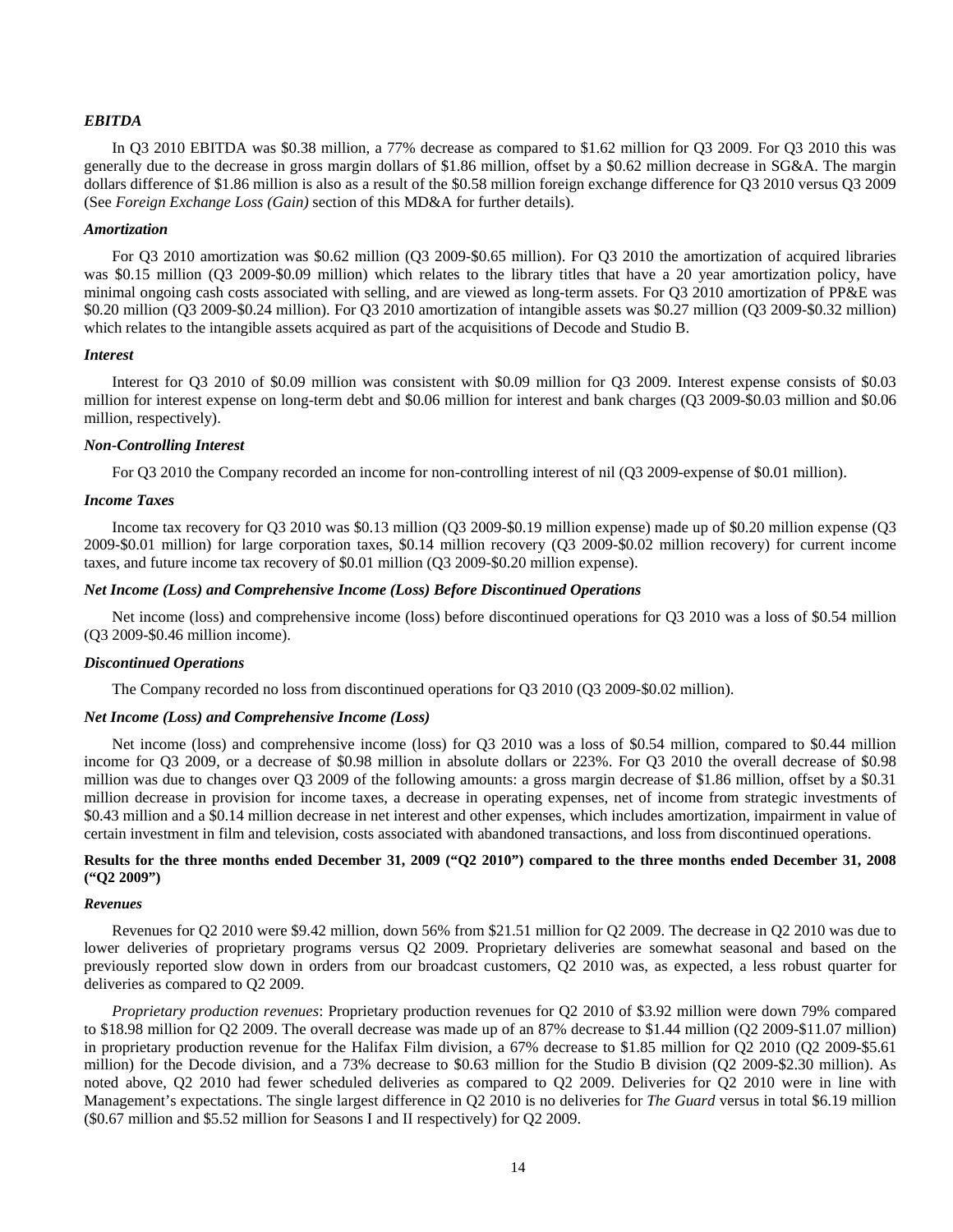For Q2 2010 the Company recognized 57.5 half-hours - \$3.92 million of proprietary film and television program production revenue, a 39% decrease versus the 95.0 half-hours for Q2 2009, where the programs have been delivered and the license periods have commenced for consolidated entities. Included in these totals for Q2 2010 are 35 half-hours (15 half-hours – Q2 2009) of productions where the Company has Canadian rights and other rights, which are being accounted for using the percentage of completion method.

The breakdown for proprietary deliveries and dollar value subtotals for divisions for consolidated entities for Q2 2010 and Q2 2009 was as follows:

|                                                    |                       |            |            | Q2 2010              |                                 |                       | Q2 2009             |                                 |
|----------------------------------------------------|-----------------------|------------|------------|----------------------|---------------------------------|-----------------------|---------------------|---------------------------------|
| <b>Title</b>                                       | <b>Season or Type</b> |            |            | \$ Million           | <b>Half-hours</b>               |                       | \$ Million          | <b>Half-hours</b>               |
| <b>Consolidated Entities</b>                       |                       |            |            |                      |                                 |                       |                     |                                 |
| Decode:                                            |                       |            |            |                      |                                 |                       |                     |                                 |
| Chop Socky Chooks                                  | I                     |            |            |                      |                                 |                       |                     | 1.0                             |
| Clang Invasion                                     | I                     |            |            |                      |                                 |                       |                     | 7.0                             |
| Dirt Girl World                                    | I                     |            |            |                      | 9.0                             |                       |                     |                                 |
| The Latest Buzz                                    | Ш                     |            |            |                      | N/A                             |                       |                     |                                 |
| Poppets Town                                       | I                     |            |            |                      | 4.0                             |                       |                     |                                 |
| Super Why (PBS)                                    | I                     |            |            |                      |                                 |                       |                     | 9.0                             |
| Super Why (CBC)                                    | $\mathbf I$           |            |            |                      | N/A                             |                       |                     | N/A                             |
| Subtotals                                          |                       |            |            | $\mathbb{S}$<br>1.04 | 13.0                            |                       | $\mathbb S$<br>3.78 | 17.0                            |
| Studio B:                                          |                       |            |            |                      |                                 |                       |                     |                                 |
| Kid vs. Kat                                        | $\bf I$               |            |            |                      |                                 |                       |                     | 11.0                            |
| Subtotals                                          |                       |            |            | $\omega$             |                                 |                       | 1.99                | 11.0                            |
| <b>Halifax Film:</b>                               |                       |            |            |                      |                                 |                       |                     |                                 |
|                                                    | $\rm II$              |            |            |                      |                                 |                       |                     |                                 |
| Animal Mechanicals                                 |                       |            |            |                      |                                 |                       |                     | 8.0                             |
| Animal Mechanicals                                 | $\rm III$             |            |            |                      | 1.5                             |                       |                     |                                 |
| Bo on the Go!                                      | $\rm II$              |            |            |                      |                                 |                       |                     | 1.0                             |
| Bo on the Go!                                      | $\rm III$             |            |            |                      | N/A                             |                       |                     |                                 |
| The Guard                                          | I                     |            |            |                      |                                 |                       |                     | 2.0                             |
| The Guard                                          | $\rm II$              |            |            |                      |                                 |                       |                     | 18.0                            |
| The Making of Shake Hands with the Devil           | Documentary           |            |            |                      |                                 |                       |                     | $N/A$ <sup><math>I</math></sup> |
| Nathan Fielder's 2008 Election Special             | Comedy Special        |            |            |                      |                                 |                       |                     | 2.0                             |
| SOUL                                               | I                     |            |            |                      |                                 |                       |                     | 12.0                            |
| This Hour Has 22 Minutes                           | XVI                   |            |            |                      |                                 |                       |                     | 9.0                             |
| This Hour Has 22 Minutes                           | <b>XVII</b>           |            |            |                      | 8.0                             |                       |                     |                                 |
| Subtotals                                          |                       |            |            | 1.44                 | 9.5                             |                       | 11.07               | 52.0                            |
| Shows with Canadian and Other Rights <sup>2</sup>  |                       |            |            |                      |                                 |                       |                     |                                 |
| Decode:                                            |                       | \$ Million | Half-hours |                      |                                 | \$ Million Half-hours |                     |                                 |
| Waybuloo (RDF Rights)-(20 half-hours to Treehouse) | $\mathbf I$           |            |            |                      | 25.00                           |                       |                     | N/A                             |
| Subtotals                                          |                       | 0.81<br>S  | 25.0       |                      |                                 | \$1.83<br>N/A         |                     |                                 |
| <b>Studio B:</b>                                   |                       |            |            |                      |                                 |                       |                     |                                 |
| Martha Speaks (TVO)                                | I                     |            |            |                      | $N/A$ <sup><math>1</math></sup> |                       |                     | 15.00                           |
| Martha Speaks (TVO)                                | $\rm II$              |            |            |                      | 10.00                           |                       |                     | $\rm N/A$                       |
| Subtotals                                          |                       | \$<br>0.63 | 10.0       |                      |                                 | \$ 0.31<br>15.0       |                     |                                 |
| Subtotals-Shows with Canadian and Other Rights     |                       |            |            | 1.44                 | 35.00                           |                       | 2.14                | 15.00                           |
| <b>Total Consolidated Entities</b>                 |                       |            |            | 3.92                 | 57.5                            |                       | 18.98               | 95.0                            |

<sup>*IN/A – Not applicable as deliveries of half-hours have either already been counted when title delivered in the first instance or in the case of the shows using</sup> percentage of completion method, are not yet delivered*.

*2 Effective Q2 2010 and onward, the Company has included shows with Canadian and other rights (accounted for using the percentage of completion method) in this proprietary television table and has adjusted accordingly for all prior quarters reported herein. MD&A's dated prior to Q2 2010 included these shows in Producer and Service Fee Revenues.* 

*Producer and service fee revenues:* For Q2 2010 the Company earned \$0.80 million for producer and service fee revenues, an increase of 433% over the \$0.15 million for Q2 2009 (note for this Q2 2010 MD&A and onward, Canadian and other rights programs previously shown in this category have been included in proprietary production revenue). The breakdown for Q2 2010 was as follows: \$0.01 million for *The Señora Project* Season I, \$0.41 million for *My Little Pony* Season I, \$0.08 million for *The Math Show* Pilot, and \$0.30 million for *Trollope,* a feature length film. For Q2 2009 the breakdown for the \$0.15 million was: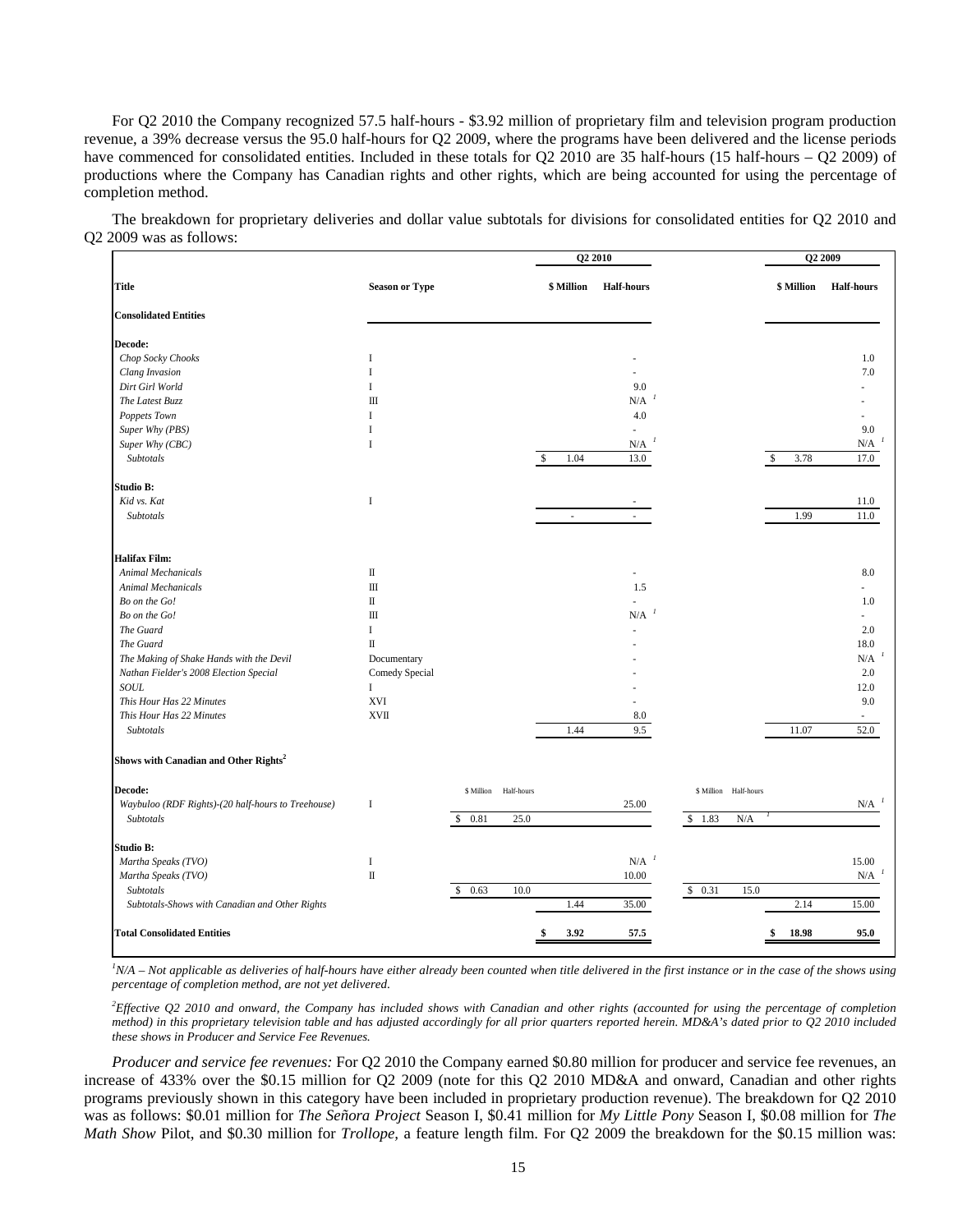\$0.03 million for *Side Show Christmas* Season I, \$0.08 million for *Peanuts* Season I, and \$0.05 million for *Badly Drawn Roy*, offset by small reversal of \$0.01 million for *George of the Jungle* Season I.

*Distribution revenues*: For Q2 2010 distribution revenues were up 69% to \$3.55 million from \$2.10 million for Q2 2009, above Management's expectations. For Q2 2010 the Company recognized revenue on several contracts throughout its existing library and delivered episodes of newer titles. Some of the more significant sales were on the following titles: *The Latest Buzz* Seasons I, II, and III, *Animal Mechanicals* Seasons I and II, *Franny's Feet* Seasons I, II, and III, *Super Why!* Season I, *Kid vs. Kat* Season I, *Poppets Town* Season I, *The Guard* Seasons I and II, and *Martha Speaks* Season I.

*Music and royalty revenues*: For Q2 2010 music and royalty revenues increased 279% to \$0.72 million (Q2 2009-\$0.19 million). Music and royalty revenues are up as the Company's volume of production was up considerably in its most recent fiscal year ended 2009.

*Rental revenues*: For Q2 2010 rental revenues were \$0.17 million, up from Q2 2009 of \$0.06 million, as a result of continued rental of studio and office facilities to third parties of the Company's Halifax Film Children's Studio, rental of currently unused office space in the Company's headquarters in Halifax, Nova Scotia, and rental of office and equipment of the Company's Toronto, Ontario office.

#### *Gross Margin*

Gross margin for Q2 2010 was \$3.83 million, a decrease in absolute dollars of 43% compared to \$6.74 million for Q2 2009. For the Q2 2010 \$0.58 million of the decrease in absolute dollars was due to a \$0.22 million foreign exchange loss versus Q2 2009-\$0.36 million foreign exchange gain as both amounts are included in direct production costs and amortization of film and television produced for the respective periods.

 Overall gross margin for Q2 2010 at 41% was above Management's expectations. The production, distribution, producer service fee, and rental revenue streams were all significant contributors to the absolute dollar margin for Q2 2010.

#### *Foreign Exchange Loss (Gain)*

Included in direct production costs and amortization of film and television produced for the Q2 2010 was a \$0.22 million foreign exchange loss (versus a \$0.36 million foreign exchange gain for Q2 2009) due to the strengthening of the Canadian dollar against the US dollar, British Pound and Euro since September 30, 2009.

#### *EBITDA*

In Q2 2010 EBITDA was \$0.71 million, a 76% decrease as compared to \$3.01 million for Q2 2009. For Q2 2010 this was generally due to the decrease in gross margin dollars of \$2.91 million, offset by a \$0.60 million decrease in SG&A. The margin dollars difference of \$2.91 million is also as a result of the \$0.59 million foreign exchange difference for Q2 2010 versus Q2 2009 (See *Foreign Exchange Loss (Gain)* section of this MD&A for further details).

#### *Net Income (Loss) and Comprehensive Income (Loss) Before Discontinued Operations*

Net income (loss) and comprehensive income (loss) before discontinued operations for Q2 2010 was \$0.21 million loss (Q2 2009-\$0.61 million income).

#### *Discontinued Operations*

The Company recorded no loss from discontinued operations for Q2 2010 (Q2 2009-\$0.94 million).

#### *Net Loss and Comprehensive Loss*

Net loss and comprehensive loss for Q2 2010 was \$0.21 million, compared to \$0.33 million for Q2 2009, or a decrease of \$0.12 million in absolute dollars or 36%. For Q2 2010 the overall decrease of \$0.12 million was due to changes over Q2 2009 of the following amounts: a gross margin decrease of \$2.91 million, offset by a \$0.23 million decrease in provision for income taxes, an decrease in operating expenses, net of income from strategic investments of \$0.60 million and a \$2.20 million decrease in net interest and other expenses, which includes amortization, impairment in value of certain investment in film and television, costs associated with abandoned transactions, and loss from discontinued operations.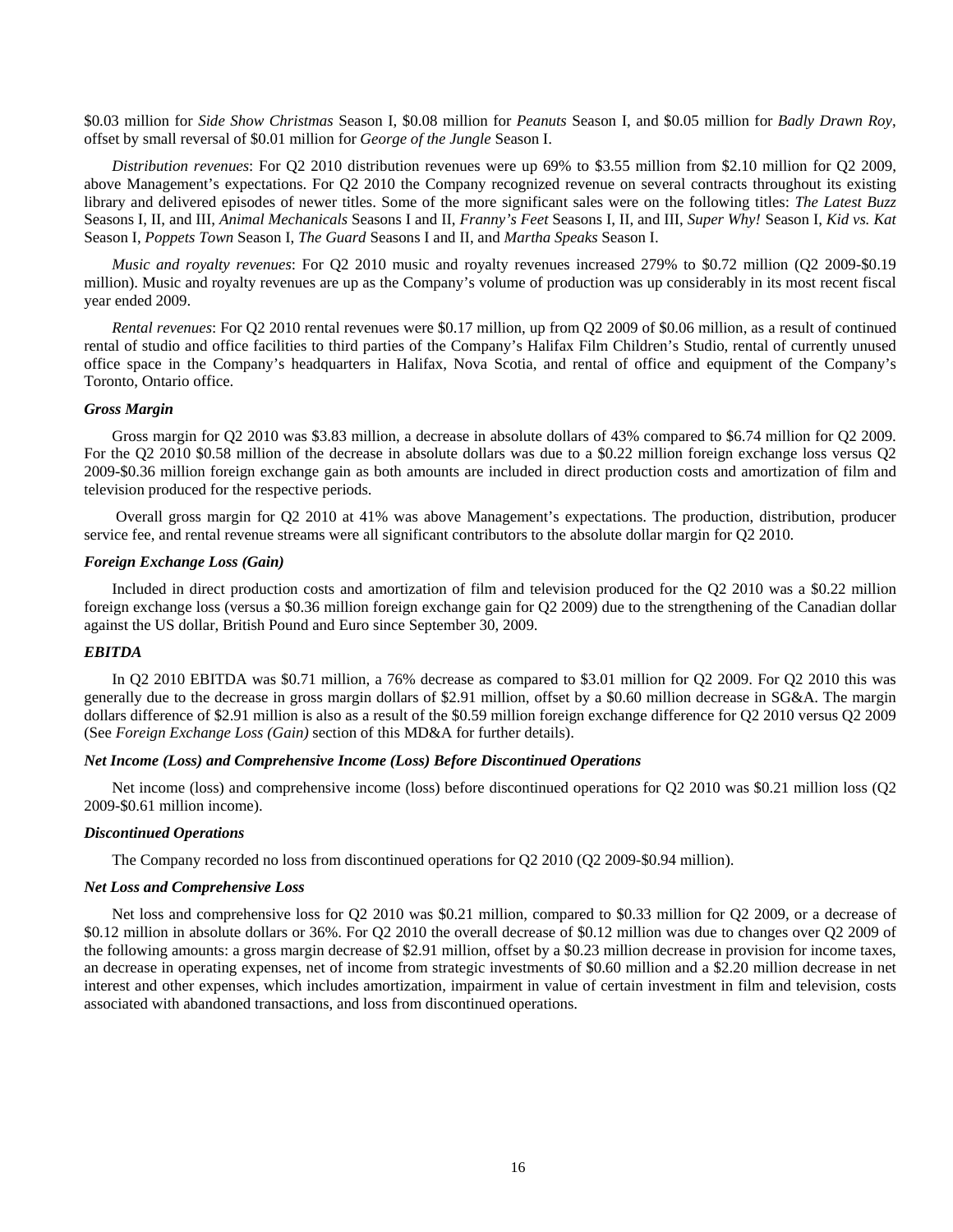#### **Results for the three months ended September 30, 2009 ("Q1 2010") compared to the three months ended September 30, 2008 ("Q1 2009")**

#### *Revenues*

Revenues for Q1 2010 were \$12.95 million, down 23% from \$16.87 million for Q1 2009. The decrease in Q1 2010 was generally due to lower deliveries of proprietary programs versus Q1 2009.

*Proprietary production revenues*: Proprietary production revenues for Q1 2010 of \$6.80 million were down 54% compared to \$14.66 million for Q1 2009. The overall decrease was as a result of a 53% decrease to \$1.97 million (Q1 2009-\$4.19 million) in proprietary production revenue for the Halifax Film division, a 44% decrease to \$4.42 million for Q1 2010 (Q1 2009-\$7.96 million) for the Decode division, and an 84% decrease to \$0.41 million for the Studio B division (Q1 2009-\$2.51 million).

For Q1 2010 the Company recognized 95.0 half-hours - \$6.80 million of proprietary film and television program production revenue, a 9% decrease versus the 104.5 half-hours for Q1 2009, where the programs have been delivered and the license periods have commenced for consolidated entities. Included in these totals for Q2 2010 are 36 half-hours (25 half-hours Q1 2009) of productions where the Company has Canadian rights and other rights, which are being accounted for using the percentage of completion method.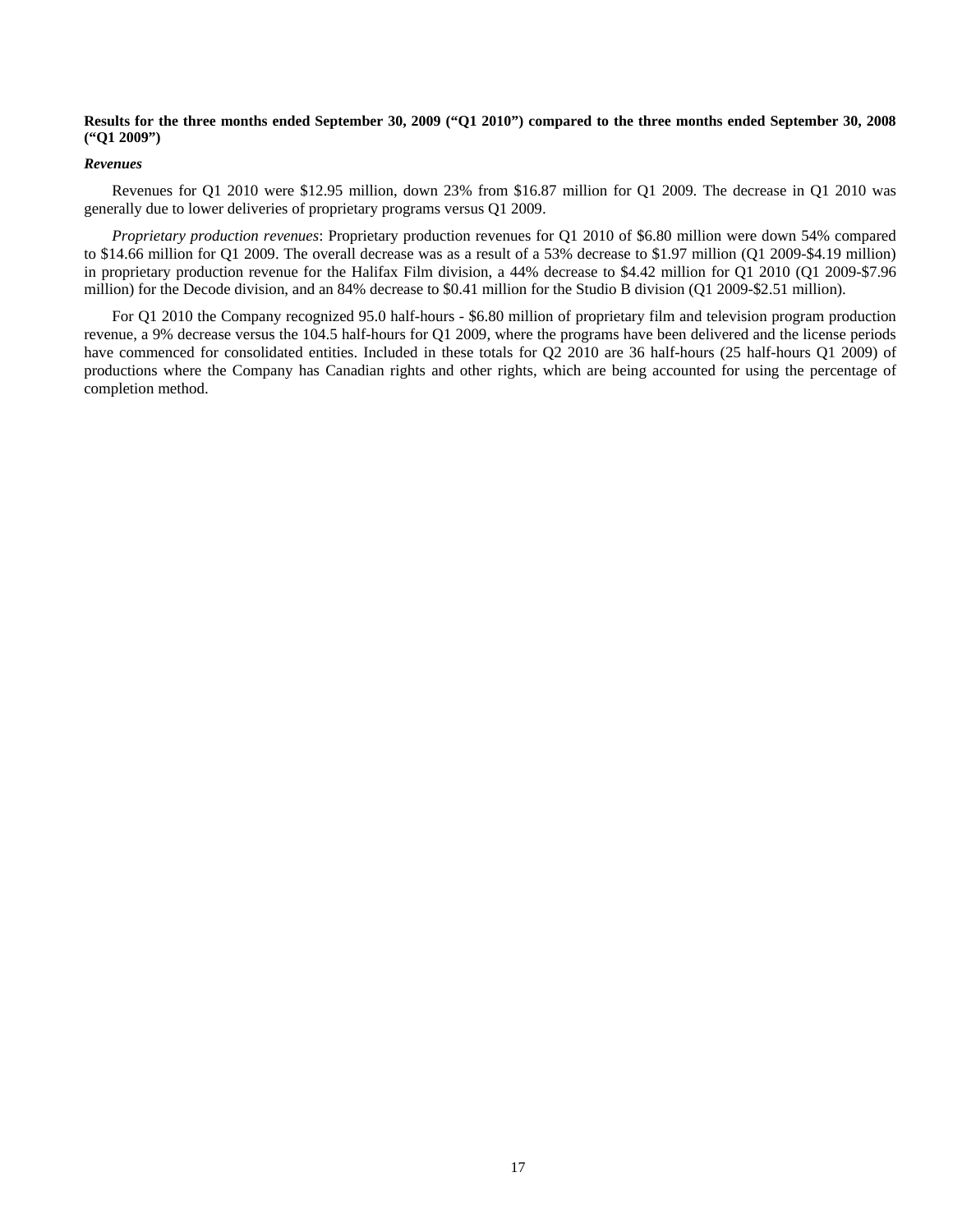The breakdown for proprietary deliveries and dollar value subtotals for divisions for consolidated entities for Q1 2010 and Q1 2009 was as follows:

|                                                    |                       |            |            | Q1 2010    |                    |        |                       | Q1 2009    |                   |
|----------------------------------------------------|-----------------------|------------|------------|------------|--------------------|--------|-----------------------|------------|-------------------|
| <b>Title</b>                                       | <b>Season or Type</b> |            |            | \$ Million | <b>Half-hours</b>  |        |                       | \$ Million | <b>Half-hours</b> |
| <b>Consolidated Entities</b>                       |                       |            |            |            |                    |        |                       |            |                   |
| Decode:                                            |                       |            |            |            |                    |        |                       |            |                   |
| Chop Socky Chooks                                  | $\mathbf I$           |            |            |            |                    |        |                       |            | 8.0               |
| Clang Invasion                                     | $\mathbf I$           |            |            |            |                    |        |                       |            | 3.0               |
| Dirt Girl World                                    | $\mathbf I$           |            |            |            | 6.0                |        |                       |            |                   |
| Franny's Feet                                      | $\rm III$             |            |            |            | 9.0                |        |                       |            |                   |
| The Latest Buzz                                    | $\rm II$              |            |            |            |                    |        |                       |            | 26.0              |
| The Latest Buzz                                    | $\rm III$             |            |            |            | 13.0               |        |                       |            |                   |
| Poppets Town                                       | $\mathbf I$           |            |            |            | 13.0               |        |                       |            |                   |
| Super Why (CBC)                                    | $\mathbf I$           |            |            |            | N/A                |        |                       |            |                   |
| Super Why (PBS)                                    | $\mathbf I$           |            |            |            |                    |        |                       |            | 11.0              |
| Subtotals                                          |                       |            |            | 3.62<br>\$ | 41.0               |        |                       | 7.63<br>\$ | 48.0              |
| Studio B:                                          |                       |            |            |            |                    |        |                       |            |                   |
| <b>Being</b> Ian                                   | $\mathbf V$           |            |            |            |                    |        |                       |            | 2.0               |
| Kid vs. Kat                                        | $\mathbf I$           |            |            |            |                    |        |                       |            | 11.0              |
| Subtotals                                          |                       |            |            | ÷,         |                    |        |                       | 2.29       | 13.0              |
| <b>Halifax Film:</b>                               |                       |            |            |            |                    |        |                       |            |                   |
| <b>Animal Mechanicals</b>                          | $\rm II$              |            |            |            |                    |        |                       |            | 0.5               |
| Bo on the Go!                                      | $\rm II$              |            |            |            |                    |        |                       |            | 7.0               |
| Bo on the Go!                                      | $\rm III$             |            |            |            | 5.0                |        |                       |            |                   |
| Canada's Super Speller                             | $\bf{I}$              |            |            |            | 10.0               |        |                       |            |                   |
| Searching for Soul: Making of Keystone Choir       | Documentary           |            |            |            | 2.0                |        |                       |            |                   |
| The Guard                                          | $\mathbf I$           |            |            |            | N/A                |        |                       |            | 10.0              |
| This Hour Has 22 Minutes                           | XVI                   |            |            |            | $\sim$             |        |                       |            | 1.0               |
| This Hour Has 22 Minutes                           | <b>XVII</b>           |            |            |            | 1.0                |        |                       |            | ÷                 |
| Subtotals                                          |                       |            |            | 1.97       | 18.0               |        |                       | 4.19       | 18.5              |
| Shows with Canadian and Other Rights <sup>2</sup>  |                       |            |            |            |                    |        |                       |            |                   |
| Decode:                                            |                       | \$ Million | Half-hours |            |                    |        | \$ Million Half-hours |            |                   |
| Waybuloo (RDF Rights)-(20 half-hours to Treehouse) | $\mathbf I$           |            |            |            | 16.00 <sup>3</sup> |        |                       |            | N/A               |
| Subtotals                                          |                       | \$<br>0.80 | 16.0       |            |                    | \$0.33 | N/A                   |            |                   |
| Studio B:                                          |                       |            |            |            |                    |        |                       |            |                   |
| Martha Speaks (TVO)                                | $\rm I$               |            |            |            | N/A                |        |                       |            | 25.00             |
| Martha Speaks (TVO)                                | $\rm II$              |            |            |            | 20.00              |        |                       |            | N/A               |
| Subtotals                                          |                       | 0.41<br>S  | 20.0       |            |                    | \$0.22 | 25.0                  |            |                   |
| Subtotals-Shows with Canadian and Other Rights     |                       |            |            | 1.21       | 36.00              |        |                       | 0.55       | 25.00             |
| <b>Total Consolidated Entities</b>                 |                       |            |            | 6.80       | 95.0               |        |                       | 14.66      | 104.5             |

<sup>*IN/A – Not applicable as deliveries of half-hours have either already been counted when title delivered in the first instance or in the case of the shows using</sup> percentage of completion method, are not yet delivered*.

*2 Effective Q2 2010 and onward, the Company has included shows with Canadian and other rights (accounted for using the percentage of completion method) in this proprietary television table and has adjusted accordingly for all prior quarters reported herein. MD&A's dated prior to Q2 2010 included these shows in Producer and Service Fee Revenues.* 

*3 This total has been adjusted as originally reported in the Q1 2010 MD&A as 20 half-hours in error.* 

*Producer and service fee revenues:* For Q1 2010 the Company earned \$1.66 million for producer and service fee revenues, an increase of 253% over the \$0.47 million for Q1 2009 (note for this Q2 2010 MD&A and onward, Canadian and other rights programs previously shown in this category have been included in proprietary production revenue).

*Distribution revenues*: For Q1 2010 distribution revenues were up 157% to \$3.75 million from \$1.46 million for Q1 2009.

*Music and royalty revenues*: For Q1 2010 music and royalty revenues increased 5% to \$0.21 million (Q1 2009-\$0.20 million). New media revenues increased in Q1 2010 to \$0.35 million (Q1 2009-\$0.03 million).

*Rental revenues*: For Q1 2010 rental revenues were \$0.18 million, up from Q1 2009 of \$0.05 million, as a result of continued rental of studio and office facilities to third parties of the Company's Halifax Film Children's Studio, rental of currently unused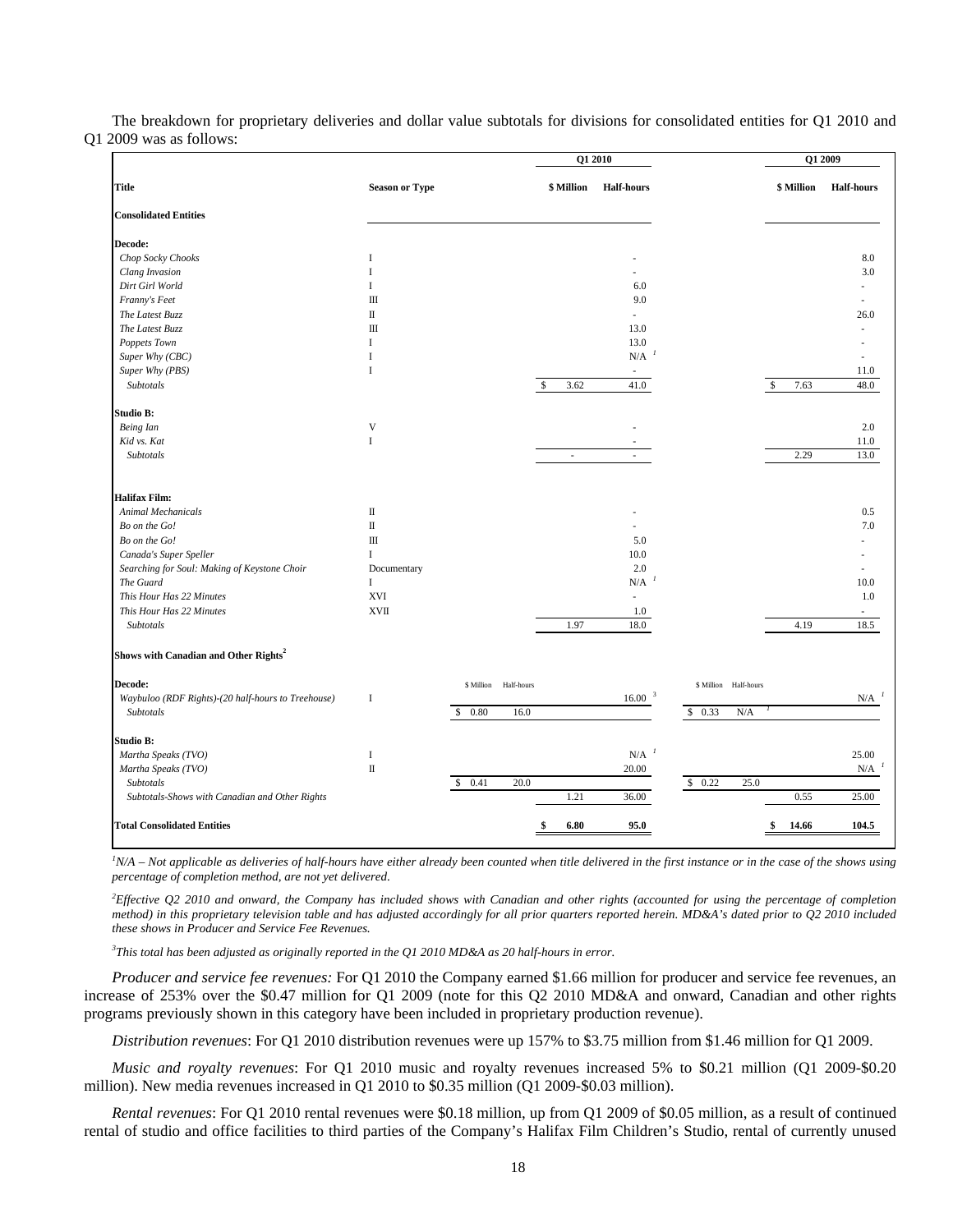office space in the Company's headquarters in Halifax, Nova Scotia, and rental of office and equipment of the Company's Toronto, Ontario office.

#### *Gross Margin*

Gross margin for Q1 2010 was \$4.66 million, a decrease in absolute dollars of 7% compared to \$4.99 million for Q1 2009. For the Q1 2010 \$0.14 million of the decrease in absolute dollars was due to a \$0.21 million foreign exchange loss versus Q1 2009-\$0.07 million foreign exchange loss as both amounts are included in direct production costs and amortization of film and television produced for the respective periods.

The overall margin at 36% of revenue for Q1 2010 was at the high end of Management's expectations. The production, distribution, producer service fee, and rental revenue streams were all significant contributors to the absolute dollar margin for Q1 2010.

#### *Foreign Exchange Loss (Gain)*

Included in direct production costs and amortization of film and television produced for the Q1 2010 was a \$0.21 million foreign exchange loss (versus a \$0.07 million foreign exchange loss for Q1 2009) due to the strengthening of the Canadian dollar against the US dollar, British Pound and Euro since June 30, 2009.

### *EBITDA*

In Q1 2010 EBITDA was \$1.51 million, an 18% decrease as compared to \$1.85 million for Q1 2009. The margin dollars difference of \$0.33 million is also as a result of the \$0.14 million foreign exchange difference for Q1 2010 versus Q1 2009 (See *Foreign Exchange Loss (Gain)* section of this MD&A for further details).

#### *Net Income and Comprehensive Income Before Discontinued Operations*

Net income and comprehensive income before discontinued operations for Q1 2010 was \$0.01 million (Q1 2009-\$0.61 million).

#### *Discontinued Operations*

The Company recorded no loss from discontinued operations for Q1 2010 (Q1 2009-\$0.08 million).

#### *Net Income and Comprehensive Income*

Net income and comprehensive income for Q1 2010 was \$0.01 million, compared to \$0.53 million for Q1 2009, or a decrease of \$0.52 million in absolute dollars or 98%.

#### **Results for the three months ended June 30, 2009 ("Q4 2009") compared to the three months ended June 30, 2008 ("Q4 2008")**

#### *Revenues*

Revenues for Q4 2009 were \$11.53 million, down 15% from \$13.58 million for Q4 2008. The decrease in Q4 2009 was generally due to lower deliveries of proprietary programs versus Q4 2008.

*Proprietary production revenues*: Proprietary production revenues for Q4 2009 of \$3.71 million were down 43% compared to \$6.47 million for Q4 2008. The overall decrease was made up of a 48% increase to \$1.70 million (Q4 2008-\$1.15 million) in proprietary production revenue for the Halifax Film division, an 67% decrease to \$1.59 million for Q4 2009 (Q4 2008-\$4.82 million) for the Decode division (generally due to fewer scheduled deliveries), and \$0.42 million for the Studio B division (Q4 2008-\$0.50 million).

For Q4 2009 the Company recognized 43.0 half-hours - \$3.71 million of proprietary film and television program production revenue, a 2% increase versus the 38.5 half-hours for Q4 2008, where the programs have been delivered and the license periods have commenced for consolidated entities. Included in these totals for Q4 2009 are 17 half-hours (nil – Q4 2008) of productions where the Company has Canadian and other rights, which are being accounted for using the percentage of completion method.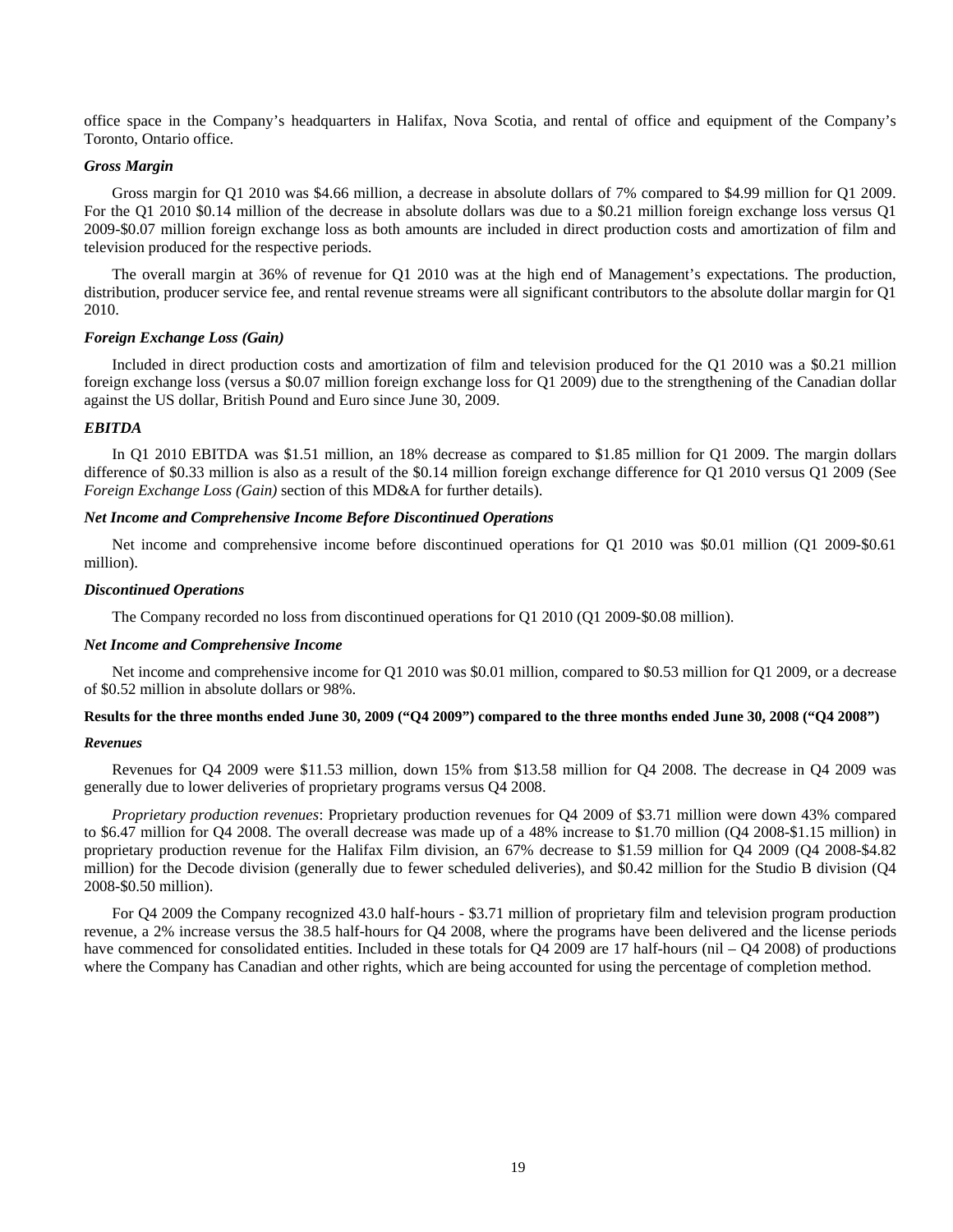|                                                                           |                                  |                                                  | Q4 2009                  |                   |                                          | Q4 2008             |                                 |
|---------------------------------------------------------------------------|----------------------------------|--------------------------------------------------|--------------------------|-------------------|------------------------------------------|---------------------|---------------------------------|
| <b>Title</b>                                                              | <b>Season or Type</b>            |                                                  | \$ Million               | <b>Half-hours</b> |                                          | \$ Million          | <b>Half-hours</b>               |
| <b>Consolidated Entities</b>                                              |                                  |                                                  |                          |                   |                                          |                     |                                 |
| Decode:                                                                   |                                  |                                                  |                          |                   |                                          |                     |                                 |
| Chop Socky Chooks                                                         | I                                |                                                  |                          |                   |                                          |                     | 8.0                             |
| Clang Invasion                                                            | I                                |                                                  |                          |                   |                                          |                     | 7.0                             |
| Delilah & Julius                                                          | $\mathbf{I}$                     |                                                  |                          |                   |                                          |                     | $N/A$ <sup><math>1</math></sup> |
| Poppets Town                                                              | I                                |                                                  |                          | 1.0               |                                          |                     |                                 |
| Super Why (PBS)                                                           | I                                |                                                  |                          | N/A               |                                          |                     | 10.0                            |
| Super Why (CBC)                                                           | I                                |                                                  |                          | N/A               |                                          |                     |                                 |
| Urban Vermin                                                              | I                                |                                                  |                          |                   |                                          |                     |                                 |
| Subtotals                                                                 |                                  |                                                  | 0.69<br>$\mathbf{s}$     | 1.0               |                                          | 4.82<br>$\mathbf S$ | 25.0                            |
| Studio B:                                                                 |                                  |                                                  |                          |                   |                                          |                     |                                 |
| Kid vs. Kat                                                               | $\bf I$                          |                                                  |                          |                   |                                          |                     | N/A                             |
| Subtotals                                                                 |                                  |                                                  | $\overline{\phantom{a}}$ |                   |                                          | 0.03                |                                 |
| <b>Halifax Film:</b>                                                      |                                  |                                                  |                          |                   |                                          |                     |                                 |
| Animal Mechanicals                                                        | 1                                |                                                  |                          |                   |                                          |                     | 6.0                             |
| <b>Animal Mechanicals</b>                                                 | $\rm II$                         |                                                  |                          |                   |                                          |                     | 1.5                             |
| Bo on the Go!                                                             | $\rm II$                         |                                                  |                          |                   |                                          |                     | 6.0                             |
| Bo on the Go!                                                             | $\rm III$                        |                                                  |                          | 8.0               |                                          |                     |                                 |
| The Guard                                                                 | $\mathbf I$                      |                                                  |                          | ${\rm N/A}$       |                                          |                     | $\rm N/A$ $^{-1}$               |
| The Guard                                                                 | $\rm II$                         |                                                  |                          |                   |                                          |                     |                                 |
|                                                                           |                                  |                                                  |                          |                   |                                          |                     |                                 |
| The Mighty Jungle                                                         | П                                |                                                  |                          |                   |                                          |                     |                                 |
| The Mighty Jungle                                                         | $\mathop{\mathrm{III}}\nolimits$ |                                                  |                          | 4.0               |                                          |                     |                                 |
| That's So Weird                                                           | $\bf I$                          |                                                  |                          | 13.0              |                                          |                     |                                 |
| This Hour Has 22 Minutes                                                  | XV                               |                                                  |                          |                   |                                          |                     |                                 |
| This Hour Has 22 Minutes<br>Subtotals                                     | XVI                              |                                                  | 1.70                     | N/A<br>25.0       |                                          | 1.11                | 13.5                            |
| Shows with Canadian and Other Rights <sup>2</sup>                         |                                  |                                                  |                          |                   |                                          |                     |                                 |
| Decode:                                                                   |                                  | \$ Million<br>Half-hours                         |                          |                   | \$ Million Half-hours                    |                     |                                 |
| Waybuloo (RDF Rights)                                                     | $\bf I$                          |                                                  |                          | 17.0              |                                          |                     |                                 |
| Subtotals                                                                 |                                  | 0.90<br>17.0<br>\$                               |                          |                   | \$<br>$\sim$<br>$\overline{\phantom{a}}$ |                     |                                 |
| Studio B:                                                                 |                                  |                                                  |                          |                   |                                          |                     |                                 |
| Martha Speaks (TVO)                                                       | $\bf I$                          |                                                  |                          | N/A               |                                          |                     | $N/A$ <sup><math>1</math></sup> |
| Martha Speaks (TVO)                                                       | $\rm II$                         |                                                  |                          | N/A               |                                          |                     |                                 |
| Subtotals                                                                 |                                  | 0.42<br>$\mathbb{S}$<br>$\overline{\phantom{a}}$ |                          |                   | \$0.47<br>÷,                             |                     |                                 |
| Subtotals-Shows with Canadian and Other Rights                            |                                  |                                                  | 1.32                     | 17.0              |                                          | 0.47                | $\mathcal{L}_{\mathcal{A}}$     |
| <b>Total Consolidated Entities</b>                                        |                                  |                                                  | 3.71                     | 43.0              |                                          | 6.43                | 38.5                            |
| <b>Non-consolidated Entities</b><br>Accounted for Using the Equity Method |                                  |                                                  |                          |                   |                                          |                     |                                 |
| Lunar Jim                                                                 | $\rm II$                         |                                                  |                          |                   |                                          | 0.04                | $\rm N/A$                       |
| <b>Total All Entities</b>                                                 |                                  |                                                  | 3.71                     | 43.0              |                                          | 6.47                | 38.5                            |
|                                                                           |                                  |                                                  |                          |                   |                                          |                     |                                 |

The breakdown for proprietary deliveries and dollar value subtotals for divisions for consolidated and non-consolidated entities for Q4 2009 and Q4 2008 was as follows:

<sup>*IN/A – Not applicable as deliveries of half-hours have either already been counted when title delivered in the first instance or in the case of the shows using</sup> percentage of completion method, are not yet delivered*.

*2 Effective Q2 2010 and onward, the Company has included shows with Canadian and other rights (accounted for using the percentage of completion method) in this proprietary television table and has adjusted accordingly for all prior quarters reported herein. MD&A's dated prior to Q2 2010 included these shows in Producer and Service Fee Revenues.* 

The Company recorded nil for Q4 2009 as equity income for *Lunar Jim* Season II versus \$0.01 million in Q4 2008.

*Producer and service fee revenues:* For Q4 2009 the Company earned \$1.32 million for producer and service fee revenues (\$0.31 million for *Pucca* Season II and \$1.01 million for *Trollope,* a feature length film) whereas for Q4 2008 the Company recorded \$0.23 million for producer and service fee revenues (note for this Q2 2010 MD&A and onward, Canadian and other rights programs previously shown in this category have been included in proprietary production revenue).

*Distribution revenues*: For Q4 2009 distribution revenues were down 21% to \$4.84 million from \$6.12 million for Q4 2008.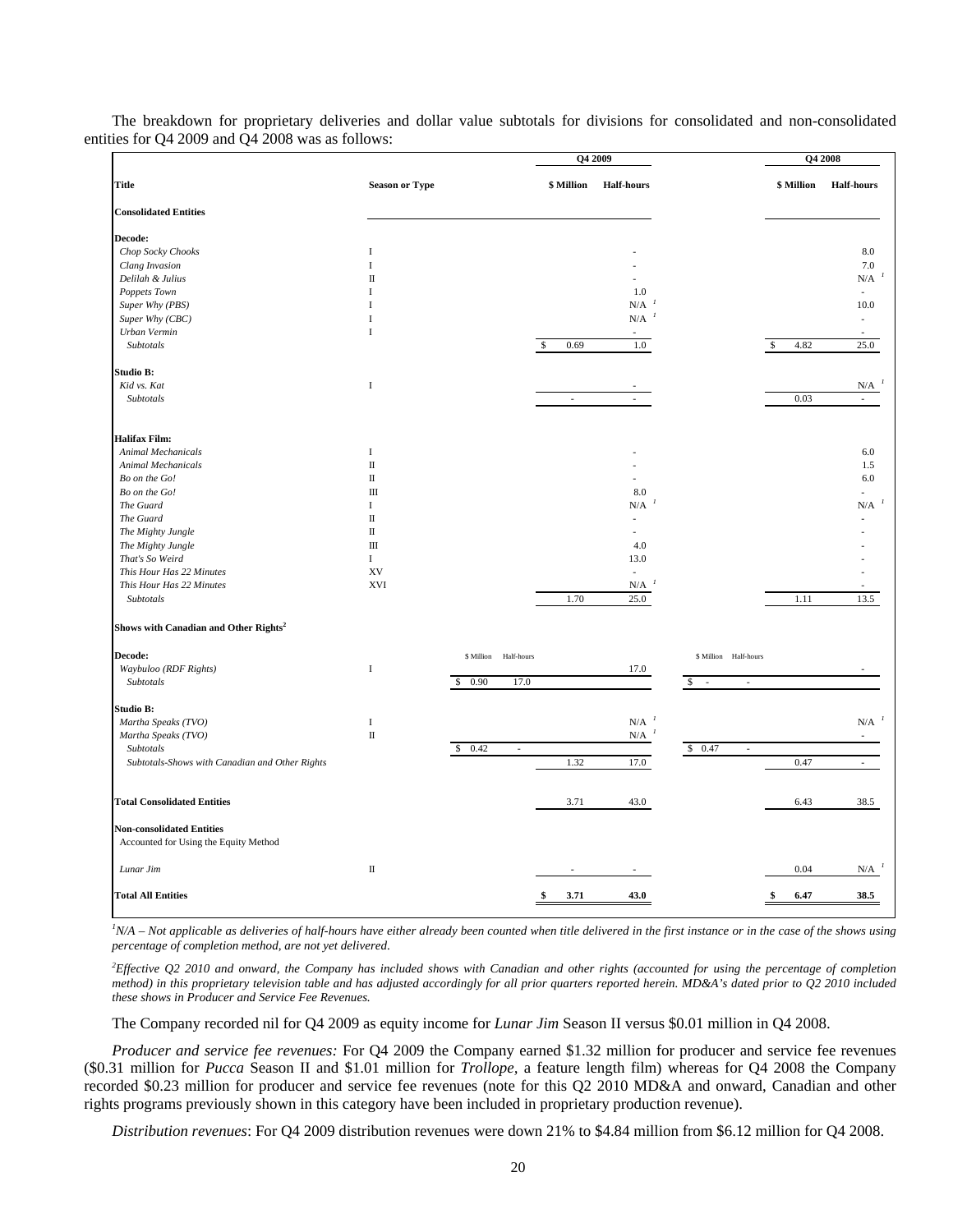*Music and royalty revenues*: For Q4 2009 music and royalty revenues increased 306% to \$1.34 million (Q4 2008-\$0.33 million). For Q4 2009 \$0.74 million related to the recognition of the minimum guarantee from the Hasbro Franny's Feet M&L deal that has been put on indefinite hold. New media revenues decreased in Q4 2009 to \$0.15 million (Q4 2008-\$0.28 million).

*Rental revenues*: For Q4 2009 rental revenues were \$0.17 million, up slightly from Q4 2008 of \$0.15 million, as a result of continued rental of studio and office facilities to third parties of the Company's Halifax Film Children's Studio, rental of currently unused office space in the Company's headquarters in Halifax, Nova Scotia, and rental of office and equipment of the Company's Toronto, Ontario office.

#### *Gross Margin*

Gross margin for Q4 2009 was \$6.08 million, an increase in absolute dollars of 32% compared to \$4.62 million for Q4 2008.

The overall margin at 53% of revenue for Q4 2009 was a result of unusually high music and royalty revenues for Q4 2009 and the reversal of quarterly accruals of \$0.94 million of certain amortization expenses and production revenue additions adjusted based on year end audit. With these year end adjustments removed the adjusted gross margin would have been 45%.

#### *Foreign Exchange Loss (Gain)*

Included in direct production costs and amortization of film and television produced for the Q4 2009 was a \$0.36 million foreign exchange loss (versus a \$0.15 million foreign exchange loss for Q4 2008) due to the strengthening of the Canadian dollar against the US dollar, British Pound and Euro since March 31, 2009.

#### *EBITDA*

In Q4 2009 EBITDA was \$3.32 million, a 177% increase as compared to \$1.20 million for Q4 2008.

#### *Net Income (Loss) and Comprehensive Income (Loss) Before Discontinued Operations*

Net income (loss) and comprehensive income (loss) before discontinued operations for Q4 2009 increased 107% to \$0.16 million (Q4 2008-\$2.28 million loss).

#### *Discontinued Operations*

The Company recorded a loss from discontinued operations of \$0.43 million for Q4 2009 (\$0.21 million related to a valuation allowance booked against future income taxes) (Q4 2008-\$0.13 million).

#### *Net Loss and Comprehensive Loss*

Net loss and comprehensive loss for Q4 2009 was \$0.27 million, compared to \$2.42 million for Q4 2008, or an improvement of \$2.15 million in absolute dollars or 89%.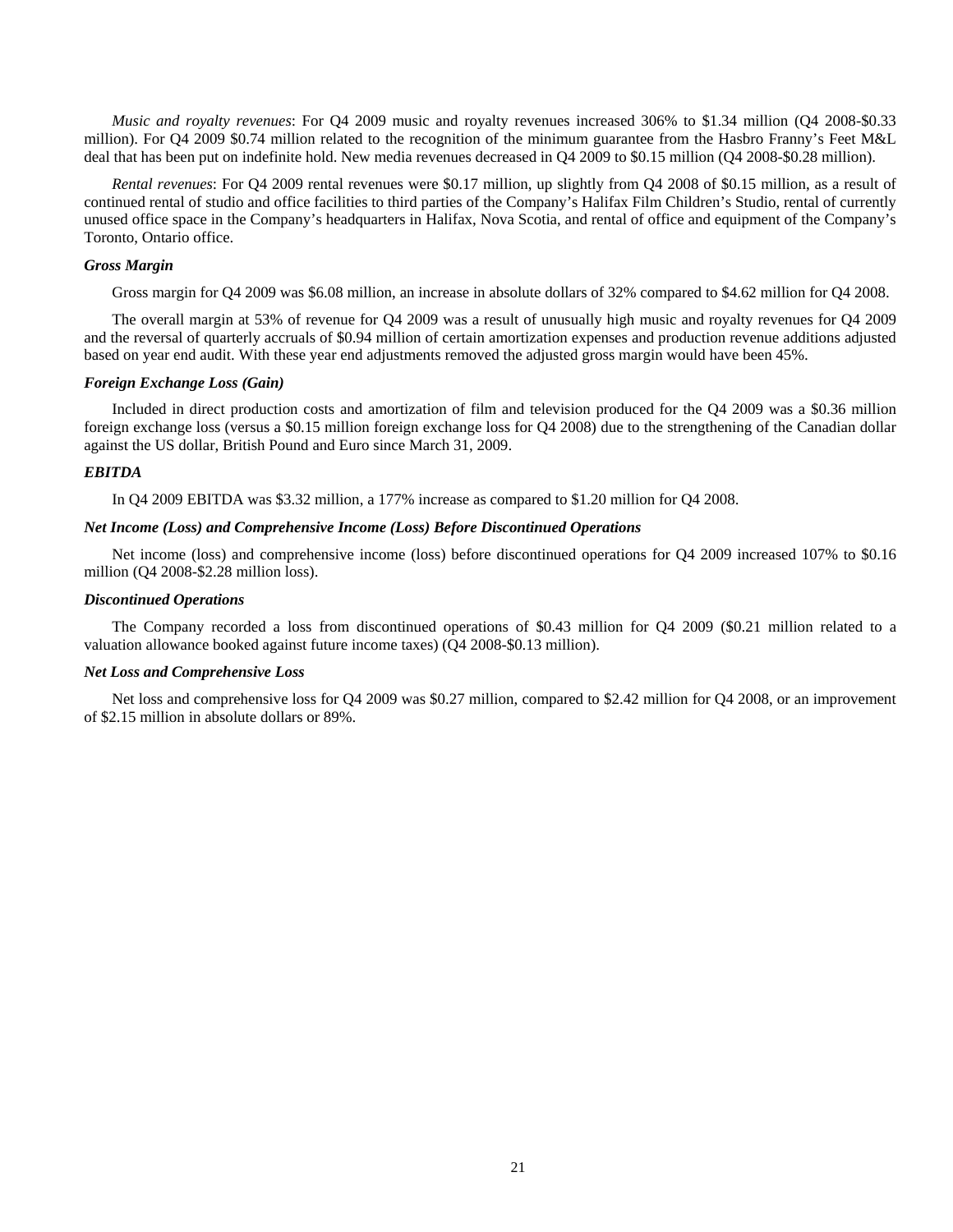| <b>Liquidity and Capital Resources</b>                   |                                                     |                          |
|----------------------------------------------------------|-----------------------------------------------------|--------------------------|
|                                                          | March 31,                                           | <b>June 30,</b>          |
|                                                          | 2010                                                | 2009                     |
|                                                          | \$                                                  | \$                       |
|                                                          | (Amounts in Thousands, Except Balance Sheet Ratios) |                          |
| <b>Key Balance Sheet Amounts and Ratios:</b>             |                                                     |                          |
| Cash, restricted cash $^{(1)}$ and short-term investment | 11,504                                              | 11,086                   |
|                                                          | 44,936                                              | 44.851                   |
|                                                          | 21,297                                              | 20.496                   |
|                                                          | 4,030                                               | 4.797                    |
|                                                          | 1.37                                                | 1.25                     |
|                                                          | <b>Nine Months Ended</b>                            | <b>Nine Months Ended</b> |
|                                                          | <b>March 31, 2010</b>                               | <b>March 31, 2009</b>    |
|                                                          | \$                                                  | \$                       |
| Cash Inflows (Outflows) by Activity:                     |                                                     |                          |
|                                                          | 17,789                                              | (9, 488)                 |
|                                                          | 1,216                                               | (3,567)                  |
|                                                          | (18, 307)                                           | 12.235                   |
|                                                          | 698                                                 | (820)                    |
| Adjusted Operating Activities <sup>3</sup>               | (1,087)                                             | 3,053                    |

(1) Restricted cash was the balance of cash on hand in Media Fund (Atlantic) Ltd. of \$8 as at June 30, 2009. As of January 15, 2010 this cash was no longer restricted due to the effective acquisition of Media Fund (Atlantic) Ltd.

(2) Working capital ratio is current assets divided by current liabilities.

(3) For the nine month period ended March 31, 2010 Adjusted Operating Activities was an outflow of \$1,087 (Nine Months Ended Mar 31, 2009 – \$3,053 inflow) calculated as cash inflows (outflows) from operating activities of \$17,789 (2009-\$(9,488) outflow) adjusted by proceeds from (repayment of) interim production financing of \$(18,876) (2009-\$12,541). See "Use of Non-GAAP Financial Measures" section of this MD&A for a definition of Adjusted Operating Activities.

#### *Changes in Cash*

Cash at March 31, 2010 was \$11.50 million compared to \$12.46 million, \$11.42 million, and \$10.81 million as of December 31, 2009, September 30, 2009, and June 30, 2009 respectively. For the three month period ended March 31, 2010 the cash balance decreased \$0.96 million when comparing it to the cash balance as at December 31, 2009.

For the nine month period ended March 31, 2010 cash flows generated from operating activities were \$17.79 million. Cash flows from operating activities resulted from net loss of \$0.73 million and adding back non-cash items of amortization of film and television programs, acquired library, PP&E, intangible assets, foreign exchange loss, impairment in value of certain investments in film and television programs, loss on disposal of short-term investments, stock-based compensation, interest on promissory notes, and net change in non-cash working capital balances related to operations of \$15.31 million, \$0.61 million, \$0.65 million, \$0.81 million, \$0.53 million, \$0.38 million, \$0.04 million, \$0.62 million, \$0.01 million, and \$9.78 million respectively. Cash used was \$10.08 million for investments in film and television programs and \$0.13 million from future income tax recovery. Cash flows were decreased by the non-cash discontinued operations charge of \$0.01 million.

For the nine month period ended March 31, 2010 cash flows from financing activities were a use of cash of \$18.31 million. Cash flows used in financing activities resulted primarily from repayment of interim production financing of \$18.88 million, repayments of long-term debt of \$0.47 million, common shares repurchased and cancelled of \$0.12 million, and repayment of other liability of \$0.65 million. This was offset by cash generated of \$0.34 million for proceeds from bank indebtedness and \$1.47 million from the issuance of common stock.

For the nine month period ended March 31, 2010 cash flows generated from investing activities were \$1.22 million. Cash flows used in investing activities were \$0.01 million for PP&E acquisitions. Cash flows generated in investing activities were proceeds from disposal of short-term investments of \$0.23 million and \$1.00 million net cash advances from investees.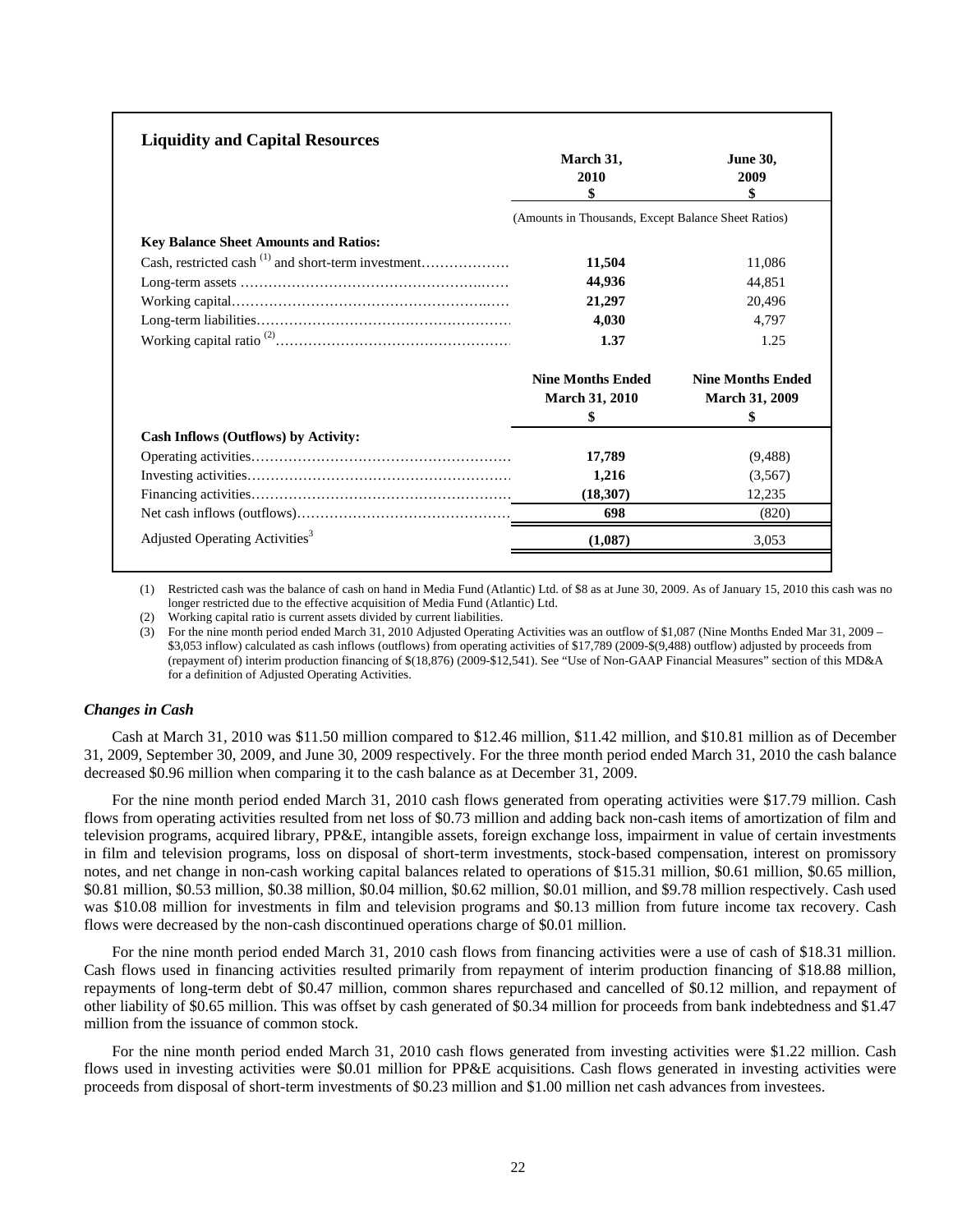#### *Working Capital*

Working capital ("**Working Capital**") represents the Company's current assets less current liabilities. Working Capital increased by \$0.80 million as at March 31, 2010 over June 30, 2009. The working capital ratio remained strong at 1.37 for March 31, 2010.

Management was pleased with cash flow provided from Operating Activities of \$17.79 million. However, generally due to the slow down in the economy and a fewer number of proprietary deliveries, cash flow from Adjusted Operating Activities was a use of \$1.09 million for the nine months ended March 31, 2010 (nine months ended March 31, 2009-\$3.05 million cash flow provided by Adjusted Operating Activities), as shown in Liquidity and Capital Resources Chart in this MD&A and defined in "Use of Non-GAAP Financial Measures" section of this MD&A. Along with EBITDA and cash flow from Operating Activities, Adjusted Operating Activities is one of the meaningful calculations for Management in assessing operational performance. During Nine Months 2010 Management was pleased with paying down interim production financing by \$18.88 million (Nine Months 2009-\$12.54 million increase in interim financing).

Based on the Company's current revenue expectations for the remainder of Fiscal 2010 and 2011, which are based on contracted and expected production, distribution, and other revenue, the Company believes cash generated from operations and existing resources will be sufficient to satisfy Working Capital needs for at least the next twelve months. Management believes the current Working Capital surplus totalling \$21.30 million is sufficient to execute its current business plan.

#### *Royal Bank Revolving Operating and Production Credit Facility*

The Company has a revolving operating credit facility (the "**RBC Revolving Operating Credit Facility**") with the Royal Bank of Canada ("**Royal Bank**"), with a maximum amount of \$3.51 million, bearing interest at Royal Bank Prime + 1.25% and is for general working capital purposes. The Company has recently extended this facility to September 30, 2010. The availability of the RBC Revolving Operating Credit Facility is subject to the Company maintaining interest and consolidated indebtedness coverage ratios and certain other covenants.

The Company also has a revolving production credit facility ("**The RBC Revolving Production Credit Facility**") with the Royal Bank with a maximum authorized amount of \$39.38 million as of March 31, 2010. The RBC Revolving Production Credit Facility is the aggregate of interim production financing of individual programs financed through the Royal Bank which are subject to individual approved tranches (collectively the "**RBC Individual Approved Tranches**"). The RBC Revolving Production Credit Facility matures at various dates twenty-four months following the first drawdown of funds in respect of each RBC Individual Approved Tranche. The maturity dates for the RBC Individual Approved Tranches vary, but the outside maturity date is March 2011.

#### *Capital Management*

The Company's objectives when managing capital are to provide an adequate return to shareholders, safeguard its assets, maintain a competitive cost structure and continue as a going concern. To maximize ongoing development and growth effort, the Company did not pay out dividends during the year ended June 30, 2009. The Company is not anticipating paying out dividends during the year ended June 30, 2010.

To facilitate the management of its capital structure, the Company prepares annual expenditure operating budgets that are updated as necessary depending on various factors, including industry conditions and operating cash flow. The annual and updated budgets are reviewed by the board of directors.

The Company monitors capital using a number of financial ratios, specifically for the RBC Revolving Operating and Revolving Production Credit Facilities, including but not limited to:

- The Revolving Coverage Ratio, defined as consolidated EBITDA to interest expense (defined as interest on long-term debt); and
- The Net Worth Ratio, defined as funded debt to consolidated net worth.

The following table illustrates the financial ratios calculated on a rolling twelve-month basis as at:

|                 | <b>Measure</b> | March 31, | <b>June 30,</b> |
|-----------------|----------------|-----------|-----------------|
|                 | targets        | 2010      | 2009            |
| Coverage Ratio  | $>$ 4.0x       | 23.2x     | 27.0x           |
| Net Worth Ratio | < 3.0x         | 0.8x      | 1.1x            |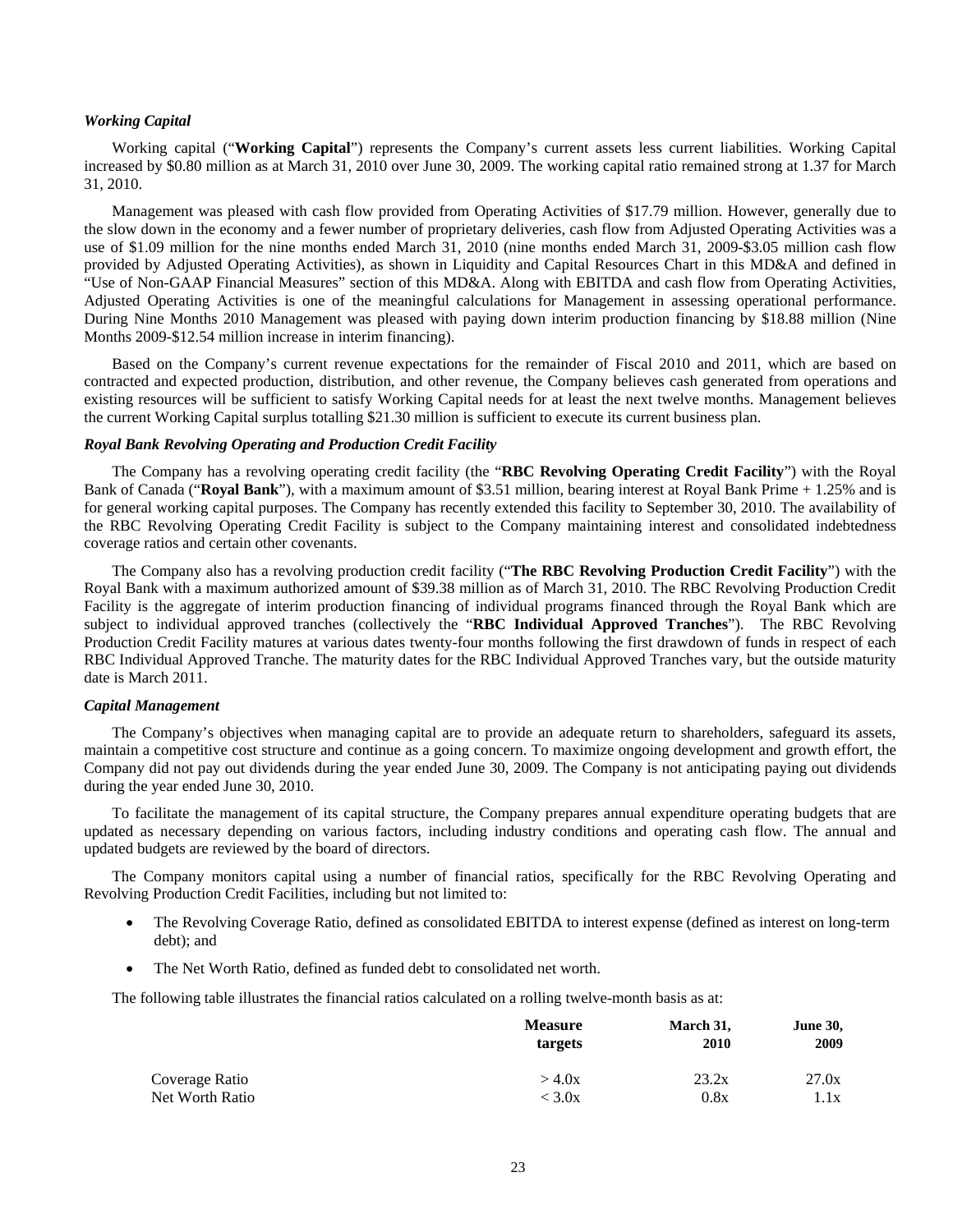The Company has been in compliance with these ratios since the inception of the RBC Revolving Operating and Revolving Production Credit Facilities.

| <b>Total</b> | Fiscal 2010 |       |       | After Fiscal 2015                                  |
|--------------|-------------|-------|-------|----------------------------------------------------|
|              |             |       |       |                                                    |
| 3.088        | 3.088       |       |       |                                                    |
| 25           | 25          |       |       |                                                    |
| 888          | 110         | 604   | 174   |                                                    |
| 3,133        | 91          | 696   | 648   | 1,698                                              |
| 5,657        | 264         | 1,824 | 1,015 | 2,554                                              |
| 12,791       | 3,578       | 3.124 | 1,837 | 4,252                                              |
|              |             |       |       | <b>Fiscal 2013-2014</b><br><b>Fiscal 2011-2012</b> |

(1) RBC Revolving Operating Credit Facility with a maximum amount of \$3.51 million bearing interest at bank prime plus 1.25%. See note 9 to the unaudited interim consolidated financial statements for the nine month period ended March 31, 2010 for details.

(2) Pursuant to an agreement whereby the Company acquired the distribution rights ("**Distribution Rights**") to 520 half-hours of television programming. The amount remaining as of March 31, 2010 was \$0.02 million.

(3) Pursuant to capital leases for video editing, leaseholds, and other office equipment, the obligations bear interest at 4.00%, 6.38%, 5.23%, 6.9%, and 8.4% and mature from June 2010 to February 2013. Principal balances are included in note 11 to the unaudited interim consolidated financial statements for the nine months ended March 31, 2010.

(4) See note 11 to the unaudited interim consolidated financial statements for the nine months ended March 31, 2010 for details.

(5) Pursuant to operating leases. See note 14 to the unaudited interim consolidated financial statements for the nine months ended March 31, 2010 for details.

#### **Outlook**

The Company's March 31, 2010 balance sheet remains strong and Management believes the Company is in a solid financial position. Management is focusing on its core strengths of developing, producing, and distributing the best possible quality Children's and Family programs with goals of increasing cash flows from operations and profitability through existing production and distribution streams and emerging music and M&L opportunities.

With the weakened state of the global economy in late 2008 and 2009 the Company has seen a slowdown in advertising dollars for some of our broadcast customers. This has translated into a slowdown of production revenue for Nine Months 2010 versus Nine Months 2009 as broadcasters did not commit to new shows and series renewals as quickly as they had in 2007 and early 2008. Management expects the lag to continue throughout the remainder of Fiscal 2010. Management feels the climate is improving somewhat and remains optimistic for Fiscal 2011 and beyond.

With Nine Months 2010 behind us, the Company is maintaining its target output range of 220-260 half-hours for its combined proprietary programs and Canadian and other rights proprietary programs. For 2010, due to the continued downward pressure on license fees as experienced in Nine Months 2010 Management expects the average license fee per half-hour for Fiscal 2010 to be in the range of \$0.07-\$0.12 million.

Children's programming is off prime time and therefore not as reliant on advertising dollars, and the fact that most of our customer base has a Governmental regulatory mandate to deliver a minimum requirement of children's programming, Management is optimistic that for Fiscal 2011 and going forward opportunities for children's programming will continue to improve.

Management is maintaining its projected target for distribution revenues for Fiscal 2010 to be generally flat versus 2009 and in the range of \$10-14 million.

Looking forward to Fiscal 2011, a continued area for potential growth is a proliferation of coproduction opportunities. Management continues to target these areas plus new and existing service opportunities to fill some of the gaps in its home grown proprietary programming. DHX, having a strong distribution presence in the international marketplace and being well positioned in Canada, is in a prime position to capture some of this business. For Q4 2010, Management's target range is \$1.5-\$3.0 million for contracted and expected producer and service fee revenues.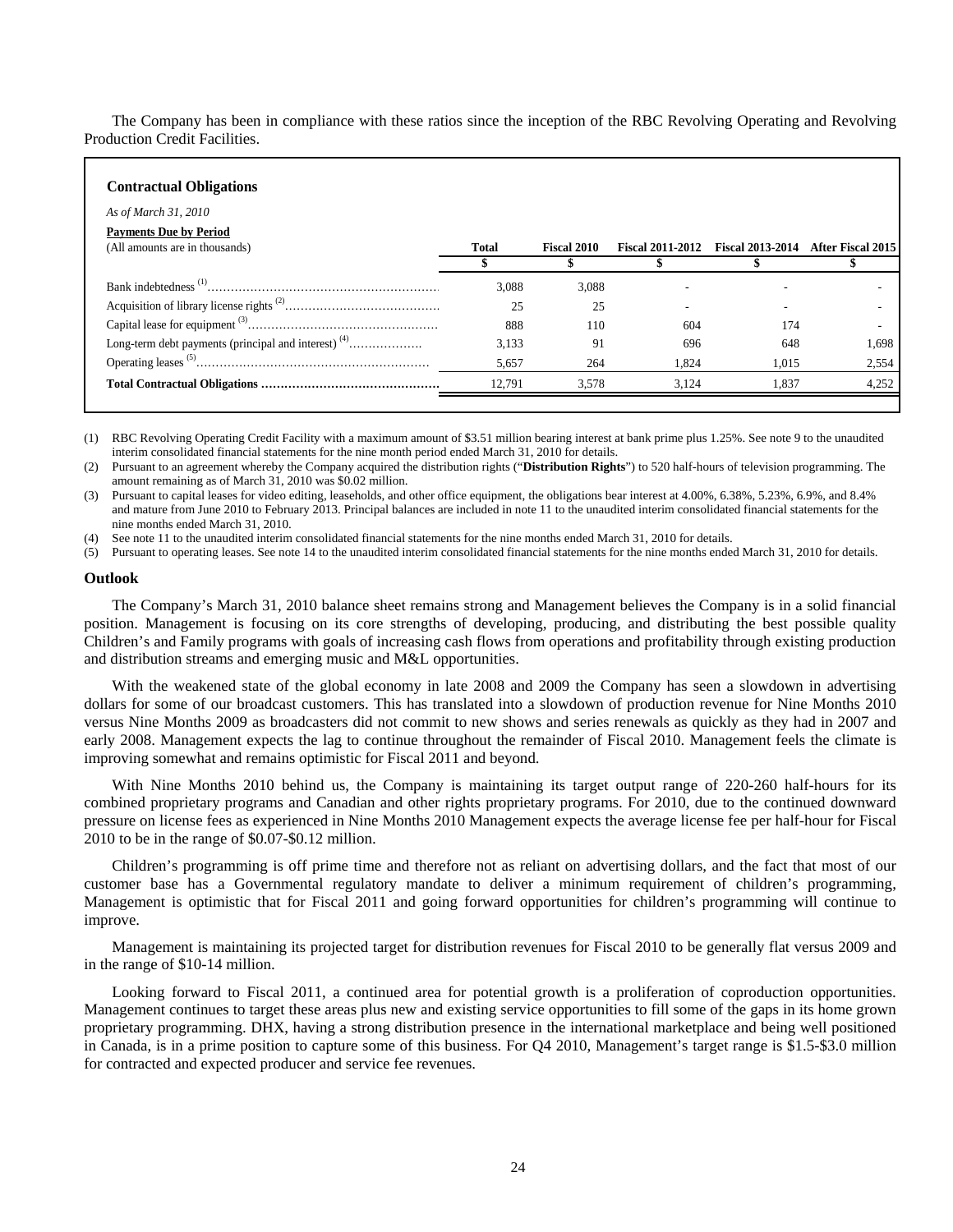M&L still represents upside for the Company, however as a result of the current climate, this has potentially been pushed further into the future. As the economy continues to improve the Company is optimistic towards new opportunities in both the music and M&L revenue streams for Fiscal 2011 and onward. For Q4 2010 other new media and rental revenue are expected to be generally in line with Q4 2009 levels.

For 2010 Management expects gross margin to range from 34-40% range (up from 32-40%) with a goal to being near the high end of the range. Management continues to target SG&A reductions of 5% for Q4 2010 versus Q4 2009. Amortization of PP&E and intangibles for Q4 2010 is expected to be in line with Q4 2009. For Q4 2010, interest income (expense), income (loss) from strategic investments, and non-controlling interest are expected to be in line with Q4 2009 levels.

#### **Seasonality**

Results of operations for any period are dependent on the number and timing of film and television programs delivered, which cannot be predicted with certainty. Consequently, the Company's results from operations may fluctuate materially from period-to-period and the results of any one period are not necessarily indicative of results for future periods. Cash flows may also fluctuate and are not necessarily closely correlated with revenue recognition. During the initial broadcast of the rights the Company is somewhat reliant on the broadcaster's budget and financing cycles and at times the license period gets delayed and commences at a later date than originally projected.

The Company's film and television revenues vary significantly from quarter to quarter driven by contracted deliveries with the primary broadcasters. Although with the Company's recent diversification of its revenue mix, particularly in the strengthening of the distribution revenue stream, some of the quarterly unevenness is improving slightly and becoming more predictable. Distribution revenues are contract and demand driven and can fluctuate significantly from period-to-period.

#### **Media Fund**

On January 15, 2010, the holders of the Media Fund (Atlantic) Ltd. ("**Media Fund**") Put Options exercised their rights and exchanged the Put Options for common shares of the Company. As such, the Company has acquired effectively all of the outstanding shares in Media Fund. The consideration for the exchange of the Media Fund Put Options was 425,420 shares of the Company valued at \$391 (see note 3(a) of the unaudited interim consolidated financial statements for the three and nine months ended March 31, 2010 for further details).

#### **Subsequent events**

On April 15, 2010, the Company issued 14,605,000 common shares, from treasury, at a price of \$1.30 per share for aggregate gross proceeds of approximately \$19 million through a syndicate of underwriters co-led by Cormark Securities Inc. and Union Securities Ltd. and including TD Securities Inc., Beacon Securities Limited and Mackie Research Capital Corporation. Issue costs including commissions are expected to be approximately \$1.50 million.

#### **Critical Accounting Policies and Estimates**

The preparation of the financial statements in conformity with Canadian GAAP requires Management to make estimates and assumptions that affect the reported amounts of assets and liabilities and disclosure of contingent assets and liabilities at the dates of the financial statements and the reported amounts of revenue and expenses during the reporting period. Management of the Company regularly reviews its estimates and assumptions based on historical experience and various other assumptions that it believes would result in reasonable estimates given the circumstances. Actual results could differ from those estimates under different assumptions. The following is a discussion of accounting policies that require significant Management judgments and estimates. For a discussion of all of the Company's accounting policies, including the items outlined below, refer to note 1 of the audited consolidated financial statements for the years ended June 30, 2009 and 2008 on www.sedar.com or DHX's website at www.dhxmedia.com.

#### *Revenue Recognition*

#### *Production and Distribution Revenue*

The Company recognizes revenues from the licensing of film and television programs when: a) the Company has persuasive evidence of a contractual arrangement; b) the production has been completed; c) the contractual delivery arrangements have been satisfied; d) the licensing period has commenced; e) the fee is fixed or determinable; and f) collectibility of proceeds is reasonably assured.

Cash payments received or advances currently due pursuant to a broadcast license or distribution arrangement are recorded as deferred revenue until all of the foregoing conditions of revenue recognition have been met.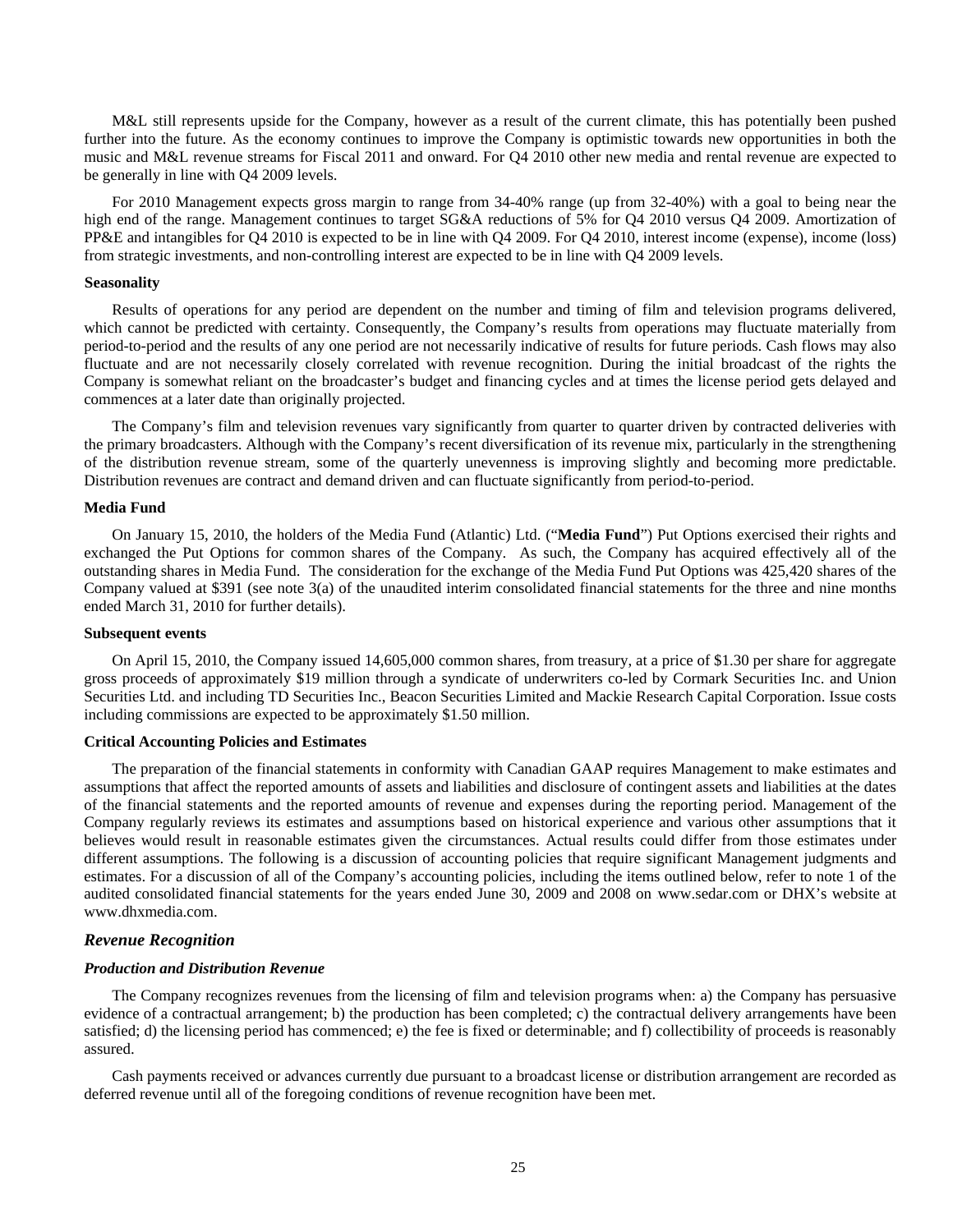Revenues from certain Canadian and limited rights proprietary programs are recognized on a percentage-of-completion basis. Associated production costs are charged against earnings as the revenue is recognized. Percentage-of-completion is based upon the proportion of costs incurred in the current period to total expected costs. A provision is made for the entire amount of future estimated losses, if any, on production-in-progress.

#### *Producer and Service Fee Revenue*

Revenues from production services for third parties are recognized on a percentage-of-completion basis. Associated production costs are charged against earnings as the revenue is recognized. Percentage-of-completion is based upon the proportion of costs incurred in the current period to total expected costs. A provision is made for the entire amount of future estimated losses, if any, on production-in-progress.

#### *Variable Interest Entities*

The Company follows Accounting Guideline 15 – Consolidation of Variable Interest Entities ("**AcG 15**"). AcG 15 provides criteria for the identification of Variable Interest Entities (**"VIEs"**) and further criteria for determining what entity, if any should consolidate them. AcG 15 defines a VIE as an entity that either does not have sufficient equity at risk to finance its activities without subordinated financial support or where the equity investors lack the characteristic of a controlling financial interest. VIEs are subject to consolidation by a company if that company is deemed the primary beneficiary of the VIE. The primary beneficiary is the party that is either exposed to a majority of the expected losses from the VIEs' activities or is entitled to receive a majority of the VIEs' residual returns or both.

#### *Investment in Film and Television Programs*

Investment in film and television programs represents the unamortized costs of film and television programs which have been produced by the Company or for which the Company has acquired distribution rights. Investment in film and television programs also includes acquired film and television libraries. Costs of acquiring and producing film and television programs are capitalized, net of federal and provincial program contributions earned, and amortized using the individual film forecast method, whereby capitalized costs are amortized and ultimate participation costs are accrued in the proportion that current revenue bears to Management's estimate of ultimate revenue expected to be recognized from the exploitation, exhibition, or licensing of the film or television program. For film and television programs produced by the Company, capitalized costs include all direct production and financing costs incurred during production that are expected to benefit future periods. Financing costs are capitalized to the costs of a film or television program until the film or television program is complete. Capitalized production costs do not include administrative and general expenses, the cost of overall deals, or charges for losses on properties sold or abandoned. For episodic television series, until estimates of secondary market revenue can be established, capitalized costs for each episode produced are limited to the amount of revenue contracted for each episode. Costs in excess of this limitation are expensed as incurred on an episode-by-episode basis. Production financing provided by third parties that acquire substantive equity participation is recorded as a reduction of the cost of the production. Film and television programs in progress represent the accumulated costs of productions, which have not been completed by the Company. For films other than episodic television series and acquired libraries, ultimate revenue includes estimates over a period not to exceed ten years following the date of initial release. For episodic television series, ultimate revenue includes estimates of revenue over a period not to exceed ten years from the date of delivery of the first episode or, if still in production, five years from the date of delivery of the most recent episode, if later. For acquired film and television libraries previously released, ultimate revenue includes estimates of revenue over a period not to exceed twenty years from the date of acquisition.

Revenue estimates are prepared on a title-by-title basis and are reviewed periodically based on current market conditions. For film, revenue estimates include net theatrical receipts, sale of videocassettes and DVDs, licensing of television broadcast rights and licensing of other ancillary film rights to third parties. For television programs, revenue estimates include licensed rights to broadcast television programs in development and rights to renew licenses for episodic television programs in subsequent seasons. Ultimate revenue includes estimates of secondary market revenue for produced episodes only when the Company can demonstrate through its experience or industry norms that the number of episodes already produced, plus those for which a firm commitment exists and the Company expects to deliver, can be licensed successfully in the secondary market.

Estimates of future revenue involve measurement uncertainty and it is therefore possible that reductions in the carrying value of investment in film and television programs may be required as a consequence of changes in Management's future revenue estimates.

The valuation of investment in film and television programs is reviewed on a title-by-title basis when an event or change in circumstances indicates that the fair value of a film or television program is less than its unamortized cost. The fair value of the film or television program is determined using Management's estimates of future revenues and costs under a discounted cash flow approach. A write-down is recorded equivalent to the amount by which the unamortized costs exceed the estimated fair value of the film or television program.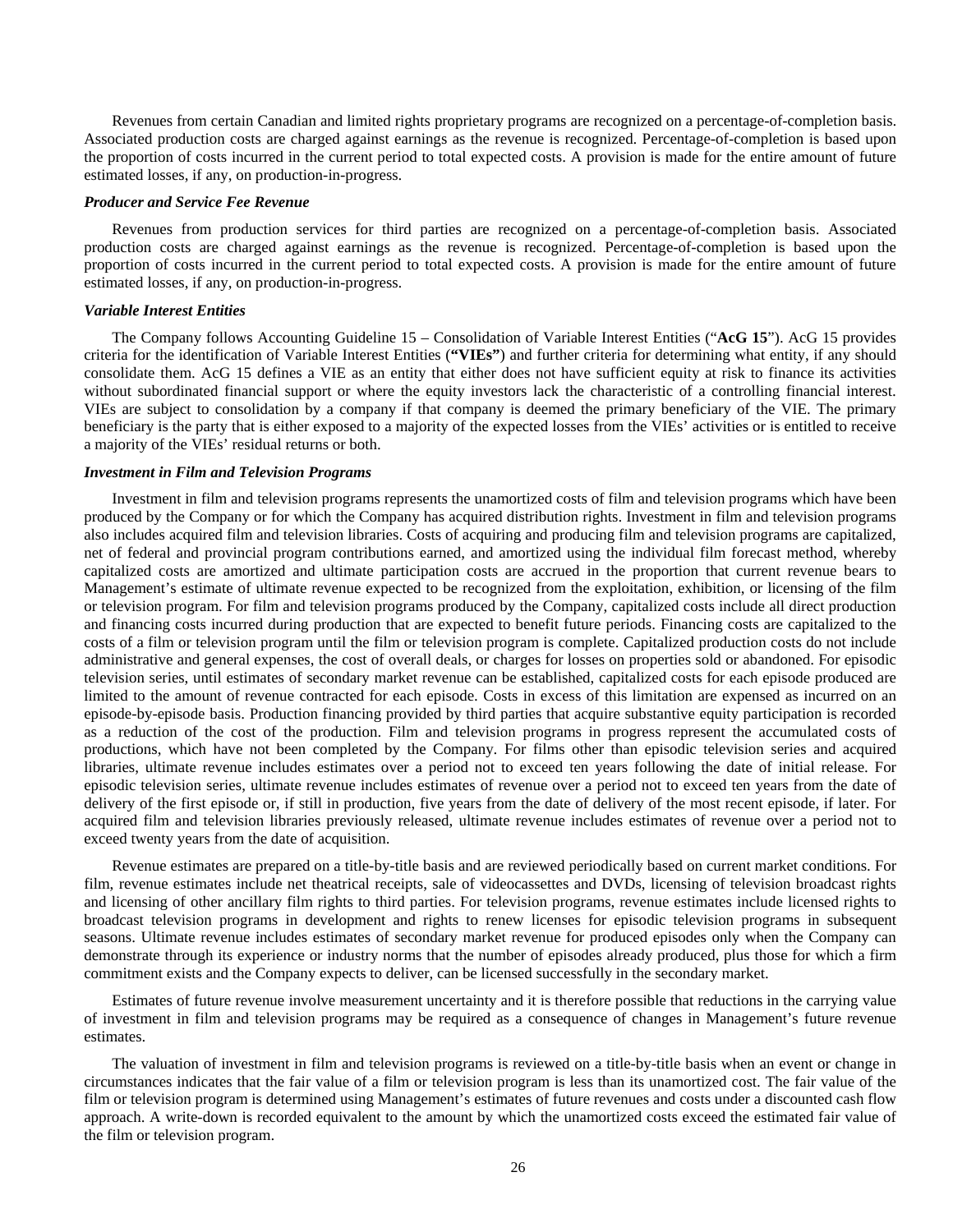#### *Stock-based Compensation*

The Company follows the Canadian Institute of Chartered Accountants Handbook Section 3870 ("CICA 3870"), "Stockbased Compensation and Other Stock-based Payments". Under the amended standards of this Section, the fair value of all stock options granted to employees and consultants are recorded in operations or production costs, as applicable over their vesting periods.

The fair value of options is determined using the Black Scholes option pricing model that takes into account, as of the grant date, the exercise price, the expected life of the option, the current price of the underlying stock and its expected volatility, expected dividends on the stock, and the risk-free interest rate over the expected life of the option. The resulting fair value of the options is expensed on a straight-line basis over their vesting periods. Cash consideration received from employees when options are exercised and the value of options accumulated in contributed surplus is credited to share capital. Stock-based Compensation also includes awards of common shares to certain employees of the Company related to the achievement of certain financial benchmarks.

#### *Investment in Production Companies*

The valuation of equity accounted investments is regularly reviewed by Management to ensure that any decline in market value that is considered other than temporary has been reflected in the related carrying value of the investment. In making that assessment, several factors are considered, including the amount by which the market value exceeds carrying value and investees' expected future cash flows and earnings. The Company recorded no equity income on the statement of income (loss) and comprehensive income (loss) for Nine Months 2010 and 2009 and Q3 2010 and 2009.

In the normal course of business, the Company enters into production arrangements with third party production, distribution companies and broadcasters related to the production of television series or feature films. The wholly-owned production companies in which these production activities are undertaken, are VIEs as they do not have sufficient equity at risk to finance their activities. The Company has variable interests in certain entities but in certain companies, it is not exposed to the majority of the expected losses and, therefore, does not consolidate these companies. The Company accounts for these entities using the equity method.

#### *Goodwill*

The Company performed its annual test for goodwill impairment at June 30, 2009, in accordance with its policy. No events or circumstances have occurred since June 30, 2009 to indicate that the fair value of the reporting unit is below its carrying value, therefore no test for impairment of goodwill was required to be conducted for the nine-month period ended March 31, 2010.

#### *Provisions*

Balance sheet provisions for amounts receivable and legal issues all require estimates and assumptions by Management that could be significant.

In certain instances, the provision for amounts receivable is based on specifically identified accounts where Management believes that collection is doubtful. These accounts are identified based on customer knowledge and past experience. In other instances, the provision for amounts receivable is based on an allowance for Federal and Provincial government tax credits receivable and is based on historic collection, excluding accounts that have been specifically provided for. Historically, Management's estimate of the required provision has been adequate. Provisions for legal issues are based on Management's best estimate of the probable outcome and resolution of legal matters.

The Company has also booked provisions against investment in film and television programs. These provisions include specific balances where Management believes the likelihood of ultimate revenues is remote and general allowances. Historically, Management's estimate of the required provision has been adequate (see "Impairment of Certain Investments in Film and Television Programs" section of the annual MD&A for the years ended June 30, 2009 and 2008 posted on SEDAR at www.sedar.com).

#### *Future Tax Assets and Liability*

Management's assessment of the Company's ability to realize future income tax assets is performed on a legal entity basis and is based on existing tax laws and estimates of future taxable income. Where, in the opinion of Management, the value of future income tax assets exceeds the estimate of amounts expected to be realized, a valuation allowance is recorded to reduce the future income tax asset. If the Company's assessment changes in the future, the valuation allowance will increase or decrease accordingly, resulting in corresponding decreases or increases in income, respectively, in that period. The valuation allowance is in no way indicative of the availability of income tax losses or other timing differences to offset future profits earned. Rather, the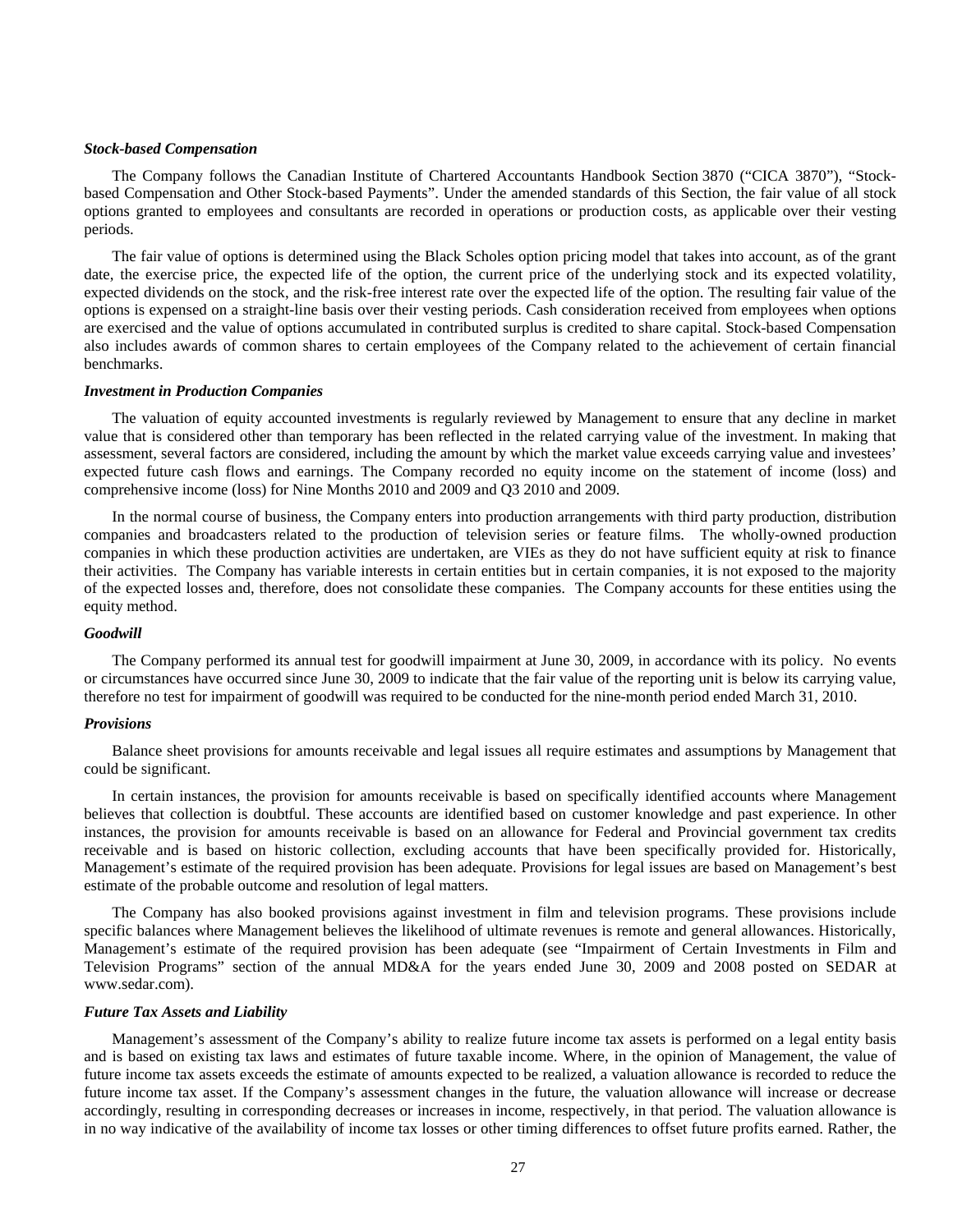valuation allowance reduces the future income tax asset to Management's estimate of the future tax asset that will be realized as a reduction of cash income taxes paid in the future.

The above estimates are revised accordingly as new or different circumstances arise. While Management believes the balance sheet provisions are adequate, using different assumptions or estimates could have a significant impact on the Company's results of operations, prospects, or financial condition.

#### **Accounting Policy Changes**

#### *Goodwill and Intangible Assets*

On July 1, 2009, the Company adopted CICA Handbook Section 3064, "*Goodwill and Intangible Assets"* replacing Section 3062 "*Goodwill and Other Intangible Assets*" and Section 3450 "*Research and Development Costs*". The section establishes revised standards for recognition, measurement, presentation and disclosure of goodwill and intangible assets. The provisions relating to the definition and initial recognition of intangible assets, including internally generated intangible assets, are aligned with International Accounting Standard ("IAS") 38, "*Intangible Assets".* 

#### **Future Accounting Standard Changes**

On February 13, 2008, Canada's Accounting Standards Board ("**AcSB**") confirmed that the use of International Financial Reporting Standards ("**IFRS**") will be required for publicly accountable profit-oriented enterprises for fiscal years beginning on or after January 1, 2011. After that date, IFRS will replace Canadian GAAP for those enterprises. The Company will thus apply IFRS in Fiscal 2012 and will issue its consolidated financial statements in accordance with IRFS, including Fiscal 2011 comparative figures using the same reporting standards, starting July 1, 2011.

In order to prepare for the initial opening comparative balance sheet under IFRS on July 1, 2010 (the "**Effective IFRS Date**"), the Company is following a three-phase transition plan: initial review and assessment, in-depth analysis, and implementation. The Company is currently in the initial high-level review phase.

The second phase will begin shortly and its completion is planned for the first quarter of Fiscal 2011. In this phase, the Company will perform a detailed analysis of IFRS, including the identification of the differences between IFRS and DHX's current accounting policies, in order to prioritize the key areas that will be more significantly impacted by IFRS and to determine the options permitted under IFRS at the Effective IFRS Date and on an ongoing basis in order to finalize conclusion. This phase also includes detailed planning of IT and HR as they relate to IFRS.

In the third phase, the Company will implement the accounting changes and any required modifications to internal procedures, controls, and systems so that they are in place and operating effectively for the first fiscal year under IFRS.

IFRS uses a conceptual framework similar to Canadian GAAP, but there are significant differences in recognition, measurement, and disclosures. The International Accounting Standards Board and AcSB will also continue to issue new accounting standards during the conversion period. As a result of the upcoming changes, the final impact of IFRS on the Company's consolidated financial statements can only be determined once all of the IFRS applicable at the Effective IFRS Date are known.

Management is providing the Audit Committee with timely project status updates as well as indications, decision, and conclusions regarding IFRS options.

The CICA issued the following new accounting standards: Section 1582, "*Business Combinations"*, Section 1601, "*Consolidated Financial Statements"*, and Section 1602, "*Non-controlling Interests".* Sections 1582, 1601, and 1602 are effective for fiscal years beginning on or after January 1, 2011 and, accordingly, the Company is adopting them on July 1, 2011. See note 2(b) to the Company's unaudited interim consolidated financial statements and accompanying notes for the three and nine months ended March 31, 2010 and 2009 for more details on CICA Handbook Sections 1582, 1601, and 1602.

#### **Financial Instruments and Risk Management**

The Company's financial instruments consist of cash, restricted cash, short-term investments, amounts receivable, long-term investment, bank indebtedness, interim production financing, accounts payable and accrued liabilities, long-term debt and obligations under capital leases, and other liability. The Company, through its financial assets and liabilities, has exposure to the following risks from its use of financial instruments: credit risk, interest rate risk, liquidity risk, and currency risk. Management monitors risk levels and reviews risk management activities as they determine to be necessary.

#### *Credit Risk*

Amounts receivable from the Canadian federal government and other government agencies in connection with production financing represents 67% of total amounts receivable at March 31, 2010 (March 31, 2009 - 67%; June 30, 2009 – 67%). Certain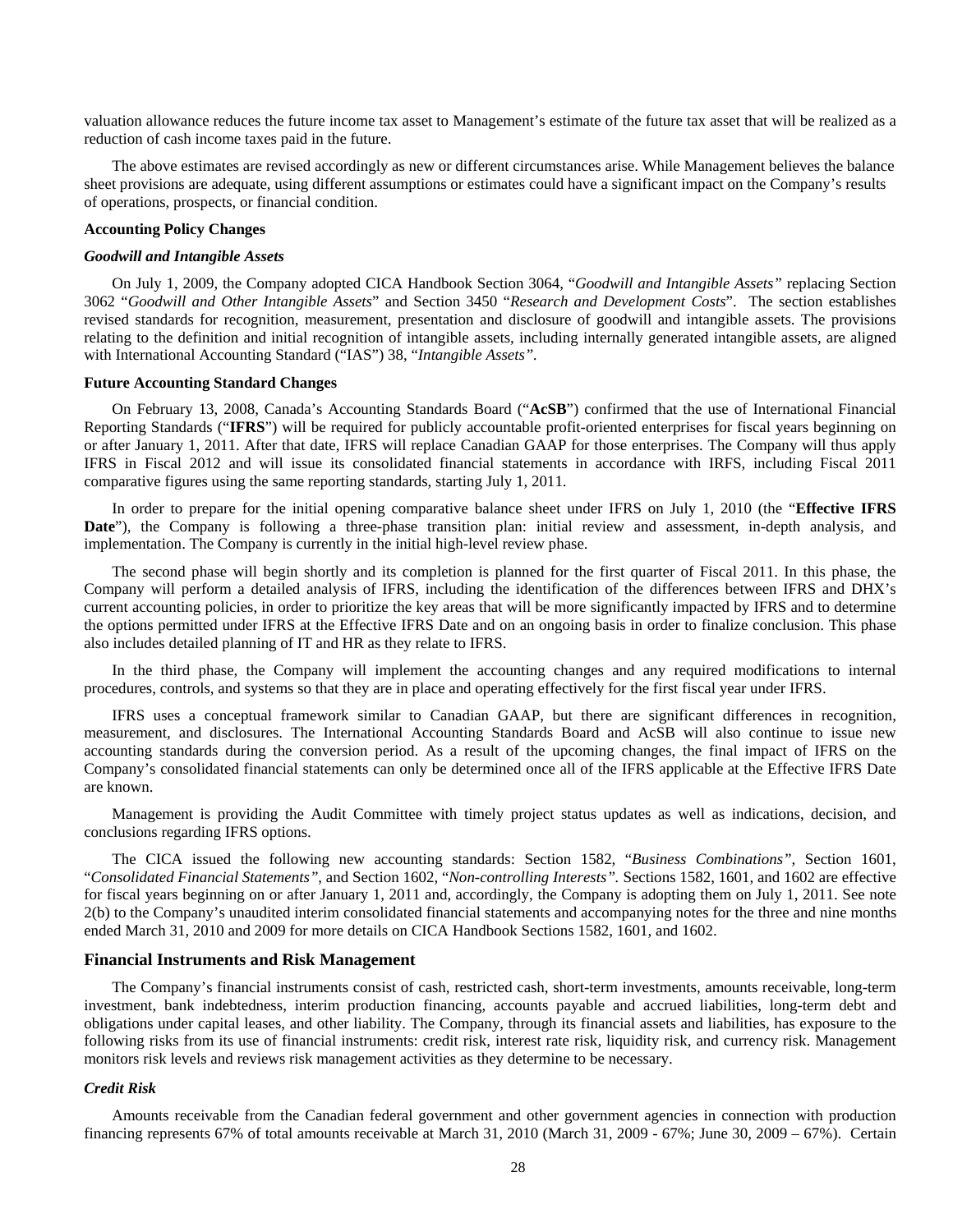of these amounts are subject to audit by the government agencies. Management believes that these amounts are fully collectible. Management believes that it is normal course for the industry for some amounts receivable to take considerable time to collect; for instance it is normal course for federal and provincial tax credits receivable to take up to 24 months to proceed through audit and collection. The Company adjusts amounts receivable from Canadian federal government and other government agencies including federal and provincial tax credits receivables in connection with production financing, quarterly for any known differences arising from internal or external audit of these amounts. An allowance against federal and provincial tax credits receivable has been recorded based on the Company's history of collection of these amounts.

The balance of trade amounts receivable are primarily with Canadian broadcasters and large international distribution companies. The Company has recorded an allowance for doubtful accounts of approximately 1% against the gross amounts of trade receivables, and management believes that the net amount of trade receivables is fully collectible.

#### *Interest Rate Risk*

The Company is exposed to interest rate risk arising from fluctuations in interest rates as its interim production financing and certain long-term debt bear interest at floating rates. A 1% fluctuation would have an approximate \$0.20-\$0.30 million effect on net income (loss).

#### *Liquidity Risk*

The Company manages liquidity by forecasting and monitoring operating cash flows and through the use of capital leases and revolving credit facilities (see notes 9, 10 and 11 of the unaudited interim consolidated financial statements for March 31, 2010 for further details). As at March 31, 2010, the Company had cash on hand of \$11.50 million (March 31, 2009 - \$8.01 million; June 30, 2009 - \$10.81 million).

#### *Currency Risk*

The Company's activities which expose it to currency risk involve the holding of foreign currencies as well as incurring production costs and earning revenues that are denominated in foreign currencies. For every 1% change in the USD, GBP, or Euro exchange rate versus the Canadian dollar there is approximately a \$0.10 million impact on net income (loss).

#### **Risk Assessment**

The following are the specific and general risks that could affect the Company that each reader should carefully consider. Additional risks and uncertainties not presently known to the Company or that the Company does not currently anticipate will be material, may impair the Company's business operations and its operating results and as a result could materially impact its business, results of operations, prospects, and financial condition. These specific and general risks are as follows: risks related to the nature of the entertainment industry, risks related to television and film industries, risks related to doing business internationally, loss of Canadian status, competition, limited ability to exploit filmed and television content library, protecting and defending against intellectual property claims, fluctuating results of operations, raising additional capital, concentration risk, reliance on key personnel, market share price fluctuations, risks associated with acquisitions and joint ventures, potential for budget overruns and other production risks, management estimates in revenues and earnings, stoppage of incentive programs, financial risks resulting from the Company's capital requirements, government incentive program, change in regulatory environment, litigation, technological change, labour relations, and exchange rates. *For further details see "Risk Factors" contained in the Company's Annual MD&A for the year ended June 30, 2009 and 2008 on www.sedar.com or DHX's website at* 15H*www.dhxmedia.com.* 

#### **Disclosure Controls and Procedures**

The Company's Chief Executive Officer (**"CEO"**) and Chief Financial Officer (**"CFO"**) are responsible for establishing and maintaining the entity's disclosure controls and procedures to provide reasonable assurance that all relevant information is gathered and reported to them on a timely basis so that appropriate decisions can be made regarding public disclosures.

The CEO and CFO, after evaluating the effectiveness of the Company's disclosure controls and procedures have concluded that, as at March 31, 2010, the entity's disclosure controls and procedures were effective. It should be noted that while the entity's CEO and CFO believed that the disclosure controls and procedures can provide a reasonable level of assurance, and that they are effective, they do not expect that the disclosure controls and procedures can prevent all errors and fraud. A control system, no matter how well designed or operated can provide only reasonable, not absolute assurance that the objectives of the control systems are met.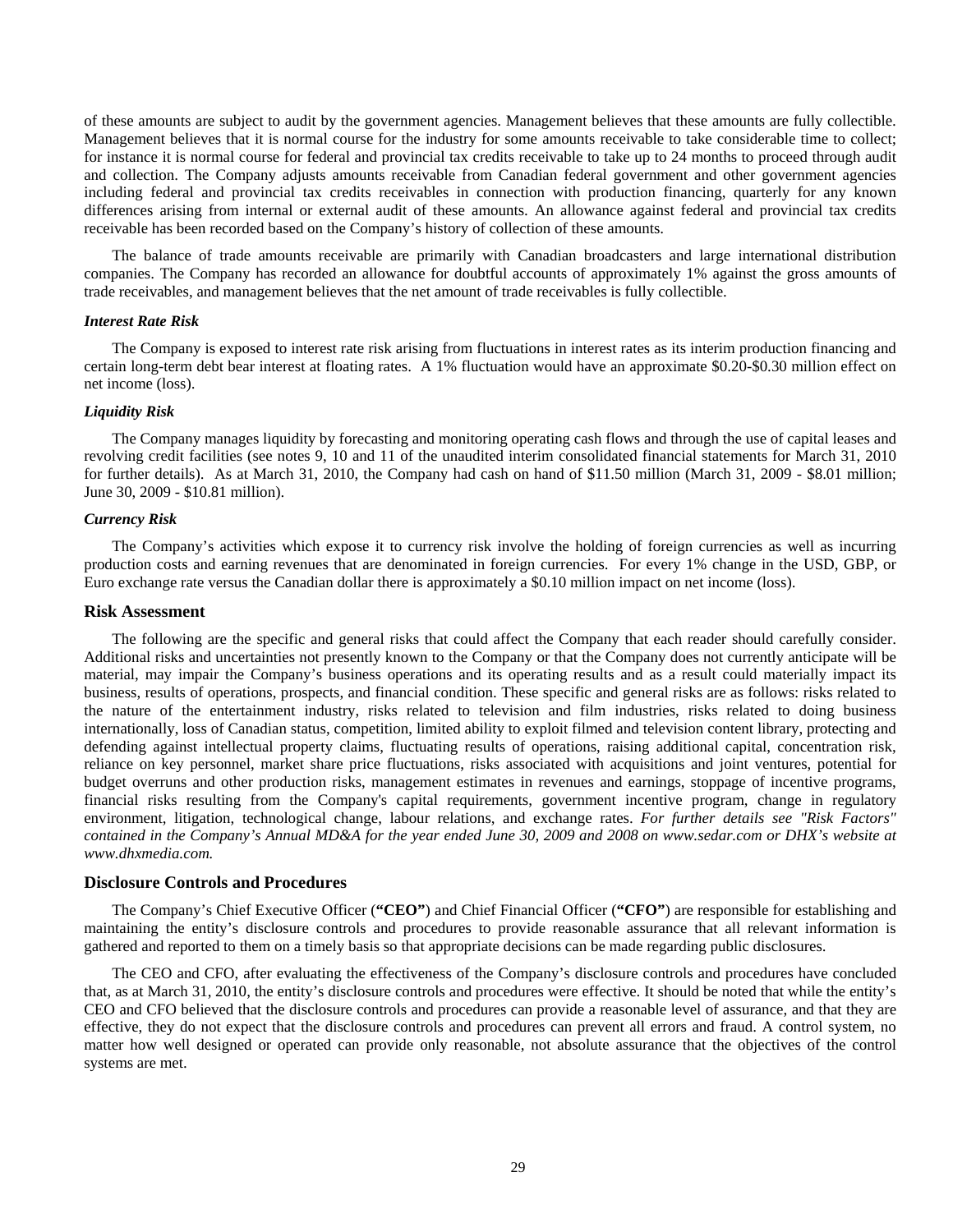#### *Internal Control over Financial Reporting ("ICFR")*

The Company's CEO and CFO are responsible for designing ICFR or causing these controls to be designed under their supervision in order to provide reasonable assurance regarding the reliability of financial reporting and the preparation of the financial statements for external purposes in accordance to Canadian GAAP.

Due to its inherent limitations, ICFR may not prevent or detect material misstatements. Also, projections of any evaluation of effectiveness to future periods are subject to the risk that controls may become inadequate because of changes in conditions, or that the degree of compliance with the policies or procedures may deteriorate.

Management, under the supervision of the CEO and CFO conducted an evaluation of control design on ICFR as at March 31, 2010. Based on this evaluation, Management has concluded that the Company's ICFR were adequate and effective to ensure that material information relating to the Company and its consolidated subsidiaries required to be disclosed in the Company's reports filed or submitted under the National Instrument 52-109 would have been known to them.

#### *Changes in ICFR*

There were no changes in the Company's ICFR that occurred during the nine months ended March 31, 2010 that to Management's knowledge have materially affected or are reasonably likely to materially affect the entity's ICFR.

#### **Use of Non-GAAP Financial Measures**

In addition to the results reported in accordance with Canadian generally accepted accounting principles, determined with reference to the Handbook of the CICA ("**GAAP**"), the Company uses various non-GAAP financial measures, which are not recognized under Canadian GAAP, as supplemental indicators of our operating performance and financial position. These non-GAAP financial measures are provided to enhance the user's understanding of our historical and current financial performance and our prospects for the future. Management believes that these measures provide useful information in that they exclude amounts that are not indicative of our core operating results and ongoing operations and provide a more consistent basis for comparison between periods. The following discussion explains the Company's use of EBITDA, Gross Margin, and Adjusted Operating Activities as measures of performance.

"**EBITDA**" and "**Adjusted EBITDA**" means earnings (loss) before interest, taxes, depreciation, amortization, stock-based compensation expense, and for Q4 2008 onward, impairment of certain investments in film and television programs ("Adjusted EBITDA"). Amortization includes amortization of PP&E, acquired libraries, and intangible assets. EBITDA and Adjusted EBITDA represents net income (loss) of the Company before amortization of PP&E, acquired libraries, and intangible assets, interest expense, interest income, non-controlling interest, equity income, development expenses, and stock-based compensation expense. EBITDA and Adjusted EBITDA are not earnings measures recognized by GAAP and do not have a standardized meaning prescribed by GAAP. Therefore, EBITDA and Adjusted EBITDA may not be comparable to similar measures presented by other issuers. Management believes EBITDA and Adjusted EBITDA to be meaningful indicators of our performance that provides useful information to investors regarding our financial condition and results of operation.

"**Gross Margin**" means revenue less direct production costs and amortization of film and television programs. Gross Margin is not an earnings measure recognized by GAAP and does not have a standardized meaning prescribed by GAAP. Therefore, Gross Margin may not be comparable to similar measures presented by other issuers.

"**Adjusted Operating Activities**" is a non-GAAP financial measure of cash inflows and outflows from operating activities adjusted for increases and decreases in interim production financing as, in Management's opinion, these are also an integral part of determining cash flows from operations. Adjusted Operating Activities is one of the key cash flow measurement tools used by Management in assessing cash flow performance.

#### **A reconciliation of historical results to EBITDA and Adjusted EBITDA is presented on the next page.**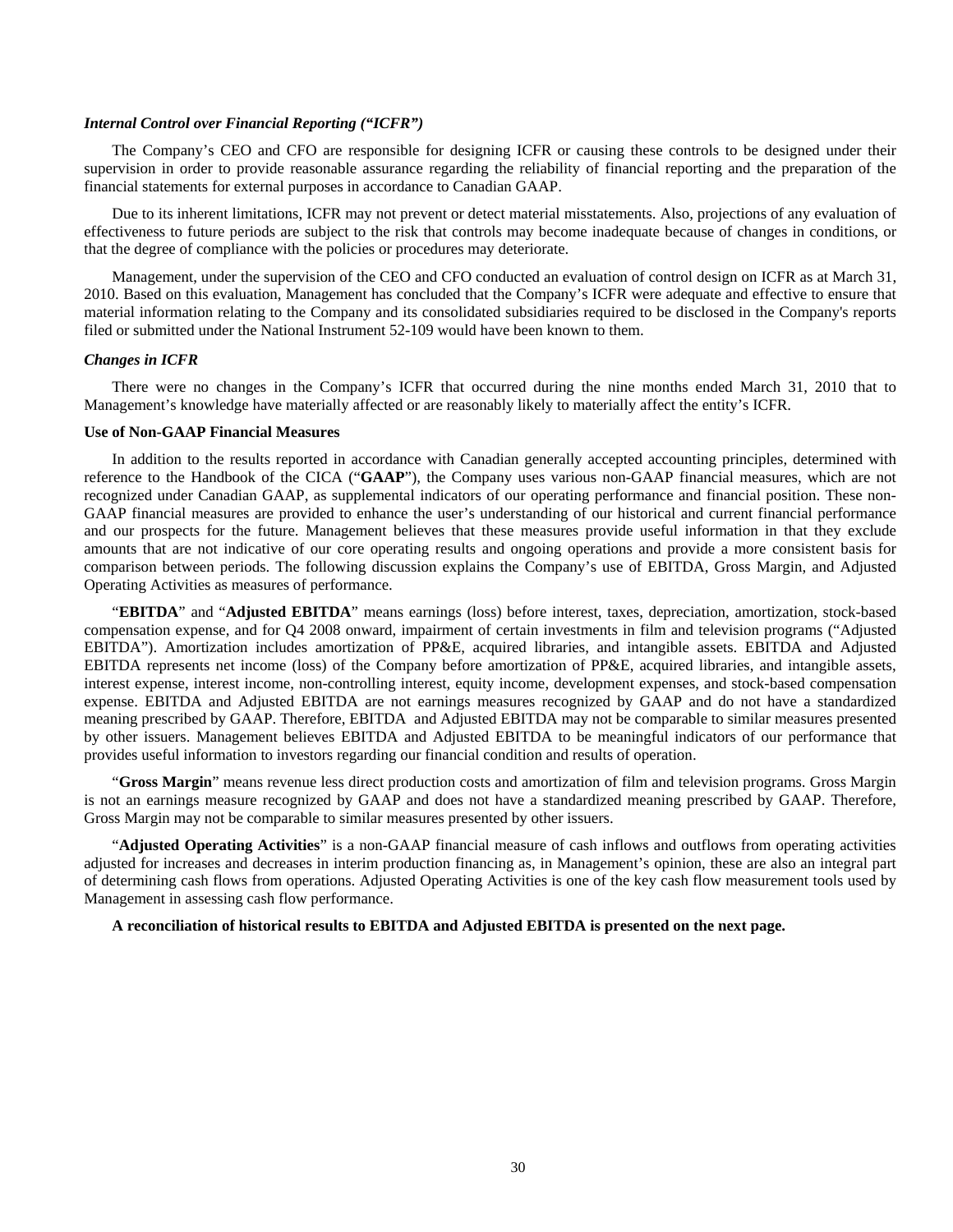#### **Reconciliation of Historical Results to EBITDA and Adjusted EBITDA**

EBITDA and Adjusted EBITDA are not recognized earnings measures under GAAP and do not have standardized meanings prescribed by GAAP. Therefore EBITDA and Adjusted EBITDA may not be comparable to similar measures presented by other companies or issuers. Investors are cautioned that EBITDA and Adjusted EBITDA should not be construed as alternatives to net income or loss determined in accordance with GAAP as an indicator of the Company's performance or to cash flows from operating, investing, and financing activities as a measure of liquidity and cash flows. The following table reconciles income (loss) before income taxes and discontinued operations, EBITDA and Adjusted EBITDA, and Gross Margin, based on the audited financial statements of the Company for the years ended June 30, 2009 and 2008 and historical unaudited financial statements of the Company for the three and nine months ended March 31, 2010 and 2009, the three and six months ended December 31, 2009 and 2008, the three months ended September 30, 2009 and 2008, and June 30, 2009 and 2008, included elsewhere in this MD&A. For further description see "Use of Non-GAAP Financial Measures" elsewhere in this MD&A. *The financial information for the last six quarters from Q2 2009 to Q3 2010 includes full quarterly results for four divisions (Halifax Film, Decode, Studio B, and imX), Q1 2009 includes full quarterly results for three divisions (Halifax Film, Decode, and Studio B) but only 72 days for imX. Q4 2008 includes full quarterly results for three divisions (Halifax Film, Decode, and Studio B) with no amounts for imX.* 

| The operating results for any period should not be relied upon as an indication of results for any future period. |  |  |
|-------------------------------------------------------------------------------------------------------------------|--|--|
|                                                                                                                   |  |  |

|                                                         | <b>Nine Months Ended</b>                               |                      |                            |                           |                           |
|---------------------------------------------------------|--------------------------------------------------------|----------------------|----------------------------|---------------------------|---------------------------|
|                                                         | <b>March 31, 2010</b><br>$($ \$000 $)$                 | O3-2010<br>(\$000)   | <b>O2-2010</b><br>(5000)   | <b>O1-2010</b><br>(\$000) | <b>Q4-2009</b><br>(\$000) |
| Income (loss) before income taxes and discontinued      |                                                        |                      |                            |                           |                           |
|                                                         | (750)                                                  | (666)                | (185)                      | 101                       | 752                       |
|                                                         | 202                                                    | 90                   | 35                         | 77                        | 57                        |
| Interest (income) expense and loss (income) from        |                                                        |                      |                            |                           |                           |
|                                                         | 8                                                      | (6)                  | (33)                       | 47                        | (153)                     |
| Costs associated with abandoned transactions and non-   |                                                        |                      |                            |                           |                           |
|                                                         | 3                                                      | (5)                  | (15)                       | 23                        | 215                       |
|                                                         | 2,066                                                  | 617                  | 672                        | 777                       | 1,183                     |
| Impairment in value of certain investment in film       |                                                        |                      |                            |                           |                           |
|                                                         | 385                                                    | 151                  | 75                         | 159                       | 494                       |
|                                                         | 60                                                     | 35                   |                            | 25                        | 333                       |
|                                                         | 624                                                    | 161                  | 162                        | 301                       | 435                       |
|                                                         | 2,598                                                  | 377                  | 711                        | 1,510                     | 3,316                     |
| Selling, general and administrative, net of stock-based |                                                        |                      |                            |                           |                           |
|                                                         | 9,031                                                  | 2,762                | 3,118                      | 3,151                     | 2,758                     |
|                                                         | 11,629                                                 | 3,139                | 3,829                      | 4,661                     | 6,074                     |
|                                                         | <b>Nine Months Ended</b><br>March 31, 2009<br>( \$000) | Q3-2009<br>$(\$000)$ | <b>Q2-2009</b><br>( \$000) | O1-2009<br>$(\$000)$      | Q4-2008<br>$(\$000)$      |
| Income (loss) before income taxes and discontinued      |                                                        |                      |                            |                           |                           |
|                                                         | 2,465                                                  | 651                  | 860                        | 955                       | (3,057)                   |
|                                                         | 306                                                    | 91                   | 106                        | 109                       | 117                       |
| Interest (income) expense and loss (income) from        |                                                        |                      |                            |                           |                           |
|                                                         | $\overline{\mathbf{4}}$                                | 9                    | 80                         | (84)                      | 65                        |
| Costs associated with abandoned transactions and non-   |                                                        |                      |                            |                           |                           |
|                                                         | 1,175                                                  | 15                   | 1.151                      | $\tau$                    | (274)                     |
|                                                         |                                                        |                      |                            |                           | (13)                      |
|                                                         | 1,876                                                  | 644                  | 573                        | 660                       | 775                       |
| Impairment in value of certain investment in film       |                                                        |                      |                            |                           |                           |
|                                                         | $\blacksquare$                                         |                      | $\overline{a}$             | $\overline{a}$            | 2,782                     |
|                                                         | 92                                                     | 45                   | 39                         | $\bf 8$                   | 293                       |
|                                                         | 563                                                    | 169                  | 204                        | 190                       | 512                       |
|                                                         | 6.481                                                  | 1,624                | 3,013                      | 1.845                     | 1,200                     |
| Selling, general and administrative, net of stock-      |                                                        |                      |                            |                           |                           |
|                                                         | 10,246                                                 | 3,377                | 3,720                      | 3,148                     | 3,419                     |
|                                                         |                                                        |                      |                            |                           |                           |

<sup>1</sup>Certain of the comparative Non-GAAP Financial Measures ("NGFM") are adjusted for all necessary adjustments, consisting of normal recurring adjustments and any changes in the current definition of NGFM (see "Use of Non-GAAP Financial Measures" section of this MD&A for further details).

2 Effective Q4 2009 and onward, the Company has combined income from strategic short-term investments with unrealized loss on short-term investments and interest (income) expense. The Company has adjusted accordingly for all prior quarters reported.

<sup>3</sup>Adjusted EBITDA for Q3 2010, Q2 2010, Q1 2010, Q4 2009, and Q4 2008 were adjusted for \$0.19 million, \$0.07 million, \$0.16 million, \$0.49 million, and \$2.78 million respectively for impairment in value of certain investments in film and television programs recorded as a result of the year end net realizable value testing for investment in film and television programs as management believes this to be a more meaningful indicator of operating performance.

4 Foreign exchange losses (gains) included in Gross Margin and EBITDA totals for the periods are as follows: \$0.53 million, \$0.10 million, \$0.22 million, \$0.21 million, \$0.36 million, \$(0.77) million, \$(0.48) million, \$(0.36) million, \$0.07 million, and \$0.15 million respectively for the Nine Months Ended March 31, 2010, Q3 2010, Q2 2010, Q1 2010, Q2 2009, Nine Months Ended March 31, 2009, Q3 2009, Q2 2009, Q1 2009, and Q4 2008.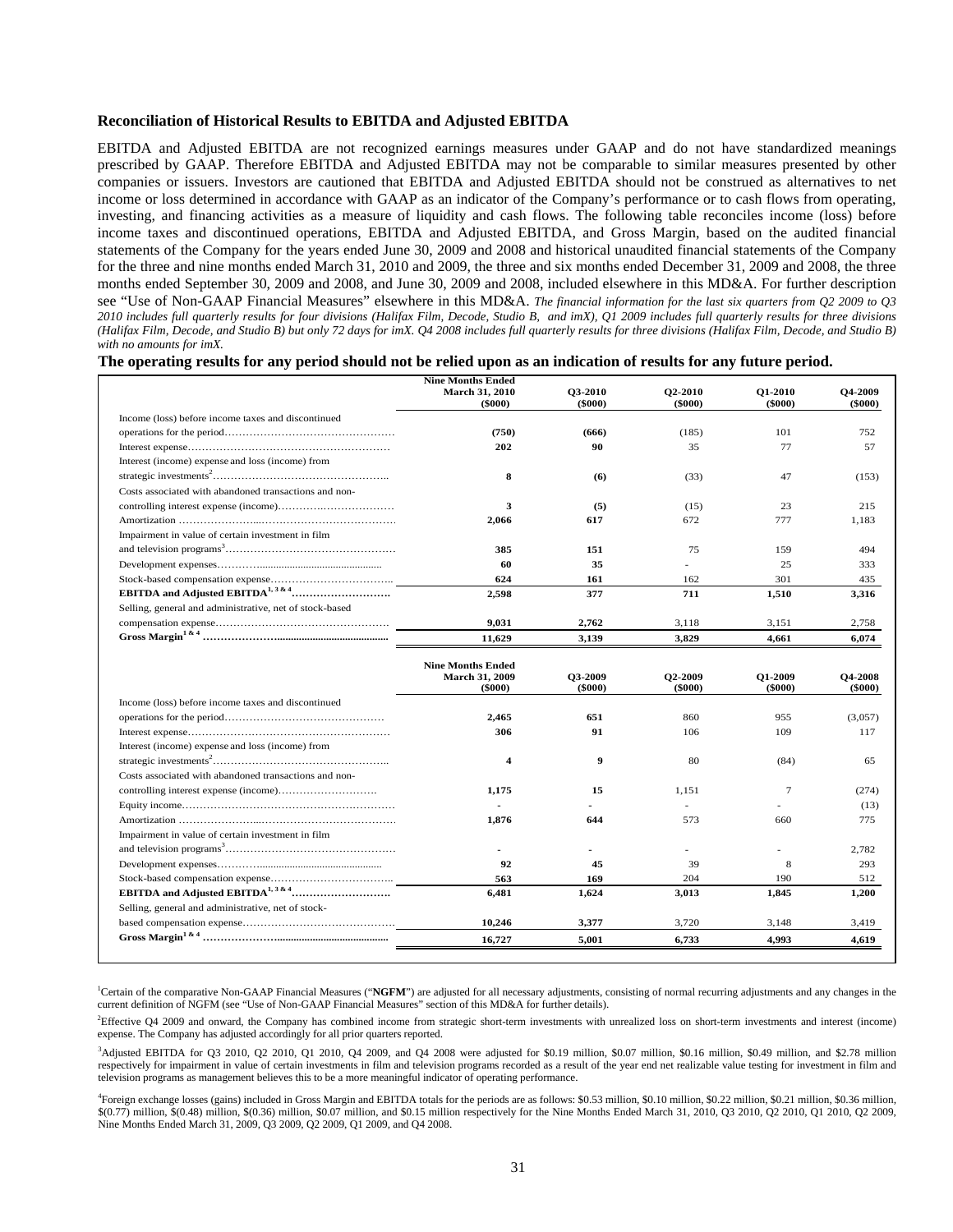

# **DHX MEDIA LTD.**

# **Q3 2010**

**Supplemental Information For the Three and Nine months Ended March 31, 2010**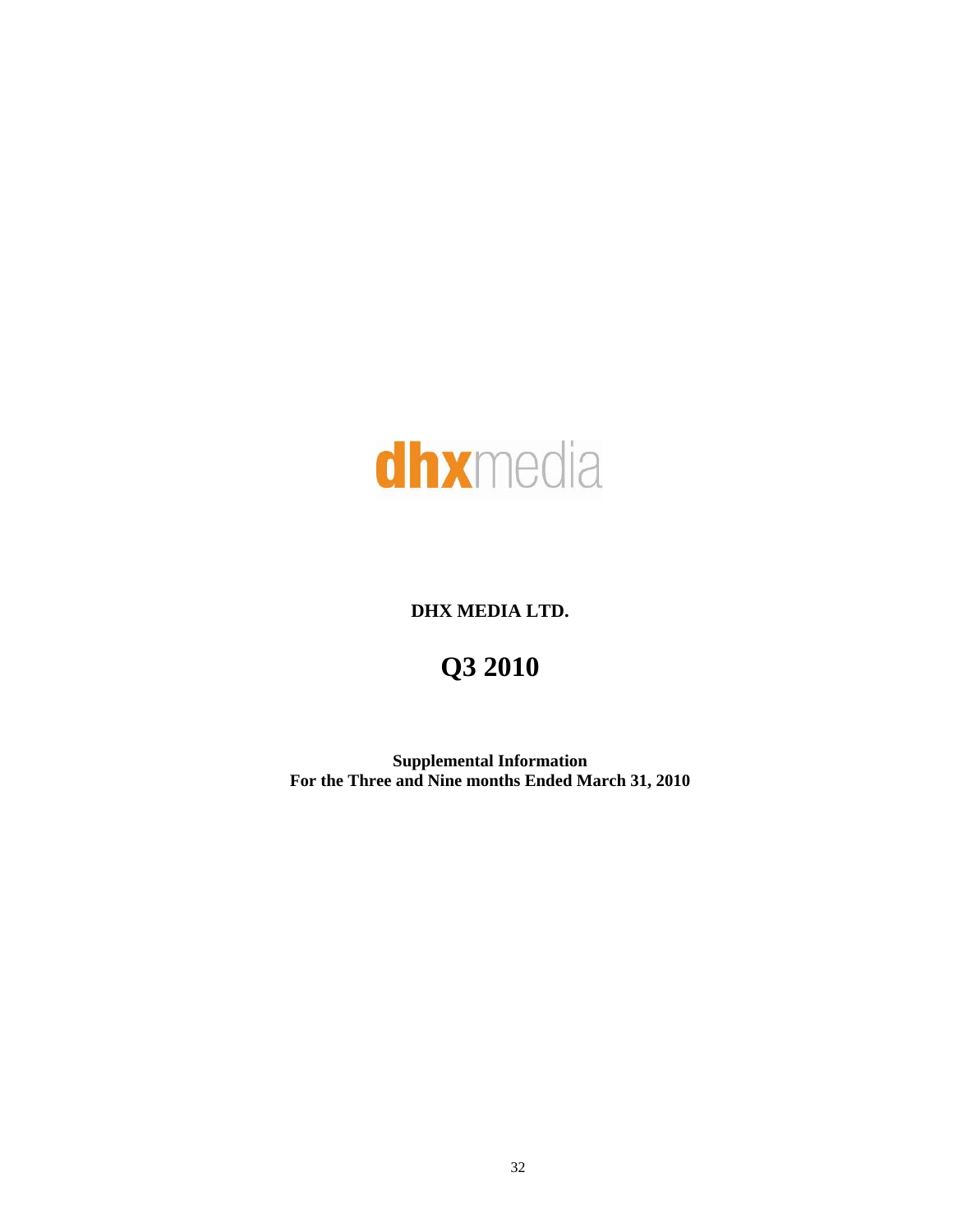**1. Summary of securities issued and options and warrants granted during the three and nine months ended March 31, 2010 (expressed in thousands of Canadian dollars, except for shares and amounts per share)** 

**Number of** 

**a. Summary of securities issued** 

|                                                                                                                                   | <b>Common</b><br><b>Shares</b> | <b>Value</b><br>\$ |
|-----------------------------------------------------------------------------------------------------------------------------------|--------------------------------|--------------------|
| Balance at June 30, 2009                                                                                                          | 44,442,711                     | 56,758             |
| Shares repurchased and cancelled as part of the Company's normal course issue bid                                                 | (149, 833)                     | (116)              |
| <b>Balance at September 30, 2009</b>                                                                                              | 44,292,878                     | 56,642             |
| Shares issued to Steven DeNure, Director and Officer as part of management bonuses<br>for the year ended June 30, 2009            | 171,415                        | 120                |
| Shares issued to Neil Court, active Director and former Officer as part of management<br>bonuses for the year ended June 30, 2009 | 171,415                        | 120                |
| Shares issued to Elizabeth Stevenson as part of management bonuses for the year<br>ended June 30, 2009                            | 85,708                         | 60                 |
| <b>Balance at December 31, 2009</b>                                                                                               | 44,721,416                     | 56,942             |
| Issued for cash consideration                                                                                                     | 1,875,000                      | 1,164              |
| Share issuance costs net of tax effect of \$9                                                                                     |                                | (15)               |
| Issued in exchange for the Media Fund Put Options                                                                                 | 425,420                        | 391                |
| <b>Balance at March 31, 2010</b>                                                                                                  | 47,021,836                     | 58,482             |

# **b. Summary of options and warrants**

| <b>Options</b>                                                      | Number of<br><b>Options</b>            | Weighted-average<br>exercise price |
|---------------------------------------------------------------------|----------------------------------------|------------------------------------|
| <b>Balance at June 30, 2009</b>                                     | 3,766,547                              | \$1.36                             |
| Granted to Employees                                                | 35,000                                 | \$0.90                             |
| Balance at September 30, 2009 and December 31, 2009                 | 3,801,547                              | \$1.35                             |
| Granted to Mark Gosine, Officer                                     | 50,000                                 | \$0.99                             |
| Granted to David Regan, Officer                                     | 100,000                                | \$0.99                             |
| <b>Balance at March 31, 2010</b>                                    | 3,951,547                              | \$1.34                             |
| <b>Put Options</b>                                                  | <b>Number of Put</b><br><b>Options</b> | Weighted-average<br>exercise price |
| Balance at June 30, 2009, September 30, 2009, and December 31, 2009 | 425,420                                | Nil                                |
| Exercised                                                           | (425, 420)                             | Nil                                |

# **Balance at March 31, 2010** - Nil

<sup>1</sup> Each converted on a one-to-one basis to common shares of the Company (see notes  $3(a)$  and  $13(h)$  of the unaudited interim consolidated financial statements for the three and nine months ended March 31, 2010 for further details).